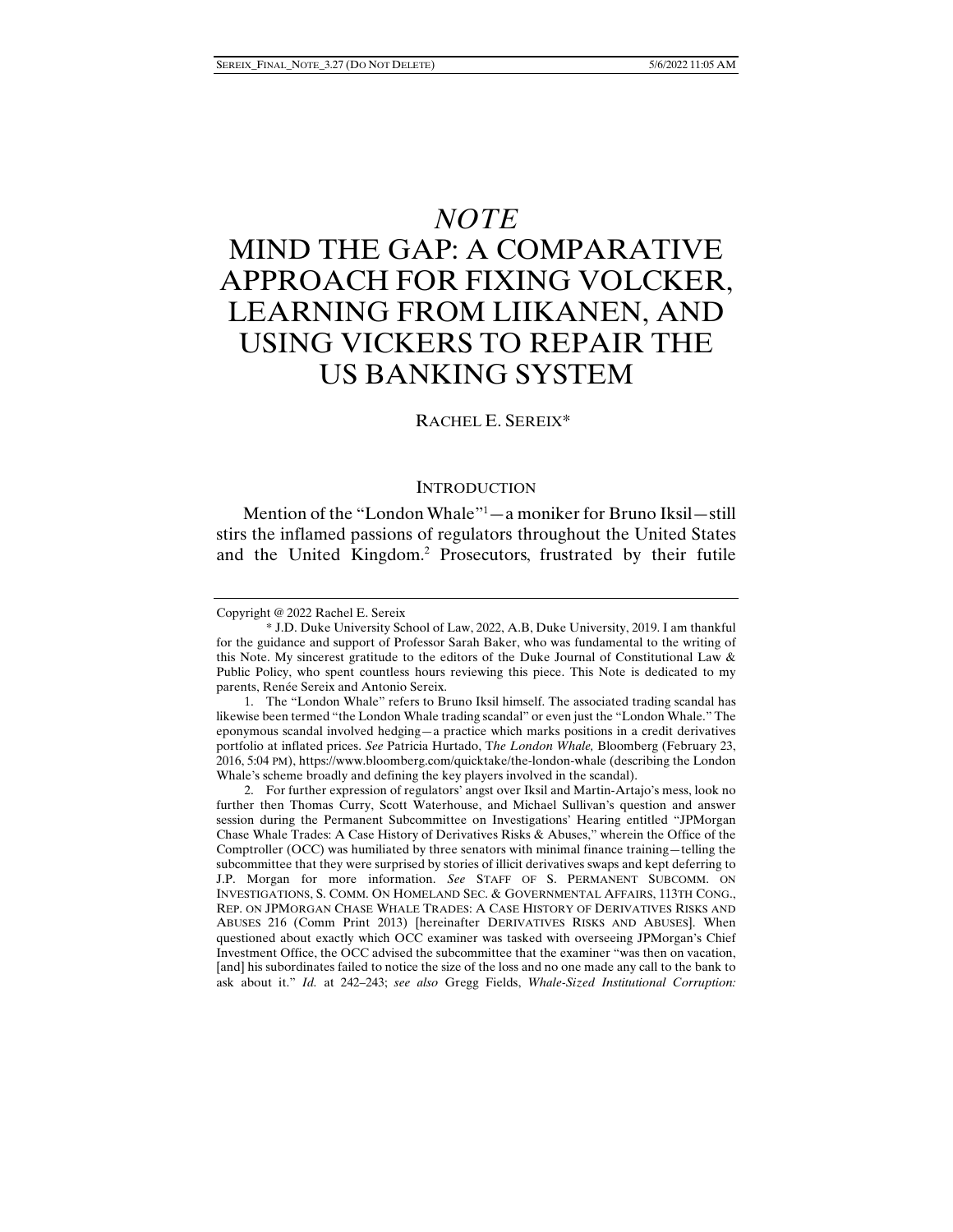attempts to extradite several J.P. Morgan desk traders, engaged in four years of criminal litigation to no avail.<sup>3</sup> These desk traders—Bruno Iksil and three of his colleagues—all worked in the Chief Investment Office (CIO) at JPMorgan—and managed in excess of \$350 billion deposits at the UK trading desk.<sup>4</sup> Martin Artajo and Iksil, the rogue traders housed within J.P. Morgan's Chief Investment Office, worked on the bank's synthetic credit portfolio — a mere guise for hedging.<sup>5</sup> Due to the irresponsible maneuvers of CIO members, J.P. Morgan absorbed the losses imposed by these rogue traders.<sup>6</sup> In 2012, world credit markets fared one of the worst losses in history—squandering \$6.2 billion dollars due to a series of proprietary trades executed by rogue traders.7 These trading behaviors were not isolated to J.P. Morgan—they were ubiquitous at nearly every systematically important financial institution (SIFI) leading up to the financial crisis of 2008.<sup>8</sup> Central to this "tempest in a teapot"9 were these four J.P. Morgan traders whose illicit corporate behavior attracted the attention of the Securities and Exchange Commission and an international audience. A series of recorded phone calls and instant messages between the group of desk

- 6. *Id*. at 4.
- 7. *Id*.

*Regulatory Capture and the JP Morgan Derivatives Scandal*, HARVARD UNIVERSITY EDMOND J. SAFRA CENTER FOR ETHICS (Mar. 29, 2013), https://ethics.harvard.edu/blog/whale-sizedinstitutional-corruption (describing the Senate Permanent Subcommittee report's condemnation of J.P. Morgan's practices).

 <sup>3.</sup> *See Acting U.S. Attorney Announces Filing of Motion to Dismiss Pending Charges in United States v. Javier Martin-Artajo and Julien Grout*, U.S. DEP'T OF JUST. U.S. ATT'Y'S OFF. S. DIST. OF N.Y. (July 21, 2017), https://www.justice.gov/usao-sdny/pr/acting-us-attorneyannounces-filing-motion-dismiss-pending-charges-united-states-v (noting that two former traders were first indicted in 2013 in the office's announcement of intent to dismiss charges in 2017). Prosecutors seeking charges against Iksil and company found that, "[b]ased on a review of recent statements and writings made by Iksil, however, the Government no longer believe[d] that it [could] rely on the testimony of Iksil in prosecuting this case, even if the defendants appeared. Based on these developments, among other factors, the Government . . . decided not to keep these charges pending, but rather to seek their dismissal at this time." *Id.*

 <sup>4.</sup> *See* DERIVATIVES RISKS AND ABUSES, *supra* note 2, at 1, 3–4.

 <sup>5.</sup> *Id*. at 1.

 <sup>8.</sup> *See id*. at 219 ("The OCC also initiated a review to determine whether similarly risky activities were being conducted in the asset management functions at other banks, but found 'no activity similar to the scale or complexity' of the credit derivatives trading that took place at JPMorgan Chase.")*; see also* Vinãls SDN, *infra* note 103, at 12 (noting that in an empirical study examining the roots of the financial crisis, the results suggested that leverage and liquidity, rather than business model, were the key risk factors contributing to bank failure).

 <sup>9.</sup> Nathan Vardi, *Jamie Dimon's Five Stages of Grief,* FORBES (Apr. 11, 2013, 11:02 AM), https://www.forbes.com/sites/nathanvardi/2013/04/11/jamie-dimons-five-stages-of-

grief/?sh=2968d0c47563 (quoting Polya Lesova, *Dimon: London Whale Issues "Tempest in a Teapot"*, MARKETWATCH (Apr. 13, 2012), https://www.marketwatch.com/story/dimon-londonwhale-issues-tempest-in-a-teapot-2012-04-13-937450).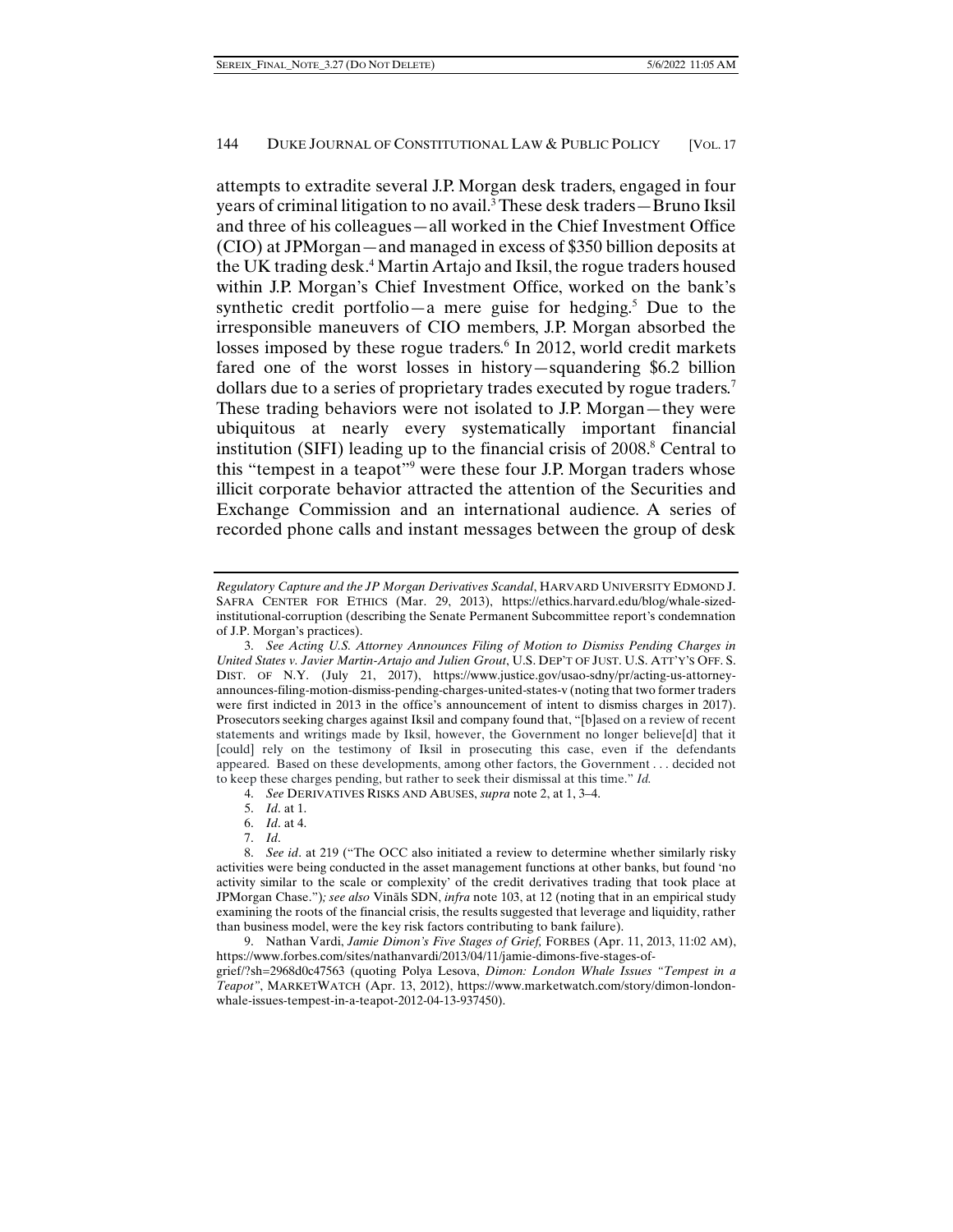traders perhaps best illustrates the magnitude of the traders' illegal speculative activities.<sup>10</sup>

> "I can't hold on anymore to this thing." . . . "I don't know where he wants to stop  $\dots$  but it's becoming idiotic  $\dots$  [N]ow it's worse than before . . . there's nothing that can be done, absolutely nothing that can be done, there's no hope . . . The book continues to grow, more and more monstrous."<sup>11</sup>

By mismarking their Synthetic Credit Portfolio book to hide hundreds of millions of dollars in losses, employing manipulating models, and misinforming investors, regulators, and the public, Iksil and his colleagues engaged in high-risk behaviors hidden from federal comptrollers and from their superiors within J.P. Morgan.<sup>12</sup> J.P. Morgan's London Whale scheme highlights the need to increase oversight of individual trading activities and specifically derivatives trading. $13$ 

The Dodd-Frank Wall Street Reform Act<sup>14</sup> tried to solve the problem by reducing derivatives-related risk through legislative provisions that increased capital and liquidity requirements for all banks.15 Likewise, the Act introduced a series of compliance and

 <sup>10.</sup> *See* DERIVATIVES RISKS AND ABUSES, *supra* note 2, at 14 ("Recorded telephone calls, instant messages, and the Grout spreadsheet disclosed how the traders booking the derivative values felt pressured and were upset about mismarking the book to minimize losses.").

 <sup>11.</sup> Instant message from Bruno Iksil, Chief Investment Office at JPMorgan (Mar. 23, 2012) (on file with author); *see also* Instant message from Bruno Iksil, Chief Investment Office at JPMorgan (Mar. 23, 2012) (on file with author) Iksil clearly indicated that he knew his claim that the synthetic credit portfolio had become "too big for the market" would garner little sympathy, writing "I am going to be hauled over the coals...you don't lose 500M without consequences." DERIVATIVES RISKS AND ABUSES, *supra* note 2, at 83, 59. Iksil's mysterious "book" refers to JPMorgan's Synthetic Credit Portfolio trading book. While some "books" contain a compilation of equities, debts, commodities, and derivatives, the book referred to contained only derivatives managed by Iksil and his team. By manipulating the value of "the book," Iksil impressed his superiors by inflating derivatives earnings beyond the \$500 million dollars to a whopping 1.05 billion dollars—only to lead his employer, JPMorgan, to incur \$6.3 billion in losses.

 <sup>12.</sup> *See* Jill E. Fisch, *The Mess at Morgan: Risk, Incentives and Shareholder Empowerment*, 83 U. CIN. L. REV. 651, 656 (2015) (describing how JP Morgan attempted to hide the London Whale's trading loses).

 <sup>13.</sup> *See* Steven L. Schwarcz, *Regulating Derivatives: A Fundamental Rethinking*, Harvard Law School Forum on Corporate Governance (Feb. 11, 2020), https://corpgov.law.harvard.edu/2020/02/11/regulating-derivatives-a-fundamental-rethinking/ (noting that credit default swaps "that have one or more systemically important counterparties should be regulated")**.**

 <sup>14.</sup> Dodd-Frank Wall Street Reform and Consumer Protection Act, Pub. L. No. 111-203, 124 Stat. 1376 (2010) (codified as amended in scattered sections of 12 and 15 U.S.C.).

 <sup>15.</sup> *Id*. (Imposing further regulatory restraints upon OTC derivatives, under the synonymous term "swaps," in Title VII of the Act).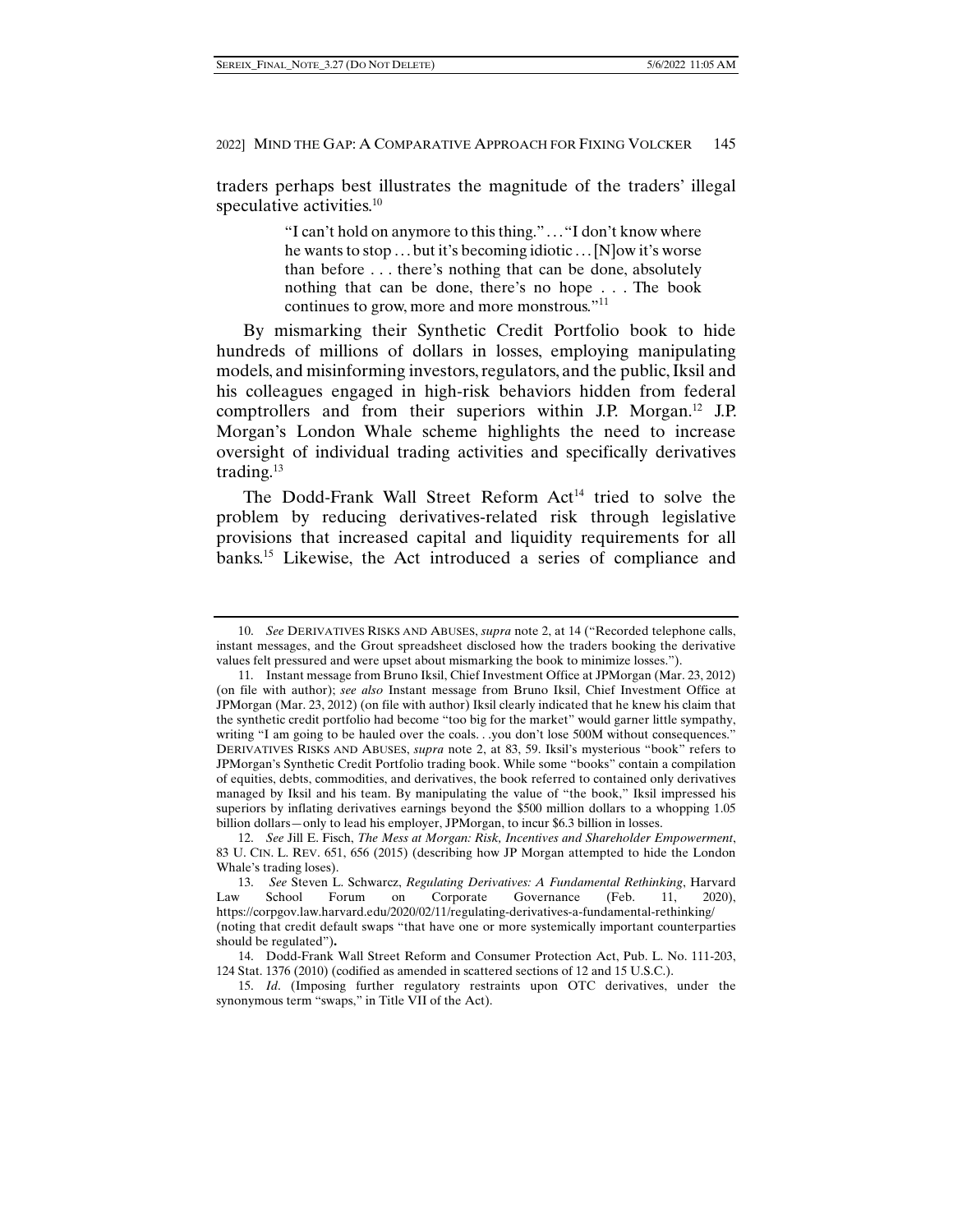whistleblower incentives.<sup>16</sup> Yet, banks continued to find means to subvert the system and Congress remained relatively silent on the issue after the passage of Dodd-Frank—failing to amend Dodd-Frank in any meaningful way.17 Perhaps the Dodd-Frank Act's "Volcker Rule" has beguiled lawmakers who initially intended to prevent future major economic collapse.18 Looking towards European peers for guidance about how to reform the United States' banking regime has often been discussed but rarely embraced by legislatures.<sup>19</sup> After all, the Volcker Rule's complexity and ambiguity have long been reviled and our European peers have wholly dismissed its viability for solving their own debt woes.<sup>20</sup>

The European sovereign-debt crisis, nearly contemporaneous with the mortgage crisis, imperiled the economies of previously thriving countries.21 In the wake of the crisis, a group of experts based in Finland

19. *Id*.

 <sup>16.</sup> *Id*. (Section 922 of the Act establishes a whistleblower program which pays awards to eligible whistleblowers who assist the SEC with enforcement actions).

 <sup>17.</sup> *See* Broome & Markham *infra* note 47, at 14 (discussing congressional silence on reforming banking laws prior to the enactment of Dodd-Frank); *see also* Eric J. Spitler, *The Long Game: The Decade-Long Effort to Dismantle the Dodd-Frank Act*, 24 N.C. BANKING INST. 1, 69 (2020) ("First, the effort expended in so many different arenas in attacking the Dodd-Frank Act created something of a multiplier effect. For example, congressional letters and hearings elicit responses that provide fodder for judicial decisions, which in turn generate additional congressional hearings, document requests and letters This creates a closed loop of constant attacks on the Dodd-Frank Act. With each attack building on prior attacks, opponents have been able to delay and alter implementation. These delays often extended until a new line of attack presented itself.").

 <sup>18.</sup> One of the few legislative modifications to Dodd-Frank, the Economic Growth, Regulatory Relief, and Consumer Protection Act, failed to meaningfully modify Dodd-Frank exempting community banks which possess less than \$10 billion in assets from the Volcker Rule. Nevertheless, the Act did modify which bank holding companies (BHCs) are to be designated as Systemically Important Financial Institutions (SIFIs). *See* Richard M. Alexander, et al., *Passage of the Economic Growth Act Modifies the Dodd-Frank Act and Provides Other Financial Regulatory Relief*, Arnold & Porter (June 1, 2018), https://www.arnoldporter.com/en/perspectives/publications/2018/06/passage-of-the-economicgrowth-act-modifies. (discussing the various changes that the 2018 Act introduced—including the enhanced prudential threshold for Bank Holding Companies and elimination of supervisory stress testing).

 <sup>20.</sup> Paul Volcker, himself, said the Volcker rule is "much more complicated than I would like to see." Rachel Armstrong, *Paul Volcker Says Volcker Rule Too Complicated*, REUTERS (Nov. 9, 2011, 7:54 AM), https://www.reuters.com/article/us-regulation-volcker/paul-volcker-saysvolcker-rule-too-complicated-idUSTRE7A83KN20111109.

 <sup>21.</sup> *See* Federico Fabbrini, *The Euro-Crisis and the Courts: Judicial Review and the Political Process in Comparative Perspective*, 32 BERKELEY J. INT'L. L. 64, 70–72 (2014) (discussing the origins of the European sovereign-debt crisis in 2009 and providing a timeline of the events that precipitated various European nations' adoption of banking reforms); *see also* Jeffery Atik, *EU Implementation of Basel III in the Shadow of Euro Crisis*, 33 REV. BANKING & FIN. L. 283, 293 (2013) (referring to the European Union's adoption of Basel III reforms, which served as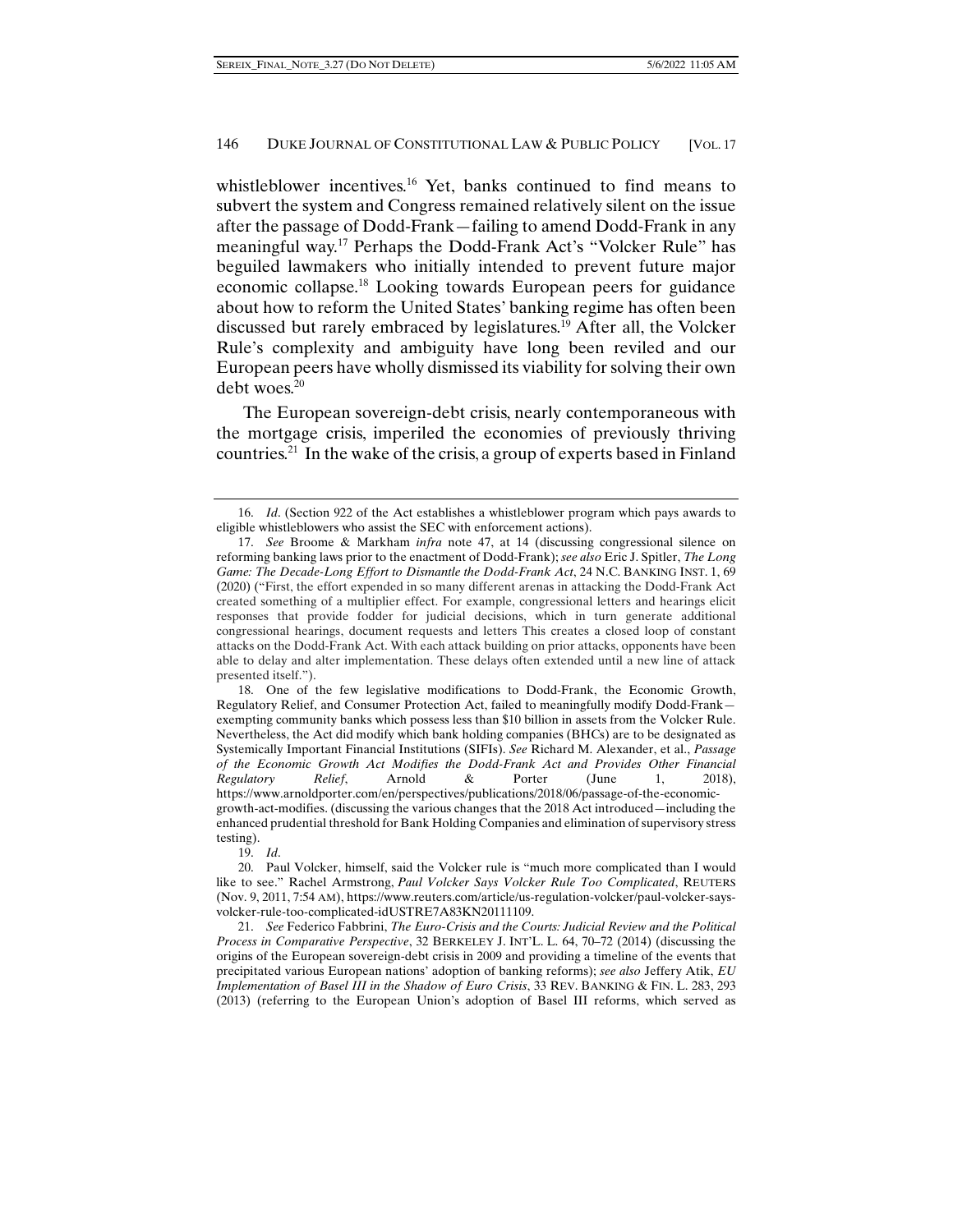also released the Liikanen Report.22 Similar to the Dodd-Frank Act, the Report disavowed universal banking, and proposed a series of regulatory reforms that would compartmentalize risky trading activities and allow banks to enter bankruptcy without requiring a government bail-out.23

Likewise, in 2011, the Independent Commission on Banking in the United Kingdom released "The Vickers Report," which specified recommendations for its own banking reforms including a ring-fencing operation imposing similar barriers between retail "utility" banking from investment banking and corporate finance activities.<sup>24</sup> At a glance, ring-fencing separates *high street banks* from *investment banks*, 25 butin reality, the proposition involves a series of requirements. Ring-fenced banks must establish a completely separate legal entity within their corporate group structures to insulate safer retail banking operations from riskier trades. Such separation ensures continuous banking services by ring-fenced banks in the event of broad failure of financial institutions.<sup>26</sup>

 24. INDEP. COMM'N ON BANKING, FINAL REPORT: RECOMMENDATIONS 9–12 (2011), available at the state of the state at the state at the state at the state at the state at the state at the state at the state at the state at the state at the state at the state at the state at the state at the state at t

 26. *See generally* MATTHIAS LEHMANN, LSE LAW, SOCIETY AND ECONOMY WORKING PAPERS 25/2014, VOLCKER RULE RING-FENCING OR SEPARATION OF BANK ACTIVITIES: COMPARISON OF STRUCTURAL REFORM ACTS AROUND THE WORLD 2 (2014) [hereinafter

Europe's direct response to the European sovereign debt crisis). Basel III, adopted in 2009, and the Dodd-Frank Act, originally published in 2010, served as Europe and the United States' respective responses to their shared economic woes. Section 619 of the Dodd-Frank Act, the Volcker Rule, is specifically at issue here. Comparatively, the Volcker Rule was adopted in 2014 after years of bipartisan discussion on how to curb short-term proprietary trading of securities, derivatives, and commodity futures.

 <sup>22.</sup> Erkki Liikanen et al., HIGH-LEVEL EXPERT GROUP ON REFORMING THE STRUCTURE OF THE EU BANKING SECTOR (2012), available at https://ec.europa.eu/info/publications/liikanenreport\_en [hereinafter LIIKANEN REPORT].

 <sup>23.</sup> *Id.* at iii. Universal banking, a system adopted by Switzerland, Germany, the Netherlands, and other European countries, provides a wide variety of comprehensive financial services, including banking activities in the retail, commercial, and investment sectors. *Id.* at 42. Likewise, universal banking has been adopted in the United States—with banks providing commercial and investment services. *See id.* at 84–85 (discussing the Glass Steagall Act's mandated separation between commercial and investment activities and Gramm Leach Bliley's subsequent modernization of the banking sector, permitting the combination of such activities).

https://webarchive.nationalarchives.gov.uk/ukgwa/20120827143059/http://bankingcommission.in dependent.gov.uk/ [hereinafter VICKERS REPORT].

 <sup>25.</sup> High street banks include Barclays, Royal Bank of Scotland Group (RBS), Lloyds Bank, and HSBC. Akin to the term, "Main Street," which is commonly accepted in the United States, high street banks are everyday banks for typical consumers of financial services. High street banks provide retail banking services to individuals and small- to mid-sized businesses and those seeking loans or liens. Comparatively, investment banks provide banking services to larger institutional entities and charge service fees for complex transactions, including mergers and acquisitions and bond issuances. Examples of UK investment banks include Goldman Sachs and JP Morgan.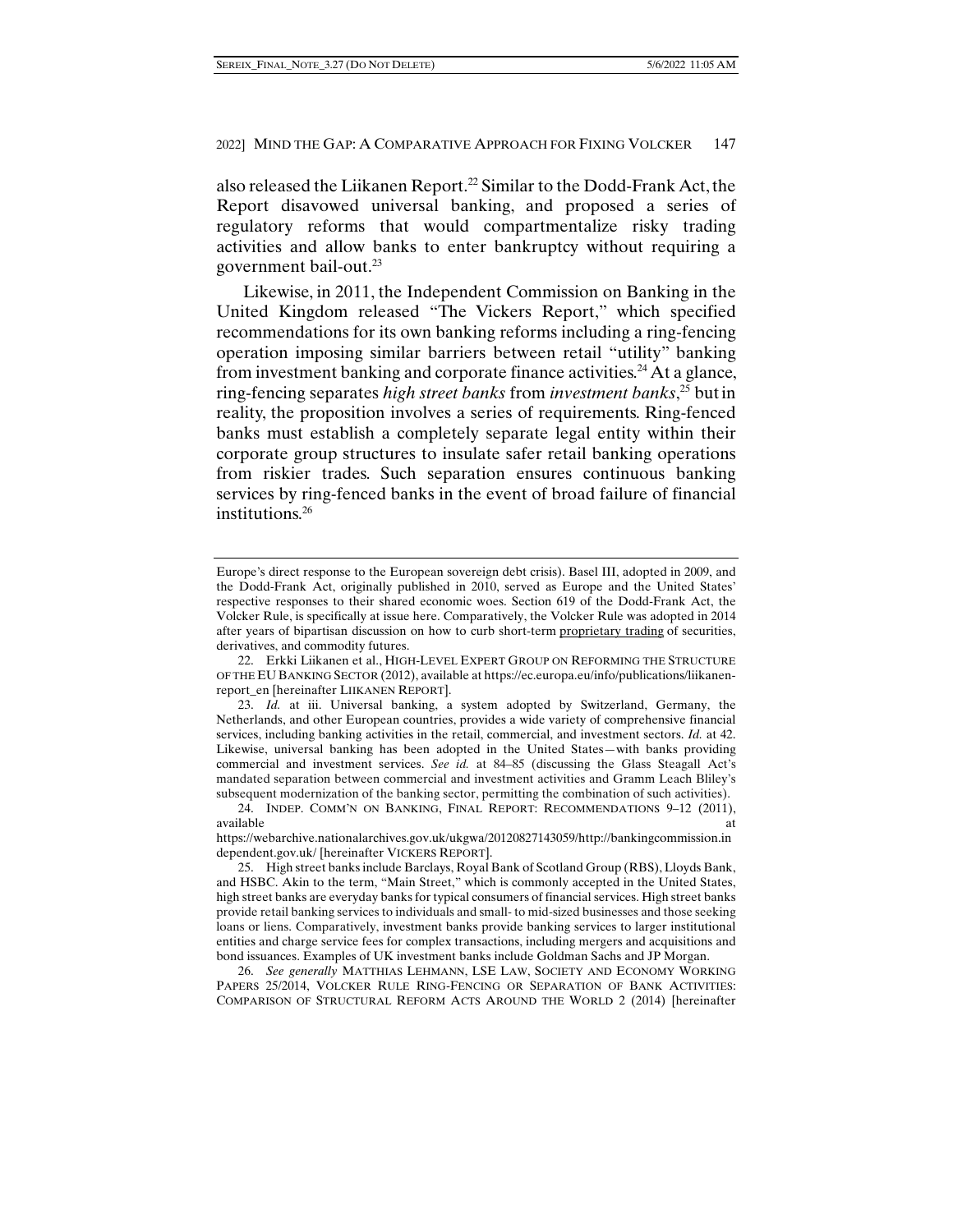In an effort to increase competition and limit certain financial institutions' ability to capture a disproportionate share of banking activities, the Vickers Report proposed capitalizing on the divestment of Royal Bank of Scotland and Lloyds Banking Groups to create a new bank.<sup>27</sup> The proposed banking reform's paramount goal was to increase transparency and accountability of financial institutions by heightening their oversight. Yet, the drastic reduction in the number of serious competitors within the industry minimized banks' inclination to increase accountability.28 The UK government unilaterally accepted all of the proposals with only one exception.29 The government agreed to ring-fencing, depositor preference, specific equity requirements to forge greater separation between high street and wall street, and measures for improved competition, but it did not accept the recommendation regarding the divestment of Lloyds Banking Group. The government argued that such divestment would invariably involve violating European Commission competition laws.<sup>30</sup> While the European Union's banking regime is more tightly regulated due its centralized structure,<sup>31</sup> the regulatory framework can still be imported to the US system.32 While this Note does not endorse adopting a

 29. *See generally* Barnabas Reynolds, *The Vickers Report and the Future of UK Banking,*  Harvard Law School Forum on Corporate Governance (March 29, 2012) (discussing the various proposals set forth in the Vickers Report and the UK government's response).

 32. The Bank Recovery and Resolution Directive (BRRD), established in 2014 after the Eurozone crisis, provides "comprehensive and effective arrangements to deal with failing banks at national level" and "cooperation arrangements to tackle cross border banking failures." This bank resolution employs the proposed bail-in mechanism to ensure that both banks and creditors

Lehmann] (describing the complexities of ring-fencing provisions); *see also* John Vickers, *Consequences of Brexit for Competition Law and Policy*, 33 OXFORD REV. OF ECON. POL'Y S70, S70 (2017) (noting that Brexit significantly complicated installation of any ring-fencing provisions because regulators in both the United Kingdom and European Union are still grappling how to review international mergers and competition law). These laws were once completely overseen by the EU's regulators. To OCC and SEC regulators' chagrin, such Brexit-related complications cannot be used as any formidable excuse here.

 <sup>27.</sup> VICKERS REPORT, *supra* note 24, at 16.

 <sup>28.</sup> *Id*. at 7; *see also* Kent Matthews et al., *Competitive Conditions Among the Major British Banks*, 31 J. OF BANKING & FIN. 2025, 2027 (2007) (describing the trend towards consolidation and diversification among UK banks which engaged in acquisitions and demutualizations reducing the amount of banks in the industry).

<sup>30</sup>*. Id.* 

<sup>31</sup>*. See generally* EUROPEAN CENTRAL BANK, *ECB's In-Depth Review Shows Banks Need to Take Further Action* (November 4, 2014), *available at*  https://www.ecb.europa.eu/press/pr/date/2014/html/pr141104.en.html. Single Supervisory Mechanism, an oversight function of the European Central Bank, serves as the primary authority for supervising banks. The ECB directly supervises the larger banks and indirectly oversees the smaller banks. The European Central Bank oversees significant banks—with 119 entities holding over 82 percent of the assets of the European banking sector. The second pillar is a Single Resolution Mechanism—a self-financed agency with members appointed by the EU Council.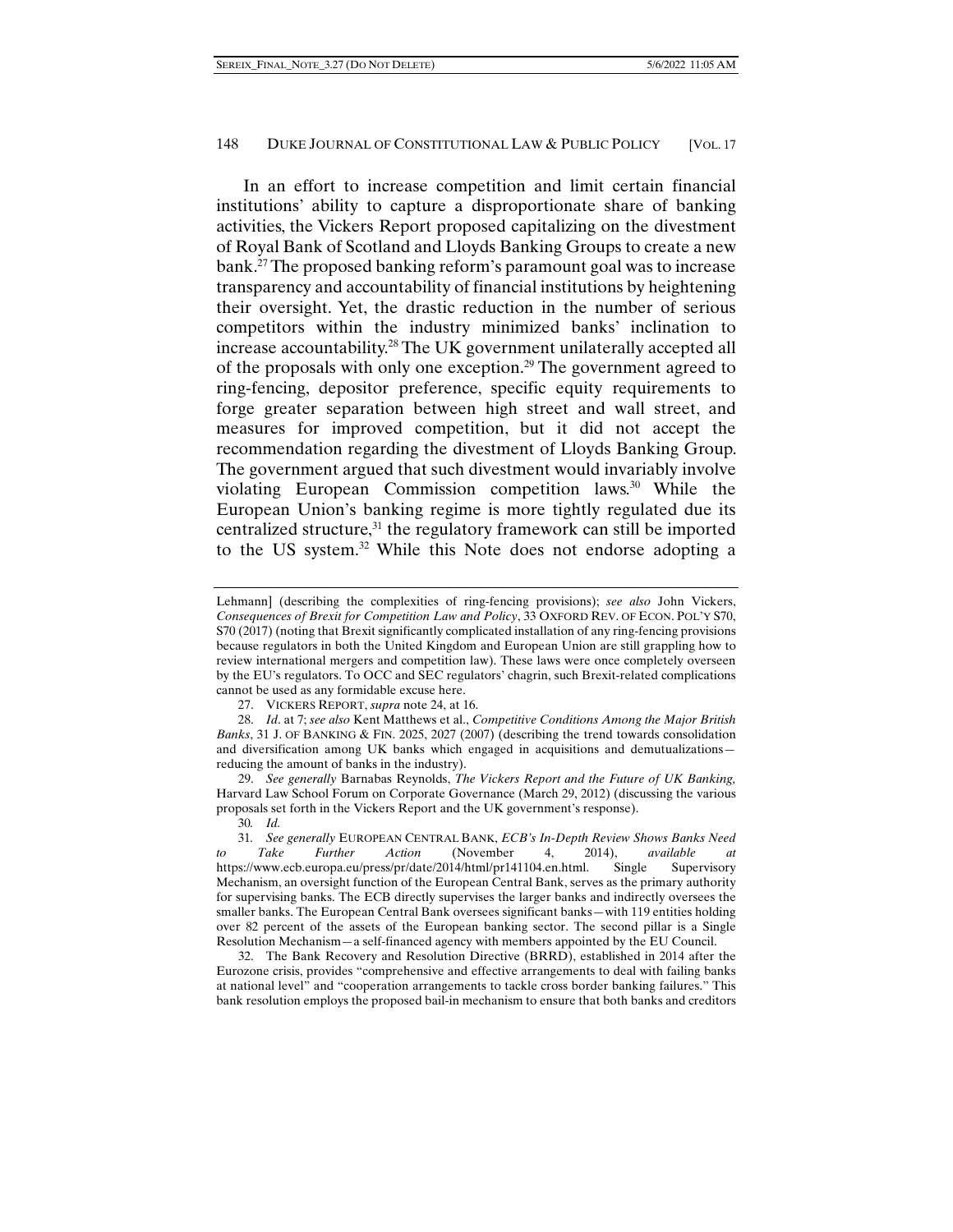centralized banking regime or any banking directives, it does propose a series of lockstep modifications to current oversight provisions.

The Vickers Report and Liikanen Report provide fertile ground for a series of reforms for United States banking— reforms that increase the chance for resolution and creditor bail-in.<sup>33</sup> This Note will use these two reports as guideposts for reform—adopting and modifying core provisions of both reports to provide banks with a platform for increased oversight over rogue traders. Although this Note finds that the blanket separation of commercial and investment banking activities intrinsic to the Volcker Rule does not serve banks or consumers well; Threshold separation of banking and trading activities with an embedded bail-in mechanism will assist both banks and regulators from major losses stemming from speculative trades. Establishing a threshold for maximizing capital and liquidity can prevent crises in which proprietary trading activities "gone wrong" once again threaten to collapse the market. Part I will explore the evolution of banking regulations within the United States. Part II will address why the Volcker Rule fails to thwart illicit banking activities. Part III considers the European Union's proposals and whether their implementation would be compatible with United States' securities law. Part IV proposes using bail-in debt instruments to assist with the separation of 'speculative activities' from deposit-related and customer-oriented activities. Part V suggests a need for internal controls to ensure that agents are accountable within large financial institutions. Last, Part VI considers the public policy benefits of demystifying banking law by reforming the Volcker Rule. European peers have not shied away from such reforms—neither should the United States.

remain accountable to shareholders. If this bail-in mechanism proves inadequate, the BRRD, set forth parameters to ensure that there be "orderly resolution" for failing banks. The BRRD includes rules to set up a national resolution fund that must be established by each EU country. All financial institutions must contribute to these funds. The contributions are calculated based on institution size and risk profile. In contrast, various agencies oversee the United Stating banking system—including the Federal Reserve Board, Federal Deposit Insurance Scheme, and Securities and Exchange Commission. The Federal Reserve provides the broadest oversight by analyzing the safety and stability of financial institutions. This agency is most akin to the BRRD with its centralized framework. The Federal Deposit Insurance Corporation is funded by premiums paid by banks and small financial institutions—guaranteeing depositor accounts up to \$250,000 at any of its member banks. EUROPEAN COMMISSION: FINANCIAL STABILITY, FINANCIAL SERVICES AND CAPITAL MARKETS UNION, *Bank Recovery and Resolution* (Apr. 30, 2019), https://ec.europa.eu/info/business-economy-euro/banking-and-finance/financialsupervision-and-risk-management/managing-risks-banks-and-financial-institutions/bankrecovery-and-resolution\_en.

 <sup>33.</sup> VICKERS REPORT,*supra* note 24, at 13; *see also* LIIKANEN REPORT*, supra* note 22, at iii (recommending that banks have resolution plans and use bail-in instruments).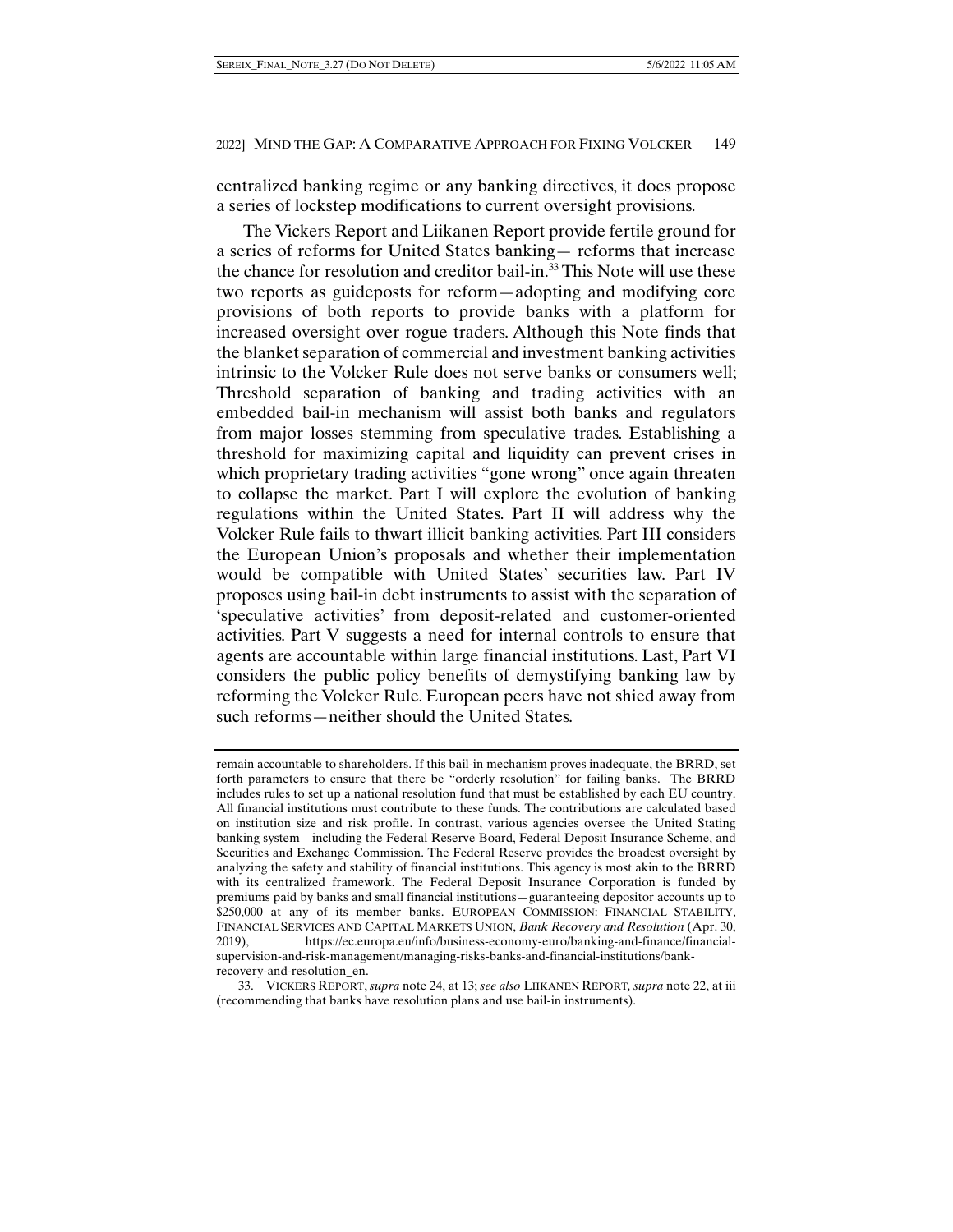#### I. A BRIEF HISTORY OF BANKING REGULATION

This section will explore why the US banking system is ripe for change through a historical overview of regulatory changes shaping the interactions between investment and commercial banks. While the breadth of financial institutions has greatly expanded since the 1930s, policy reforms have largely involved volleying between complete separation of *investment* and *commercial* banking activities—leading to confusion among politicians and laymen alike.<sup>34</sup> In 2017, then-President Trump articulated a need for change within the United States banking system. Speaking on the subject, former President Trump said, "[s]ome people . . . want to go back to the old system, right? So we're going to look at that."<sup>35</sup> Though not completely clear, Trump's reference to the "old system" seems to refer to the banking structure established by the Glass Steagall Act of 1933, which completely separated commercial and investment banking.

Yet, at the same time, Senator Elizabeth Warren crafted a bill entitled, "the 21<sup>st</sup> Century Glass Steagall Act,"<sup>36</sup> advocating for an overhaul of several banking acts.<sup>37</sup> Most notably, the Act proposed restricting financial holding companies from engaging in nonfinancial activities.38 Likewise, Senator Warren sought to prohibit foreign banks from engaging in nonbanking activities in the United States and disallow the national banking association from purchasing or selling securities, stocks, or other financial products or controlling or holding any interest in a financial subsidiary.39

 <sup>34.</sup> Jennifer Jacobs & Margaret Talev, *Trump Weighs Breaking Up Wall Street Banks, Raising Gas Tax,* BLOOMBERG (May 1, 2017, 10:23 AM), https://www.bloombergquint.com/politics/trump-says-he-s-considering-moves-to-break-up-wallstreet-banks.

 <sup>35.</sup> *Id*.

 <sup>36. 21</sup>st Century Glass-Steagall Act of 2017, S. 881, 115th Cong. (2017).

 <sup>37.</sup> *E.g.* Federal Deposit Insurance Act, 12 U.S.C. 1831a (1994 & Supp. IV 1998); Bank Holding Company Act of 1956, 12 U.S.C. 1841(k) (1994), International Banking Act of 1978, 12 U.S.C. § 3101.

 <sup>38. 21</sup>st Century Glass-Steagall Act of 2017, S. 881, 115th Cong. §§ 5(c), 4(c) (2017). All of this to say—banks, stay in your lane. In addition to the 21st Century Glass Steagall Act, Warren has been a leading proponent of reigning in rogue traders' behaviors by introducing legislation, the Ending Too Big to Jail Act, which makes it substantially easier to investigate senior executives for fraud.

 <sup>39.</sup> *See* Press Release*,* Senators Cantwell, Warren, McCain, and King Introduce 21st Century Glass-Steagall Act (April 6, 2017), https://www.cantwell.senate.gov/news/pressreleases/senators-cantwell-warren-mccain-and-king-introduce-21st-century-glass-steagall-act.

The bill would create a permanent investigative unit for financial crimes, require big bank certifications, and mandate judicial oversight of deferred prosecution agreements. As the creator of the Consumer Protection Financial Bureau, Warren, to Republican lawmaker's dismay, is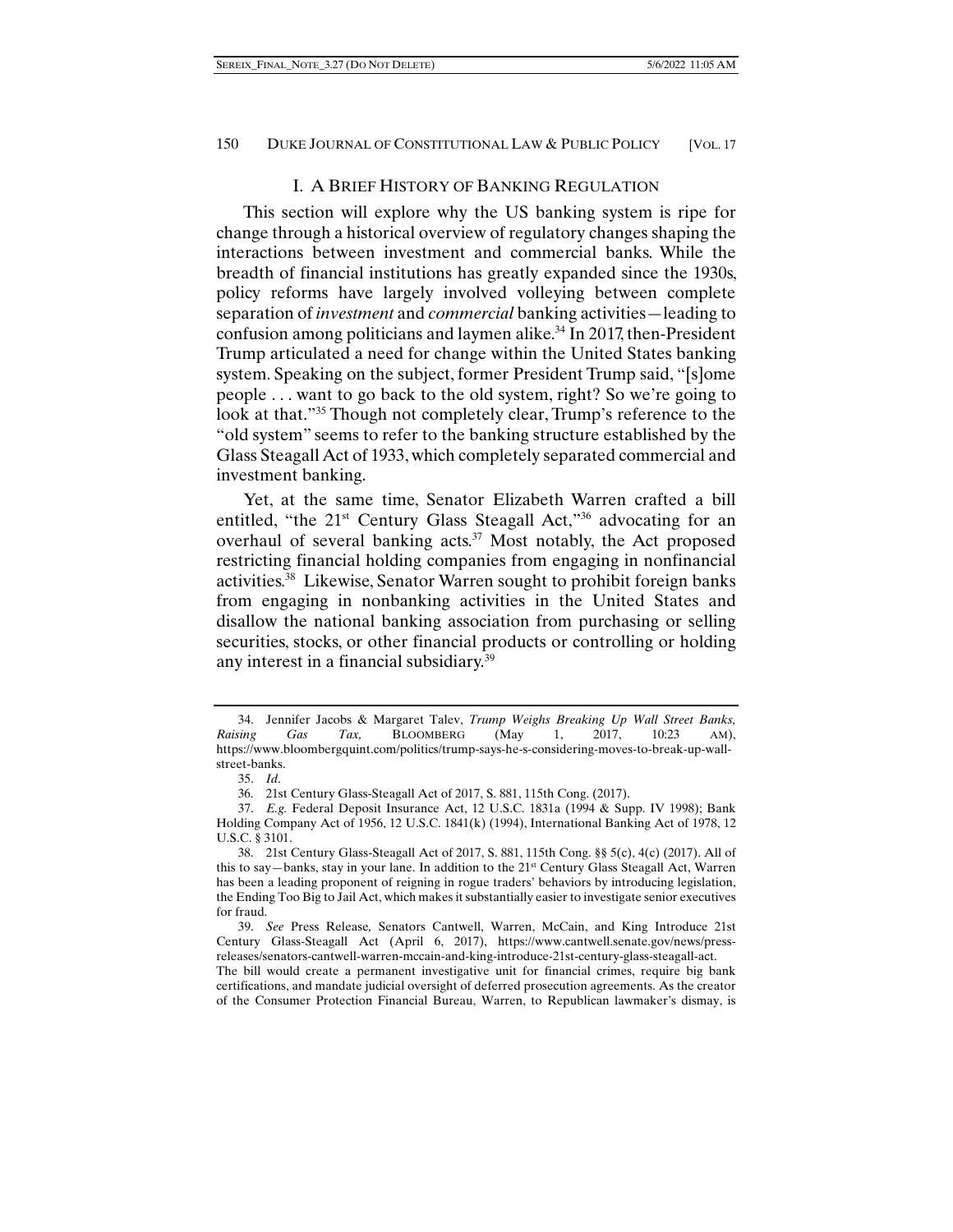Senator Warren, however, did not advocate for the same notion of a return to Glass Steagall, as President Trump incorrectly implied in previous statements.40 President Trump, while proclaiming a need for change, actually implemented policies that ran counter to this declaration. The Trump Administration modified regulations pertaining solely to small banks and effectively deregulated them while ignoring the real problem—what to do with the big banks.<sup>41</sup> In response to Trump's confusion about the changes inherent in returning to the "old system," Margaret Tahyar, a partner at Davis Polk who often represents these banks, put it wonderfully: "[t]hey all use the words 'Glass-Steagall,' but they have nothing in common with each other. We're talking about a fish, a bird and a reptile."<sup>42</sup> So, how do we reconcile these differing conceptions of Glass Steagall? An analysis of the historical debate about how much regulation is too much provides an ideal starting point.

#### *A. The Gramm Leach Bliley Act*

Congress' passage of the Gramm Leach Bliley Act of 1999<sup>43</sup> repealed Glass Steagall's requirement that commercial and investment banking activities be strictly separated.44 The 1980s and 1990s saw reforms of the Glass Steagall provisions—allowing "bank holding

 44. Gramm-Leach-Bliley Financial Services Modernization Act of 1999, Pub. L. No. 106- 102, §101(a), 113 Stat. 1338, 1341 (codified as amended in scattered-sections of 12 and 15 U.S.C.).

perhaps the most authoritative figure paving the way for reforms—and her proposals have received broad bipartisan support. In fact, the 21st Century Glass Steagall Act was introduced not only by Warren, but also former Senator John McCain (R-AZ), Senator Maria Cantwell (D-WA), and Senator Angus King (I-ME).

 <sup>40.</sup> Matt Egan, *Trump Wants to Revive a 1933 Banking Law: What that Means is Very Unclear*, **CNNMONEY** (May 9, 2017, 2:42 PM), https://money.cnn.com/2017/05/09/investing/donald-trump-glass-steagall/index.html.

 <sup>41.</sup> Jacob Pramuk, *Trump Signs the Biggest Rollback of Bank Rules Since the Financial Crisis*, CNBC (May 24, 2018,7:45 PM), https://www.cnbc.com/2018/05/24/trump-signs-bank-billrolling-back-some-dodd-frank-regulations.html.

 <sup>42.</sup> *Id*.

 <sup>43.</sup> The Gramm Leach Bliley Act was not the first revision of the Glass Stegall Act. The Banking Act of 1935 clarified the 1933 legislation by resolving several internal inconsistencies. These revisions included provisions limiting banks' dealings in non-governmental securities for customers and their ability to invest in non-investment grade securities for themselves. Additionally, the regulations specifying the underwriting processes non-governmental securities and permissible affiliations with corporations were detailed. The Bank Holding Company of 1956, the last legislative reform before the Gramm Leach Bliley Act, was imposed a failsafe for the banking industry after the financial woes following World War II. The law prohibited a bank holding company from engaging in non-banking activities. This reform is still law today and forms the basis for the type of supervision endorsed in this Note. After these modifications, the state of the law remained relatively stagnant—mostly due to partisan division on the issue. It is therefore, no surprise, that lawmakers remain reticent to engage in an overhaul of banking.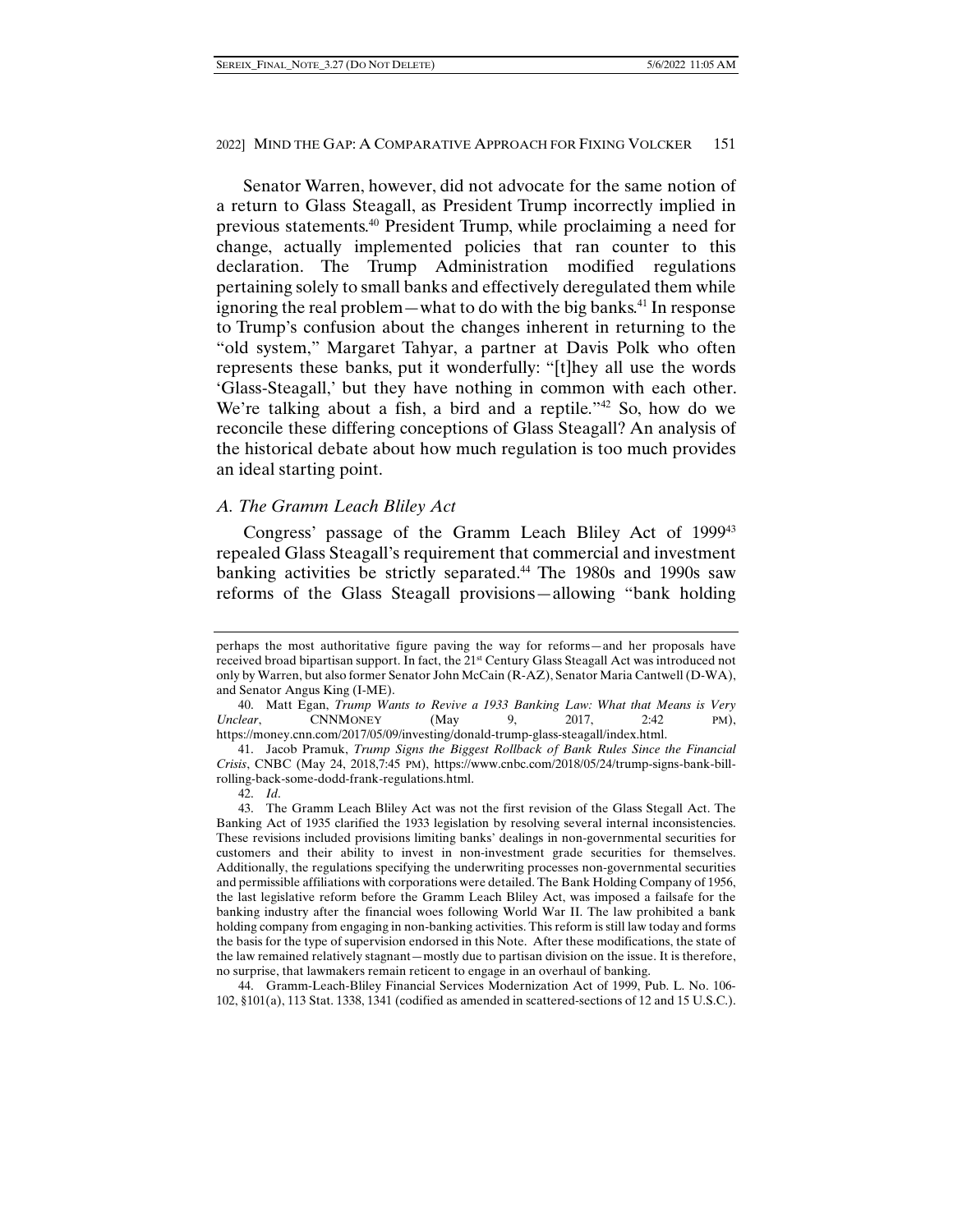companies [such as] Bankers Trust, Citicorp, and J.P. Morgan to establish subsidiaries for underwriting and dealing in residential mortgage-backed securities, municipal revenue bonds, and commercial paper."45 The decision catalyzed a period of continued deregulation allowing ties to be formed between commercial banks and securities affiliates.<sup>46</sup> Combined with other deregulation measures,<sup>47</sup> the Gramm Leach Bliley Act allowed banks to affiliate with a variety of other financial service providers—including securities firms, mutual funds, and merchant banking firms. 48 Banks may hold financial instruments if they illustrate that the trading activities are directed at minimizing risk, and there is no showing of proprietary trading.<sup>49</sup>

The challenges in distinguishing between proprietary trading and market-making activities were unanticipated by the drafters of the Gramm Leach Bliley Act. When crafting the Act, Congress primarily intended to "modernize" the financial services industry by providing limited privacy protections against the selling of private financial information,<sup>50</sup> and end regulations that prevented the merger of banks. Once these banks merged, enormous amounts of personal data became consolidated within fewer institutions with the newly vested ability to analyze and sell personal details of customers.<sup>51</sup> To safeguard against the dissemination of this personal information, the GLBA included provisions to protect personal data.<sup>52</sup> The most consequential effect of

 49. Gramm-Leach-Bliley Financial Services Modernization Act of 1999, Pub. L. No. 106- 102, 113 Stat. 1338 (codified as amended in scattered-sections of 12 and 15 U.S.C.).

 51. *See* Steve Culp, *For Banks, Safeguarding Consumer Privacy is More Important Than Ever,* FORBES (Apr. 16, 2020, 10:32 AM), https://www.forbes.com/sites/steveculp/2020/04/16/forbanks-safeguarding-consumer-privacy-is-more-important-than-ever/?sh=43d975c353ef (discussing the secondary effects of Gramm-Leach Bliley on data privacy).

 <sup>45.</sup> Jan Krahnen et al., *Structural Reforms in Banking: The Role of Trading*, 3 J. OF FIN. REG. 66, 75 (2017) [hereinafter *Structural Reforms in Banking*] (alteration in original).

 <sup>46.</sup> *Id*.

 <sup>47.</sup> *See generally* Lissa L. Broome & Jerry W. Markham, *Banking and Insurance: Before and After the Gramm-Leach-Bliley Act,* 25 J. CORP. L. 723 (2000) (discussing the evolution of the Gramm-Leach-Bliley Act and Congress's reluctance to adopt other regulations for financial services).

 <sup>48.</sup> Mark E. Van Der Weide & Satish M. Kini, *Subordinated Debt: A Capital Markets Approach to Bank Regulation*, 41 B.C. L. REV. 195, 211 (2000).

 <sup>50.</sup> Shockingly, such information was, and continues to be, sold: including bank balances and account numbers—which are regularly bought and sold by banks, credit card companies, and other financial institutions.

 <sup>52.</sup> Gramm-Leach-Bliley Financial Services Modernization Act of 1999, Pub. L. No. 106- 102, §§ 501–503, 113 Stat. 1338, 1436–39 (codified as amended in 15 U.S.C. 6801, 6802, 6803). "[B]anks . . . must securely store personal financial information. Second, they must advise you of their policies on sharing of personal financial information. Third, they must give consumers the option to opt-out of some sharing of personal financial information." *The Gramm-Leach-Bliley Act*, EPIC.ORG, https://epic.org/privacy/glba/ (last visited Oct. 18, 2021).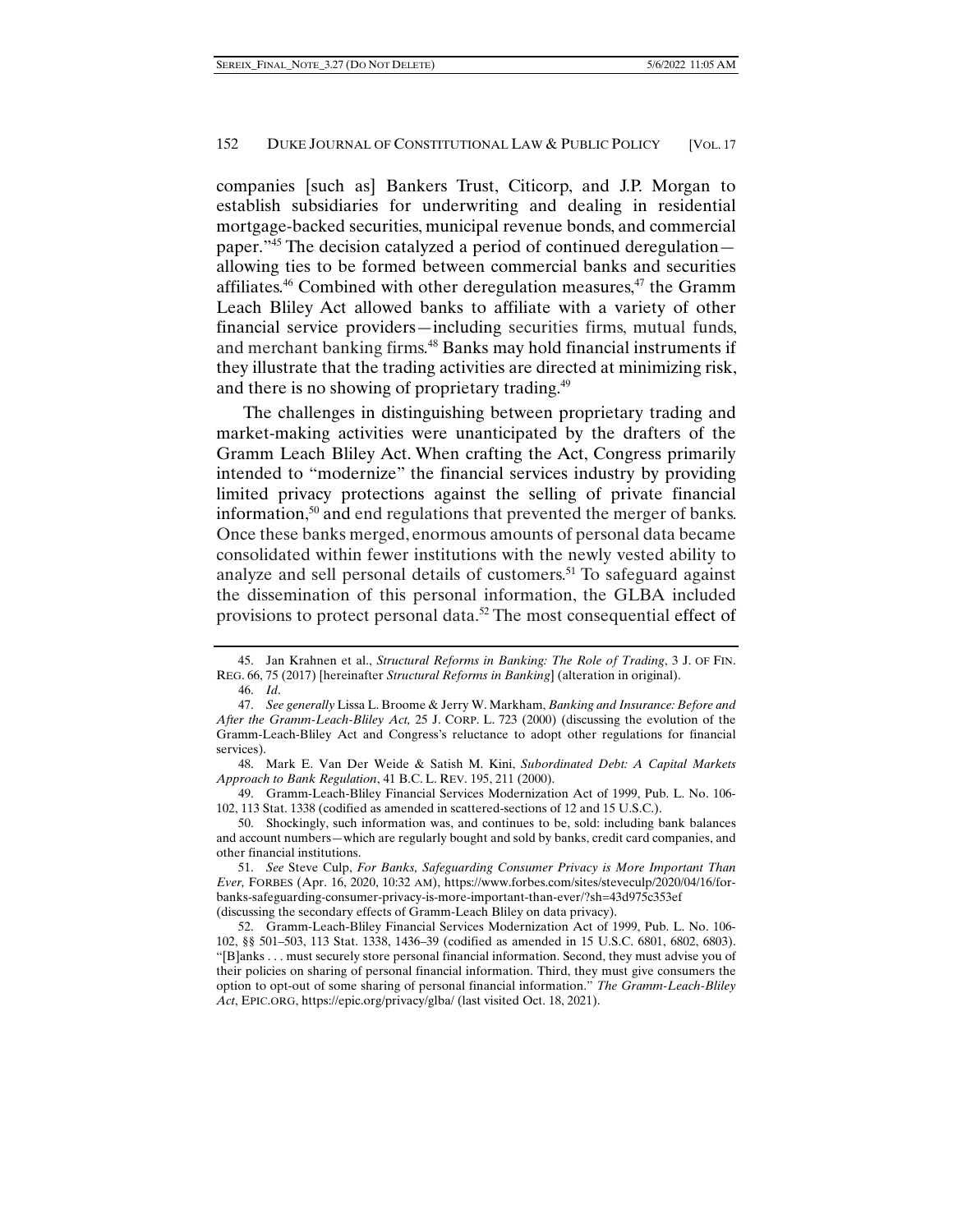the Act for banks, however, was language in the GLBA that permitted banks to engage and affiliate with securities firms, which was previously forbidden by the Glass-Steagall Act.<sup>53</sup> Likewise, the Act expanded permissible activities for certain banks. One key provision, the creation of financial holding companies, authorized eligible bank holding companies to engage in any activity that is, "financial in nature or incidental to financial activities,"54 and activities that the Federal Government defines as "complementary to a financial activity" and do not pose undue risks to the financial system.<sup>55</sup>

#### 1. The Net Capital Rule

Over time, the Securities and Exchange Commission began to weaken the sharp divisions between banking and trading activities once mandated by Glass-Steagall. First, the SEC loosened the net capital rule, which specified the bare minimum amount of liquid assets, or net capital, a firm must hold to ensure the firm has sufficient capital to liquidate.56 Broker dealer subsidiaries would then house the riskier debt instruments such as derivatives and mortgages.<sup>57</sup> Second, the SEC required increased reporting compliance from holding companies forcing them to report their capital adequacy in a way that was consistent with international reporting standards and to discount their

 <sup>53.</sup> *See e.g.*, Mitchell Martin, *Citicorp and Travelers Plan to Merge in Record \$70 Billion Deal: A New No. 1: Financial Giants Unite,* N.Y. TIMES (April 7, 1998), https://www.nytimes.com/1998/04/07/news/citicorp-and-travelers-plan-to-merge-in-record-70 billion-deal-a-new-no.html. Glass Steagall followed in the wake of Citicorp attempting to merge with the Travelers Group, which had itself merged with Solomon Brothers.

 <sup>54. 12</sup> C.F.R. § 225.86 (2019). The exhaustive list of activities that are "financial in nature" include: "lending, exchanging, transferring, investing for others, or safeguarding money or securities, all existing activities approved for bank holding companies as 'closely related to banking,' insuring, guaranteeing or indemnifying against loss, harm, damage, illness, disability or death, or providing and issuing annuities, and acting as principal, agent or broker for purposes of the foregoing, in any state providing financial, investment or economic advisory services, including advising an investment company, issuing or selling instruments representing interests in pools of assets permissible for a bank to hold directly, underwriting, dealing in or making a market in securities, and certain merchant banking activities." *The Gramm-Leach Bliley Act: What's in it for Banks and Thrifts*, FINDLAW FOR LEGAL PROFESSIONALS (Mar. 26, 2008), https://corporate.findlaw.com/finance/the-gramm-leach-bliley-act-what-s-in-it-for-banks-andthrifts.html Basically, anything related to the Bank could be defined as "financial" or "complimentary to financial activities. *Id.* It is not difficult to see how risk managers at banks could get creative with interpreting this lingo.

 <sup>55. 12</sup> U.S.C. § 1843(k)(1)(B) (2018).

 <sup>56. 17</sup> C.F.R. Part 240.

 <sup>57.</sup> *See Division of Trading and Markets Broker-Dealer Net Capital and Books and Records Guidance*, U.S. SEC. AND EXCH. COMM'N, http://www.sec.gov/divisions/marketreg/bdnetcapital.htm (last accessed Oct. 18, 2021) (listing the plethora of requirements for broker-dealers in the United States banking industry).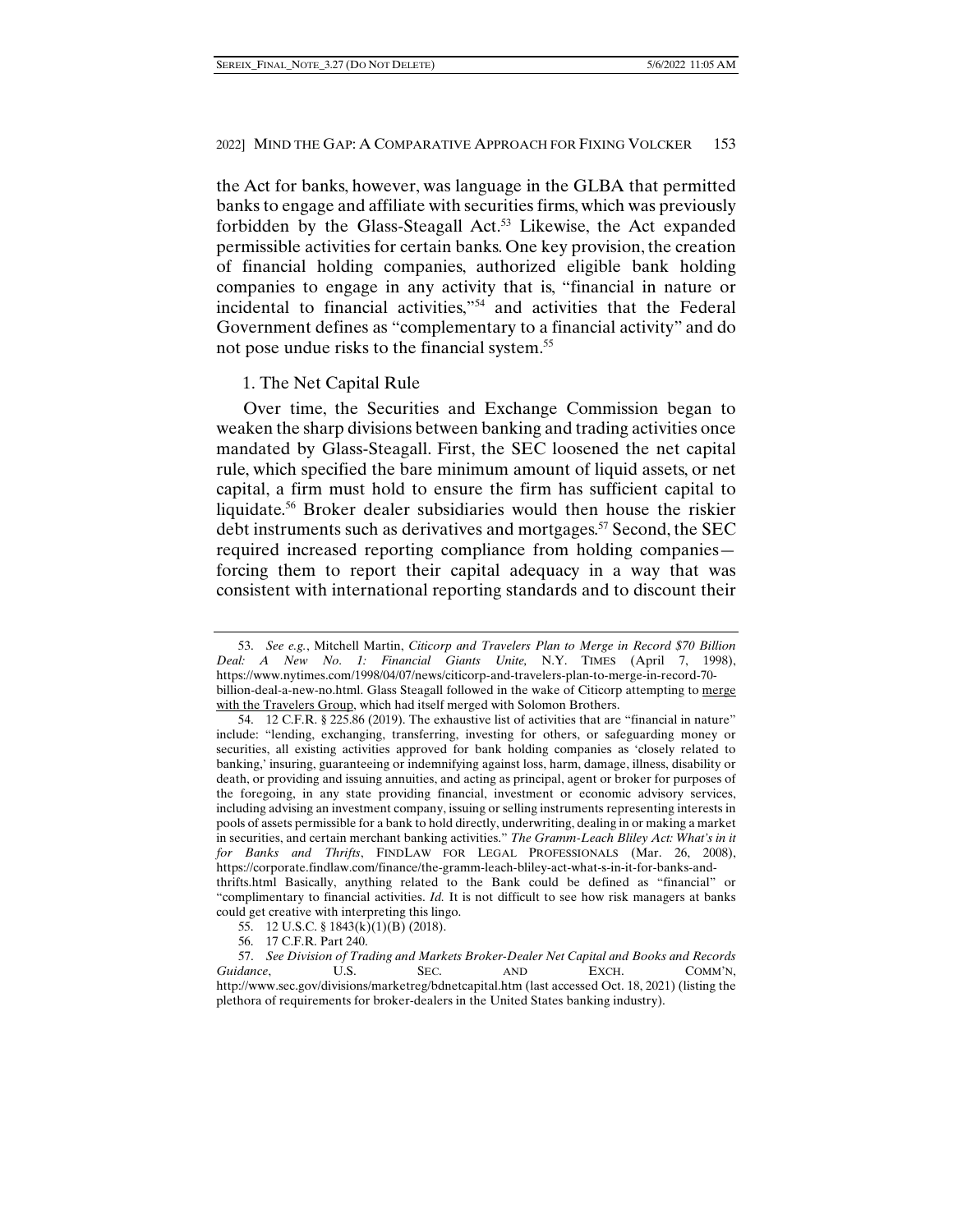assets for market, credit, and operational risks.58 The SEC had assumed responsibility of regulating Wall Street's holding companies, hence giving them greater latitude to deregulate the industry.59 Previously, the SEC only micro-managed the broker-dealer subsidiaries within them. Likewise, broker-dealers and investment banks were limited to a 12-1 leverage ratio prior to the financial crisis. $60$ 

#### 2. Leverage

Leverage, the ratio of debt or assets to equity, and leveraging, its associated practice, allows a business to fund its assets with borrowings rather than equity.61 Lehman Brothers 31:1 leverage led to their untimely demise.<sup>62</sup> For every \$31 in debt, there was \$1 in equity<sup>63</sup>leaving Lehman with only a minimal amount of cash set aside for losses or heavy outflows.64 The over-leveraging primarily stemmed from Lehman Brothers' unsavory investments in mortgage-based securities and imprudent underwriting decisions.<sup>65</sup>

As the leverage ratio increases and a bank's equity relative to debt decreases, banks assume greater risk and take on ever-increasing debt to fund lending.<sup>66</sup> With bail-in mechanisms, the banks would bear the risk; under bail-outs, the government bears the risk. U.S banks are subject to a balance sheet leverage ratio requirement—compelling them to maintain a ratio of tier 1 capital to balance sheet assets at a minimum level of 4 percent.<sup>67</sup> To qualify as a "well-capitalized bank," banks must achieve a 5 percent supplemental leverage ratio.<sup>68</sup> The more

 <sup>58.</sup> *Structural Reforms in Banking*, *supra* note 45, at 68.

 <sup>59.</sup> *Id.* at 66.

 <sup>60.</sup> *See* William D. Cohan, *How We Got the Crash Wrong*, THE ATLANTIC (June 2012), https://www.theatlantic.com/magazine/archive/2012/06/how-we-got-the-crash-wrong/308984/ (noting the pre-financial crisis cap on leveraging which was ultimately foiled by Lehman's 33:1 leverage ratio).

 <sup>61.</sup> Karen Berman & Joe Knight, *Lehman's Three Big Mistakes*, HARV. BUS. REV. (Sept. 16, 2009), https://hbr.org/2009/09/lessons-from-lehman.html.

 <sup>62.</sup> *Id.* 

 <sup>63.</sup> *Id.* 

 <sup>64.</sup> *Id.* 

 <sup>65.</sup> *Id.* In the case of the MBSs, when it was revealed that the assets used as collateral for those mortgage-backed securities were worth a lot less than they thought, the MBSs became worthless and Lehman Brothers' spread went from positive to negative. *Id.* In balance sheet terms, Lehman Brothers started with a balance sheet in which they owned more than they owed. *Id.*

 <sup>66.</sup> *See id.* ("[T]he bias to use high levels of financial leverage to increase returns, combined with risky debt-to-equity ratios and upside-only bonuses, was a recipe for disaster.").

 <sup>67.</sup> DAVID W. PERKINS, CONG. RSCH. SERV., IF10809, INTRODUCTION TO BANK REGULATION: LEVERAGE AND CAPITAL RATIO REQUIREMENTS 1 (2019).

 <sup>68.</sup> *Id.* Basel III established a 3 percent minimum requirement for the Tier 1 leverage ratio but did not specify whether the threshold should be increased for large financial institutions. In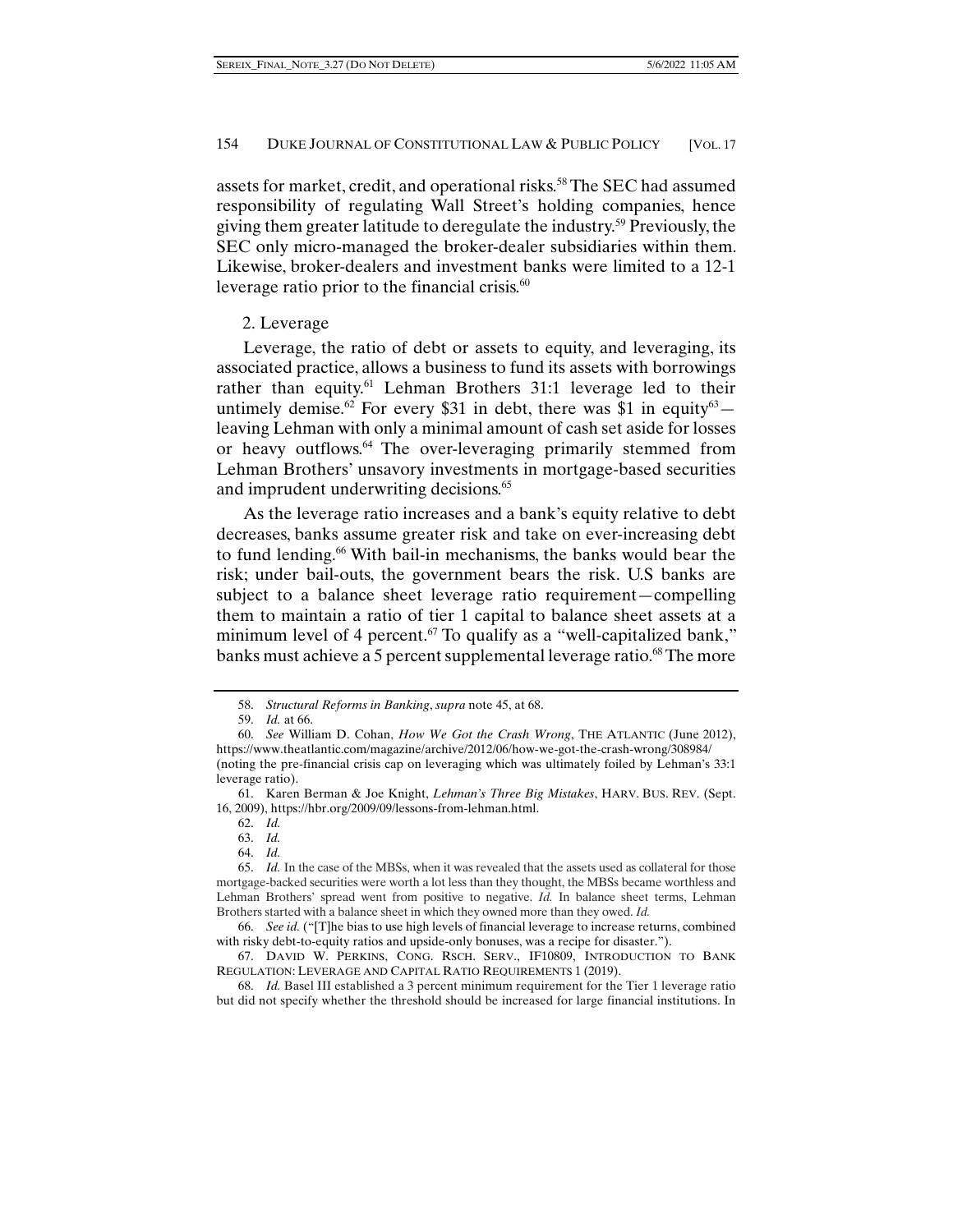telling figure, the leverage ratio itself, deserves greater attention. While the SLR indicates a bank is maintaining a strong market position, the leverage ratio itself is highly misleading.<sup>69</sup> Banks like Bear Stearns masked their true leverage levels with securitized debt and off-balance sheet devices to conceal their collaterized debt obligations.<sup>70</sup> The 2004 changes to the net capital rule enabled this over-leveraging that ultimately contributed to the 2008 financial crisis.<sup>71</sup>

In 2004, the Securities and Exchange Commission modified the net capital rule in a variety of ways: instituting risk-based weighing which reduced capital requirements for A-level securities, $72$  assuming the responsibility of regulating holding companies, and requiring holding companies to change their reporting standards to conform to European capital adequacy standards—discounting assets for market, credit, and operational risks.73

<sup>2014,</sup> the Federal Reserve Board, the Office of the Comptroller released regulatory capital rules which instituted higher leverage ratios for large banks (effective as of January 1, 2018). Bank holding companies retaining more than \$700 billion in consolidated assets or more than \$10 trillion in assets under management must maintain a 2 percent buffer—hence a requirement that banks maintain 5 percent of liquid capital for its total leverage exposure. Without diving into the mathematical formulations employed by the FDIC, A high debt-to-equity ratio shows that a bank is engaging in aggressive financing its activities with debt.

 <sup>69.</sup> *See id.* at 2 ("In addition, a leverage ratio alone may not accurately reflect a bank's riskiness because a high concentration of risky assets could produce a similar ratio as a high concentration of safe assets").

 <sup>70.</sup> Cohan, *supra* note 60 (describing explanations of the 2008 crash involving debt leverage and the collapse of institutions including Bear Stearns).

 <sup>71.</sup> *See* John Carney, *The SEC Rule That Broke Wall Street,* CNBC (Mar. 21, 2012), https://www.cnbc.com/id/46808453 ("Legend has it that a 2004 change to a rule governing capital adequacy at Wall Street firms allowed broker-dealers to double their leverage, making them highly fragile and likely to fail in a crisis.")

 <sup>72.</sup> *See id.* (explaining the intricacies of the 2004 amendment and the resulting impact on Wall Street's broker dealers).

 <sup>73.</sup> *SEC Regulation of Investment Banks: Testimony before the Financial Crisis Inquiry Commission*, 111th Cong. 3-4 (2010) (**t**estimony of Prof. Erik Sirri, Babson College) [hereinafter Sirri Testimony]. In response to broad criticism that changing the net capital rule led to overleveraging, Erik Sirri, the former Director of the SEC's Division of Trading and Markets, stated "[t]he Commission did not undo any leverage restrictions in 2004." While the SEC rule did provide flexibility for banks to manipulate their capital balances, Sirri argued that the rule modifications were not to blame. The five financial institutions which significantly over-leveraged had actually calculated capital requirements as a percentage of customer receivables, rather than based on their investments. This argument fails to reach the greater issue—the loosened capital adequacy requirements led to lax monitoring standards for Wall Street and increased methods for broker-dealers to conceal their losses. The rule fundamentally changed the way that brokerdealers could calculate their net capital. Sirri admitted this in the same statement. "But the rule did change the way that broker-dealers were allowed to calculate their net capital; in other words, it changed the way you calculate the denominator. In fact, Sirri concedes this." James Kwak, *What Did the SEC Really Do in 2004?* THE BASELINE SCENARIO (Jan. 30, 2012), https://baselinescenario.com/2012/01/30/what-did-the-sec-really-do-in-2004/. While the formulaic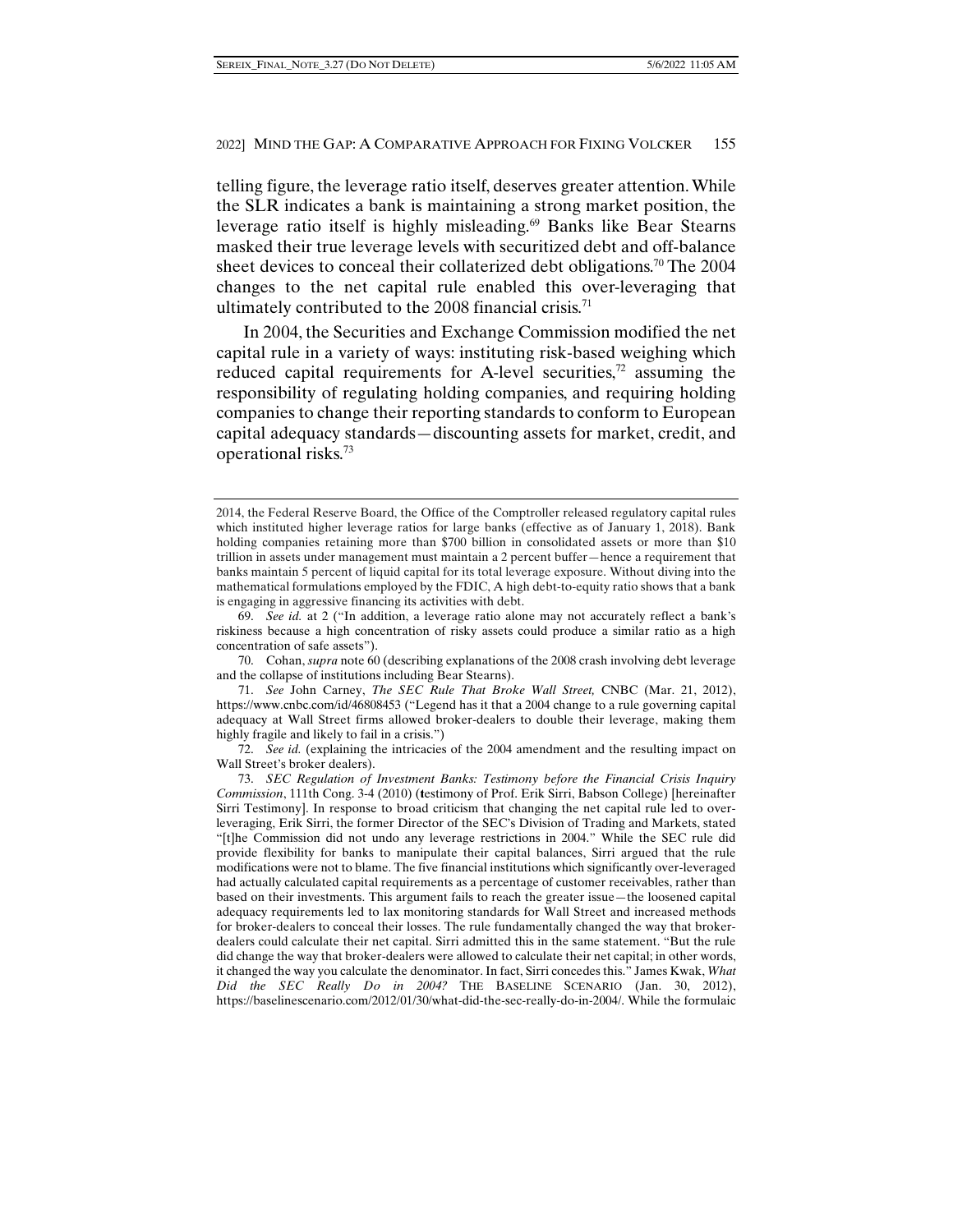From 2004 to 2008, Bear Stearns' leverage went from 12-to-1 in 2004 to 33-to-1 in 2008.<sup>74</sup> A 33-to-1 leverage ratio equates to "a mere 3 percent drop in the value of a firm's assets [which] can wipe out its equity."75 Therefore, the risks posed to the bank for lending with such high leverage were considerable. A minor financial blow to the bank in a situation in which the financial institution was not over-leveraged could have minimal consequences.76 Conversely, the high ratio of debt leveraging combined with an adverse liquidity event could yield enormous consequences—banks could easily flounder under the weight of these mounting debts.<sup>77</sup>

In 2007, the housing bubble burst in the aftermath of years of predatory lending. As emphasized by leading economist Paul Krugman, the only element common among the residential and commercial bubbles—*leverage*—was to blame.78 Debt leveraging reached new heights with banks administering funds to unwitting consumers seeking loans for their homes.<sup>79</sup> As banks continued to over-leverage, the SEC and international regulators only exacerbated the situation—willingly reducing bank capital requirements that would have otherwise limited borrowing activities.<sup>80</sup> This toxic combination of circumstances and government laxity led to soaring leverage ratios and unanticipated debt levels among consumers.<sup>81</sup>

81. *Id.*

changes are not relevant to this note, the lack of administrative oversight is—Wall Street is comprised of traders who are attuned to rule modifications and the ways to manipulate capital and satisfy unenforced standards.

 <sup>74.</sup> *See* Cohan, *supra* note 60 (noting that leverage "went from about 12-to-1 in 2004 to 33 to-1 in 2008").

 <sup>75.</sup> *See id.* (discussing a theory of the financial impact of increases in leverages).

 <sup>76.</sup> *See id.* (describing a narrative of the financial crisis that significant increases in leverage "on the balance sheets of Wall Street firms" left "virtually no margin for error.")

 <sup>77.</sup> *See id.* ("In an August 2008 essay in *American Banker*, Pickard lambasted the 2004 change, which he believed allowed Bear Stearns to incur 'high debt leverage' without 'substantially increasing [its] capital base'" (quoting Lee A. Pickard, *Viewpoint: SEC's Old Capital Approach Was Tried – And True*, 173 AMERICAN BANKER 10 (2008)).

 <sup>78.</sup> *See* Paul Krugman, *Bubbles and the Banks*, NYTIMES (Jan. 7, 2010), https://www.nytimes.com/2010/01/08/opinion/08krugman.html (explaining that stock bubble created risk and that "[b]y increasing leverage that is, [sic] by making risky investments with borrowed money banks could increase their short-term profits").

 <sup>79.</sup> Due to the scope of this Note, the intricacies of the residential mortgage-backed securities crisis will not be explored, yet, it is imperative to note that home buyers had been permitted to take out mortgages with minimal down payments.

 <sup>80.</sup> *See* Kwak, *supra* note 73 ("A major benefit for the broker-dealer will be lower deductions from net capital for market and credit risk that we expect will result from the use of the alternative method. . . taking advantage of the alternative capital computation would realize an average reduction in capital deductions of approximately 40 percent.").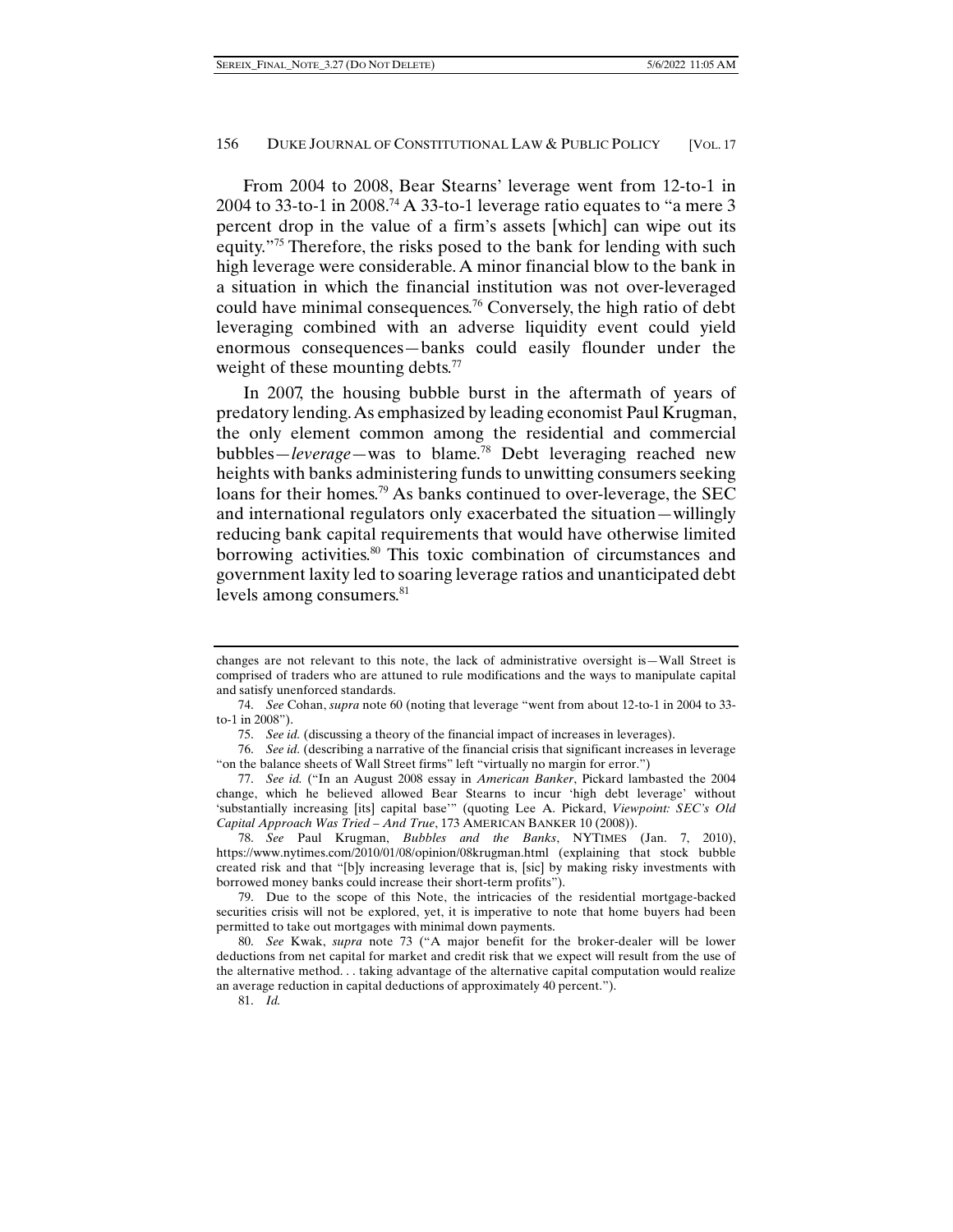Secretary of the Treasury Janet Yellen and other economists have posited that leveraged loans and CLOs are unlikely to be the next catalyst of the banking crisis.<sup>82</sup> Though this may be the case, "[b]anks are counterparties to these nonbanks in all kinds of transactions."83 Over-leveraging promises to be the fatal flaw in the existing Volcker framework—nonbanks, including retail entities, can still engage in proprietary trading activities. Leveraging is a symptom, not the problem.

#### *B. The Volcker Rule: An Exercise in Overreach*

#### 1. Volcker's Framework

Lawmakers surmised a solution to over-leveraging and risky trading—more legislation. In 2008, the United States Congress crafted its answer to the financial crisis—the Volcker Rule. The Volker Rule represents a futile legislative attempt to reform the banking system.<sup>84</sup> In fact, the only three bright-line rules established were the default prohibitions on banking activities that are clearly delimited in the text: "(i) banks are prohibited from any 'high-risk' asset trading, (ii) banks are not allowed to engage in any trading activities which might incur material conflict of interest', and (iii) all compensation schemes must be designed to deter proprietary trading."<sup>85</sup> This Note suggests that Volcker, and the Dodd-Frank Act as a whole, fail the US banking system with blanket prohibitions on proprietary trades.<sup>86</sup> Unlike the European Union and United Kingdom's rules that permit trading activities and deposit-taking activities to be conducted by separate members within the same banking group, the Volcker Rule prohibits proprietary trading from being carried out by any of the entities in the

 <sup>82.</sup> Sunny Oh, *Here's Why the Fed and Global Regulators are Ringing the Alarm over Leveraged Loans and CLOs*, MARKETWATCH (Mar. 12, 2019), https://www.marketwatch.com/story/heres-why-the-fed-and-global-regulators-are-ringing-thealarm-over-leveraged-loans-and-clos-2019-03-12.

 <sup>83.</sup> *Id.* (explaining that "regulators are worried their relationships with nonbank players can play out in unpredictable ways").

 <sup>84.</sup> *See* Dodd-Frank Wall Street Reform and Consumer Protection Act, Pub. L. No. 111- 203, § 619, 124 Stat. 1376, 1620 (2010) (codified as amended in scattered sections of 12 and 15 U.S.C.) (amending 12 U.S.C. 1851 to place "prohibitions on proprietary trading and certain relationships with hedge funds and private equity funds").

 <sup>85.</sup> *Structural Reforms in Banking*, *supra* note 45, at 75–76.

 <sup>86.</sup> *See generally Final Volcker Rule Regulations, Flowcharts*: Funds, DAVIS POLK (Jan. 6, 2014), https://www.davispolk.com/files/Davis.Polk.Final.Volcker.Rule\_.Flowcharts.Funds\_.pdf [https://perma.cc/795Q-RHQH] (providing flowcharts summarizing key prohibitions and permissible activities under the Volcker Rule); *see also infra* note 86 and accompanying text.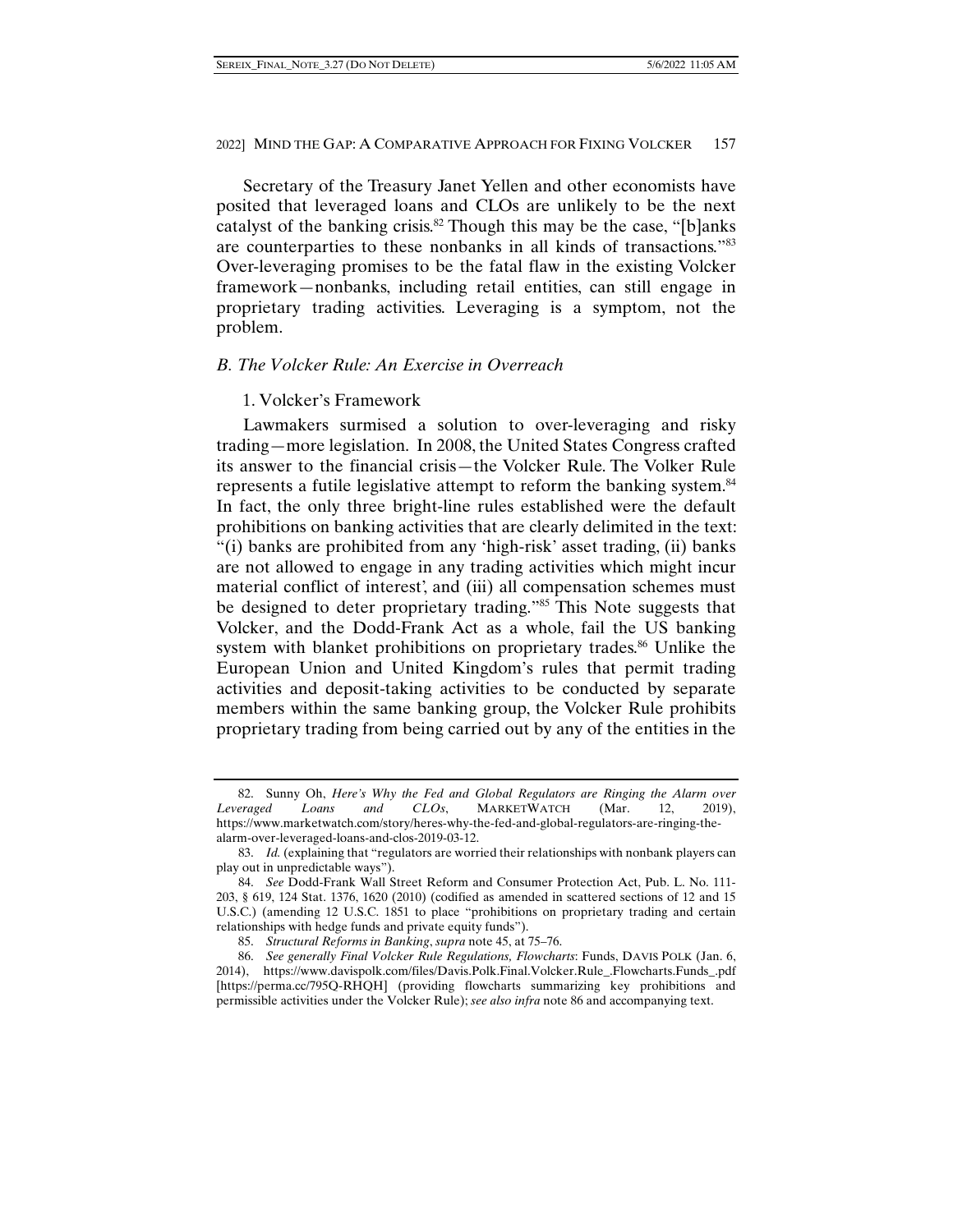banking group.<sup>87</sup>

#### 2. Volcker's Market-Making Exception

Congress embedded an exemption relating to "certain market making-related activities" from the Volcker Rule.<sup>88</sup> Such exemptions must be removed to prevent trading schemes like the London Whale trades from re-occurring. Even though market-making ensures liquidity of assets and provides stability to financial markets, $89$  the exemption makes the line between proprietary trading and marketmaking itself unclear. The Volcker Rule expressly prohibits banking entities from engaging in proprietary trading, which occurs within trading accounts.<sup>90</sup> The Rule defines these illegal trades, noting that their purpose is to, "acquire or take one or more covered financial positions: . . . principally for the purpose of (1) [s]hort term resale (2)[b]enefiting from actual or expected short-term price movements, (3) [r]ealizing short term arbitrage profits; or (4) [h]edging ...."<sup>91</sup>

The Volcker Rule permits market-making related hedging transactions so long as the institutions engaging in such behavior abide by a series of requirements.<sup>92</sup> While most of the procedural requirements dictate compliance programs and compensation arrangements, banking entities can engage in market-making related hedging if the covered financial position "reduces a specific risk in connection with related individual or aggregated positions" and is one of the "permitted risk-mitigating hedging activities as outlined in

 <sup>87.</sup> *Id.* 

 <sup>88.</sup> *Id.* at 26.

 <sup>89.</sup> *See* Bryan Settelen, *VIII. The Volcker Rule's Market Making Exemption*, 31 REV. BANKING AND FIN. L. 556, 556 (2012) ("Market making plays an important role in providing liquidity and stability to financial markets . . . .").

 <sup>90.</sup> *Id.* at 558 (quoting Prohibitions and Restrictions on Proprietary Trading and Certain Interests in, and Relationships with, Hedge Funds and Private Equity Funds, 76 Fed. Reg. 68,846, 68,945 (Nov. 7, 2011) (to be codified in 12 C.F.R. pts. 44, 248 & 351 & 17 C.F.R. pt. 255)). The statute defining "account" considers an "account" a "trading account" if the banking entity holds a covered financial position for sixty days or less. Conversely, Congress defines a trading account as an account "used for acquiring or taking positions." The differing definitions of trading accounts lay the groundwork for even more vastly dissimilar conceptions of proprietary trading. The Volcker classifies only principal trading in a trading account as prohibited proprietary trading while Congress recognized that banking entities must be able to freely engage in client-oriented financial services and exempted principal trading for specific services.

 <sup>91.</sup> Settelen, *supra* note 89, at 558 (quoting Prohibitions and Restrictions on Proprietary Trading and Certain Interests in, and Relationships with, Hedge Funds and Private Equity Funds, 76 Fed. Reg. 68,846, 68,945, §\_.3(b)(2)(i)(A)-(C) (Nov. 7, 2011) (to be codified in 12 C.F.R. pts. 44, 248 & 351 & 17 C.F.R. pt. 255).

 <sup>92.</sup> *Id.* at 560.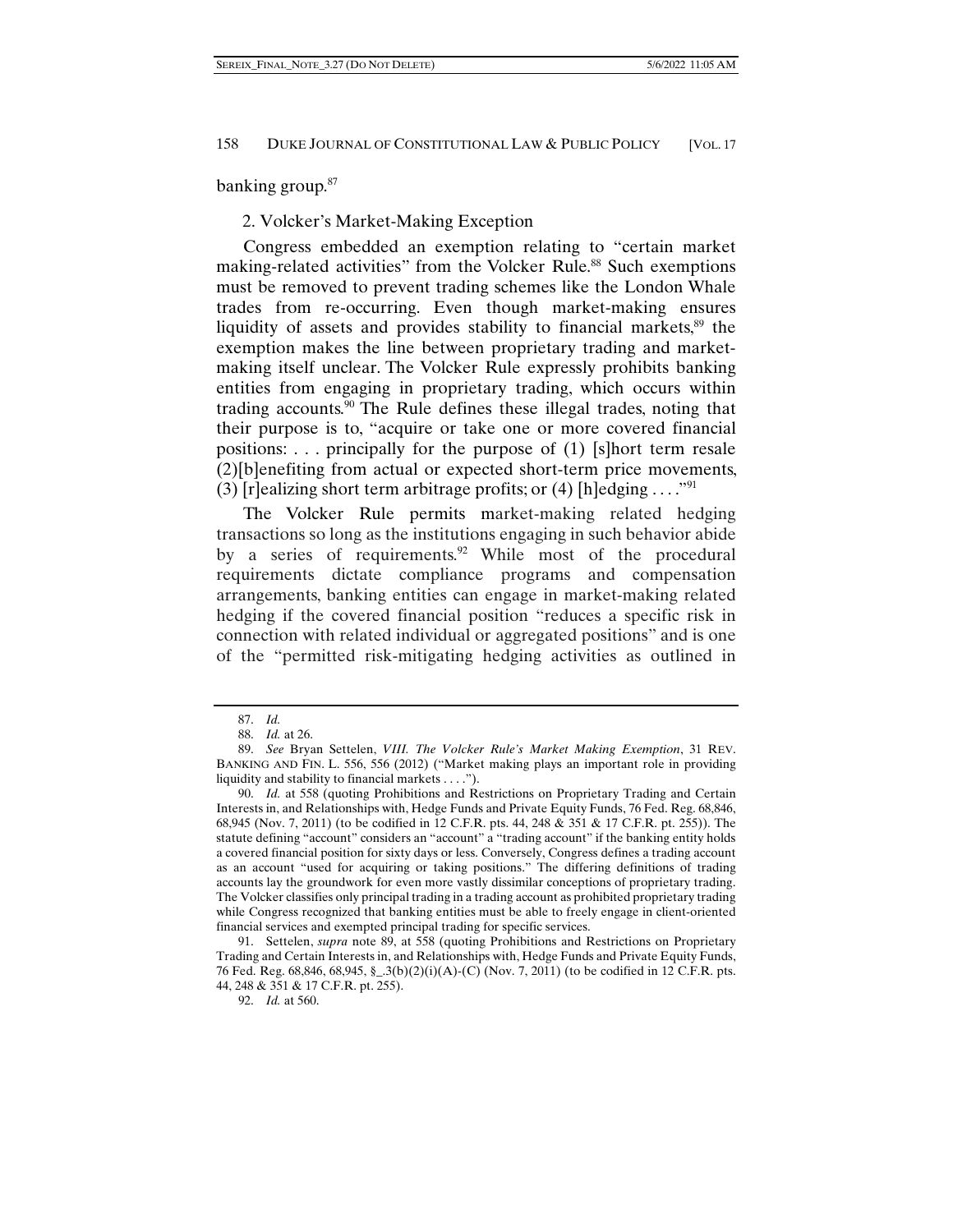proposed regulations."93

Nevertheless, while this Note does not find that Volcker's exception is especially problematic,<sup>94</sup> it does find the 2013 Rule change<sup>95</sup> to be a step in the wrong direction. The 2013 modification removed the requirement that banking entities that rely on the risk-mitigating hedging exemption must perform correlation analysis to illustrate that the risk-mitigating hedging activity demonstrably reduces or otherwise significantly mitigates the specific risks being hedged.<sup>96</sup> The rule also eliminated compliance requirements, compensation restrictions, and documentation requirements for the activities of a banking entity with consolidated gross trading assets and liabilities of less than \$10 billion to qualify for the risk-mitigating hedging exemption. $97$ 

3. Volcker's Compliance Problems

In 2020, the Federal Reserve approved the Trump Administration's "Volcker 2.0" that softened some requirements—including simplifying the methodology for determining which types of trades are permitted and which are not, and eliminating a 3 percent cap on ownership of a venture capital fund.<sup>98</sup> The revamped rule would also permit banks to

 <sup>93.</sup> *Id.* at 561.

 <sup>94.</sup> *See* John Ramsay, Acting Dir., Sec. and Exch. Comm., Div. of Trading and Mkts, Remarks on the Volcker Rule's Market Making Exemption (Feb. 4, 2014) [hereinafter Ramsay Statement] (arguing "[m]arket making is of course critical to the function that broker-dealers perform in supplying liquidity and helping to raise capital. To me, that means, at a minimum, that the agencies were tasked with trying to implement the exemption in a way that honors the general proprietary trading ban, but preserves the public benefit that comes from active participation by banking entities in supplying liquidity to the securities and derivatives markets"). Ramsay's conclusion is correct—market-making is a fundamental element of United States' banking activities. It likewise is a core element of banking in Germany, Italy, France and other developed economies. Their reforms have not touched the issue. Neither should this one. Ramsay's reticence to excise the market-making exemption from the Volcker Rule, contrasted with his enthusiasm for public policy reforms such as hard risk limits on trading activities and increased internal controls illustrates that these two objectives are not incompatible—lending credence to the idea that the 2013 reforms were a step in the wrong direction.

 <sup>95.</sup> *See* 17 C.F.R. § 75.1(b) (2019) ("This part implements section 13 of the Bank Holding Company Act by . . . establishing prohibitions and restrictions on proprietary trading and investments in or relationships with covered funds, and further explaining the statute's requirements."); *see also* Memorandum from the Staff of the Bd. of Governors of the Fed. Res. Sys. Seeking Approval of the Volcker Rule Regulations to the Bd. of Governors 2 (Dec. 9, 2013) (on file with author), available at http://www.federalreserve.gov/aboutthefed/boardmeetings/board-memo-volcker-20131210.pdf (describing the requirements of the draft final rule).

 <sup>96.</sup> *See* Lee Meyerson & Keith Noreika, *Finalized Changes to Volcker Rule*, Harvard Law School Forum on Corporate Governance (September 12, 2019), https://corpgov.law.harvard.edu/2019/09/12/finalized-changes-to-volcker-rule/.

 <sup>97.</sup> *See generally id.*

 <sup>98.</sup> Jesse Hamilton, *Banks Get Easier Volcker Rule and \$40 Billion Break on Swaps (4)*,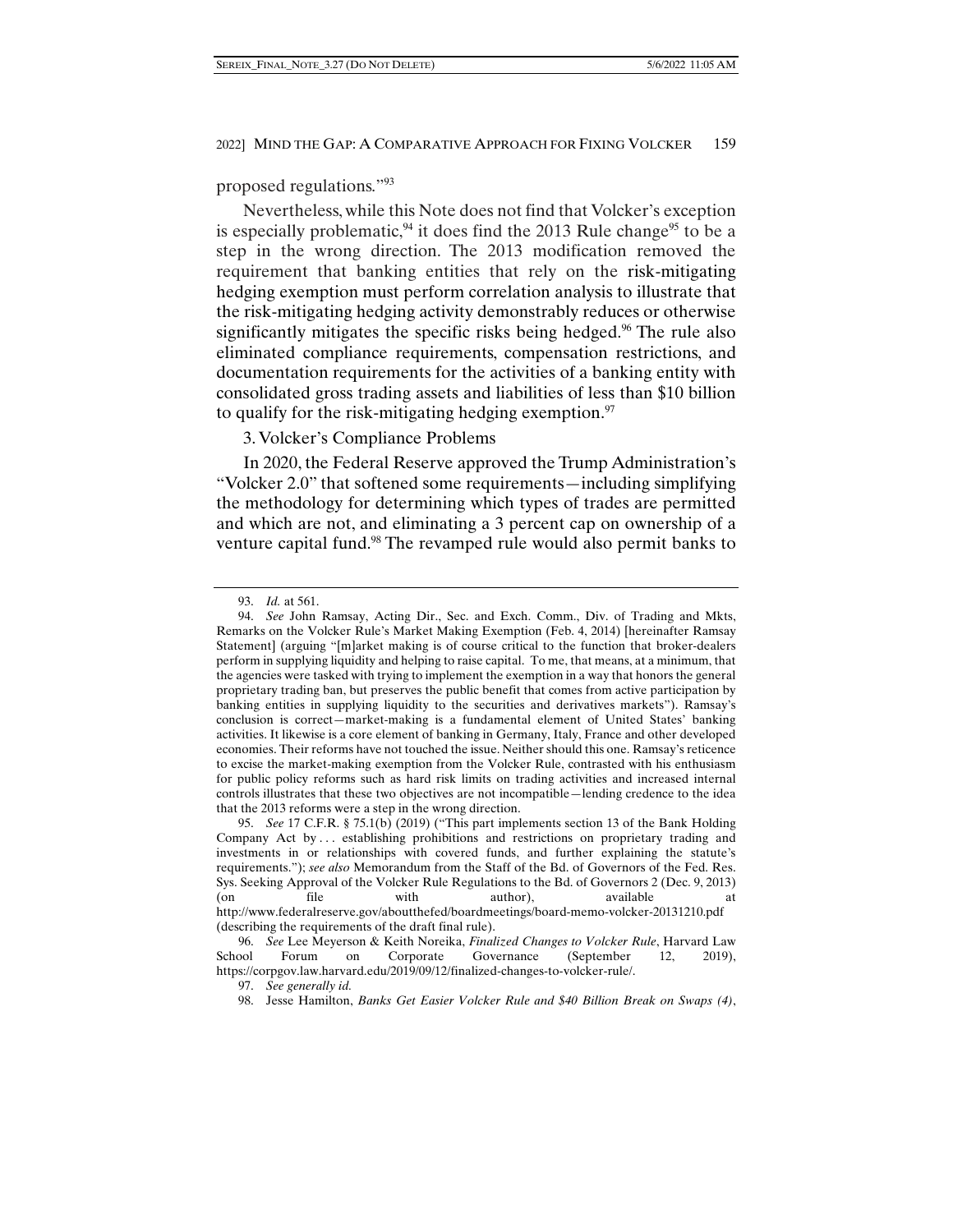invest in debt-based funds. Volcker 2.0, however, did not respond to the banking industry's requests.<sup>99</sup> In its letter dated March 2020, Goldman Sachs Group Inc. pressed regulators to eliminate certain Volcker provisions that have "restricted our ability to invest in certain incubator companies that provide capital and 'know-how' to startup companies and entrepreneurs."100 The Federal Reserve and Trump Administration failed to respond to such a request.101 The only way to satisfy such a request is to isolate the trading entity—a proposition unilaterally rejected by the Trump Administration, but embraced by both the United Kingdom and European Banking Union.

Volcker was crafted as a response to the high frequency of proprietary trades and the recent failures of Lehman Brothers and AIG.<sup>102</sup> At nearly the same time as the mortgage-backed securities crisis in the United States, the European Union suffered a very similar setback within its own cross-border banking industry. Some banks<sup>103</sup> had to go so far as to apply for emergency liquidity aid from the Bank of England in September of 2007.<sup>104</sup> Termed the "Eurozone" debt crisis, the crisis imperiled the entirety of the European banking structure.<sup>105</sup>

A prolonged political process ensued to proverbially "rescue" Greece, Ireland, and Portugal; restore market confidence; and revive the European banking sector.106 Institutional investors liquidated their

101. *Id.*

BLOOMBERG LAW (Jun. 25, 2020, 4:56 PM), https://news.bloomberglaw.com/banking-law/banksget-easier-volcker-rule-and-40-billion-reprieve-on-swaps.

 <sup>99.</sup> *Id*.; *see also* Volcker Rule Update: Final Rule Includes New Exclusions from the Definition of "Covered Fund", SEWARD & KISSEL LLP (July 28, 2020), https://www.sewkis.com/publications/volcker-rule-update-final-rule-includes-new-exclusionsfrom-the-definition-of-covered-fund/(describing the impact that the Trump Administration's modifications to the Volcker Rule had on various market caps).

 <sup>100.</sup> Hamilton*, supra* note 98 (noting that Goldman Sachs' letter was unpersuasive to the federal government).

 <sup>102.</sup> *See* Hal S. Scott, The Reduction of Systemic Risk in the United States Financial System, 33 HARV. J.L. & PUB. Pol'y 671, 677 (2010) (explaining that "The Volcker Rules would prohibit bank holding companies and all of their subsidiaries from engaging in proprietary trading" and listing AIG and Lehman as a "prominent failure of the financial crisis").

 <sup>103.</sup> *See* José Vinãls et al., *Creating a Safer Financial System: Will the Volcker, Vickers, and Liikanen Structural Measures Help?*, at 21, IMF SDN/13/4 (May 14, 2013) [hereinafter Vinãls SDN] (naming Northern Rock, Royal Bank of Scotland, Hypo Real Estate-Depfa and the German Landesbanken).

 <sup>104.</sup> *See id.* (noting that "[i]n some cases—for example, Northern Rock—leverage was a function of weaknesses in the definition of capital as subordinated debt took the place of common equity in large amounts. In others—for example, RBS—it was a function of pre-crisis acquisitions that resulted in expansion of undercapitalized trading exposures.").

 <sup>105.</sup> *See generally* Mark Copelovitch et al., *The Political Economy of the Euro Crisis*, 49 COMP. POL. STUD. 811 (2016).

 <sup>106.</sup> *Id.* at 821–822.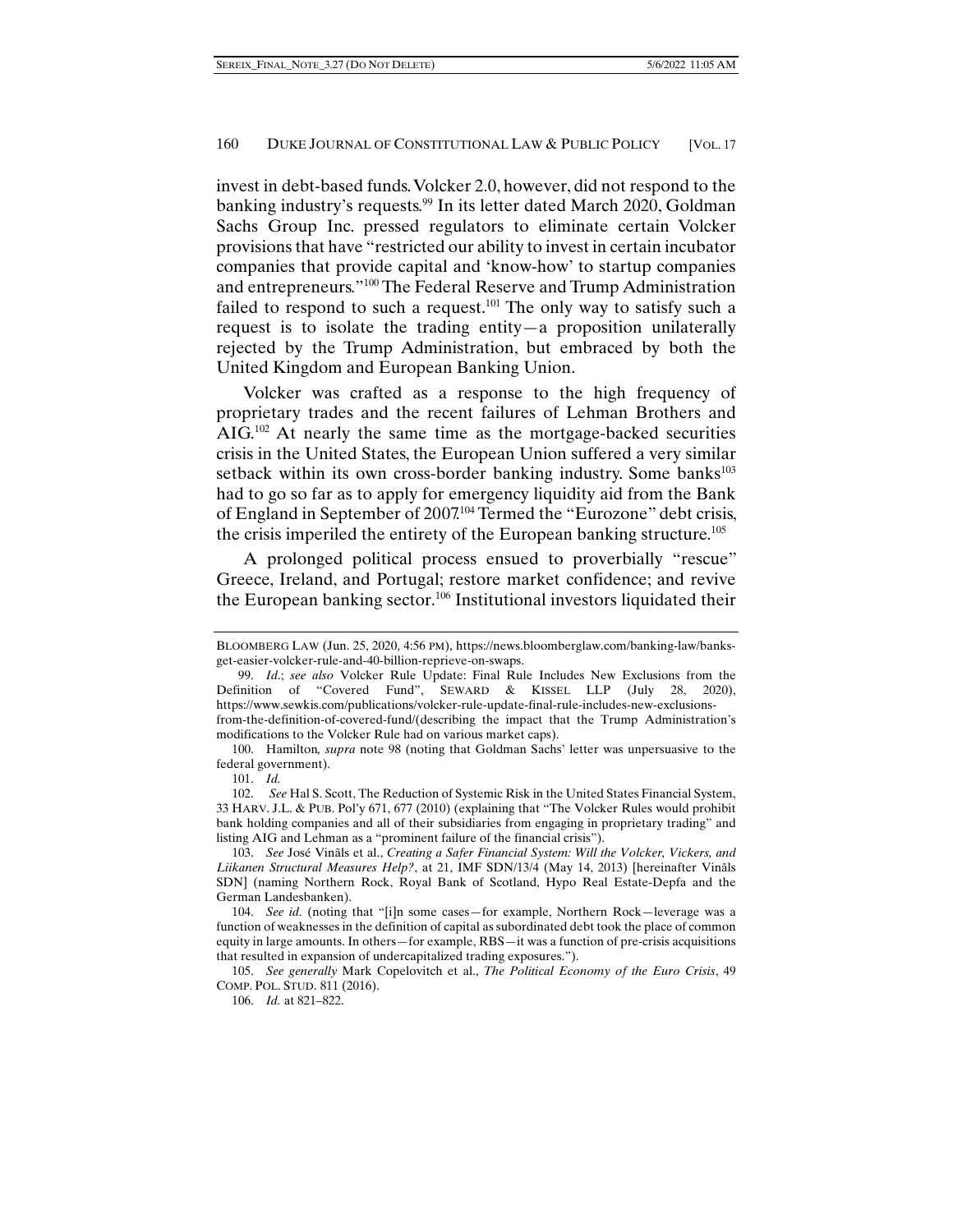holdings of financial stocks and were reluctant to invest in European bank shares.107 The Eurozone had encountered the perfect storm of undesirable financial events—a balance-of-payments crisis, coupled with the inability to fall back on devaluation, the dwindling financial stability of many European states within an increasingly globalized economy, and most importantly high-risk lending and borrowing practices.108 Having dealt with such a nightmarish turn of events, European Central Bank members looked for answers. Erik Liikanen, the Governor of the Bank of Finland and a council member of the European Central Bank, put forth a proposal carefully crafted to learn from the past mistakes of the European Debt Crisis and set forth structural reforms to address the next move for banks deemed "Too Big to Fail."<sup>109</sup>

#### II. LIIKANEN AND VICKERS AS A BASIS FOR REFORM

#### *A. The Key Provisions of Liikanen*

The Liikanen Report, created by a high-level expert group in the EU, provides structural reforms to make the EU banking sector more resilient to crises.110 This Note endorses Liikanen's novel proposition for separation between proprietary trading and high-risk activities, without ring-fencing—illustrating how *intervention* rather than *insulation* mechanisms can be effective tools for mitigating risk. The Liikanen Report's plan to separate trading activities from speculative activities, including a bank's deposit-taking activities, presents an innovative method for emerging from a debt crisis with strengthened internal and external controls.111 Under the Liikanen Report's proposed division of assets, several investment vehicles would be strictly separated: "loans, loan commitments, or unsecured credit

 <sup>107.</sup> LIIKANEN REPORT*, supra* note 22, at 8. "By 2010, many institutional investors had completely liquidated their holdings of financial stocks and were reluctant to invest in European bank shares. They considered banks as too complex, insufficiently transparent and with uncertain future cash flows." *Id.*

 <sup>108.</sup> Copelovitch et al.*, supra* note 105, at 817.

 <sup>109.</sup> *See* LIIKANEN REPORT*, supra* note 22, at iii ("The Group recommends a set of five measures that augment and complement the set of regulatory reforms already enacted or proposed by the EU, the Bael Committee and national governments.").

 <sup>110.</sup> *Id.* at i.

 <sup>111.</sup> *See id.*at 107 ("The restriction of speculative risk-taking and the limitation of the use of guaranteed deposits to fund or subsidise significant trading activities facilitate the supervision of the largest and most complex banks within a Single Supervisory Mechanism and facilitate the closer linking of deposit guarantee schemes by limiting the risks insured by those schemes.").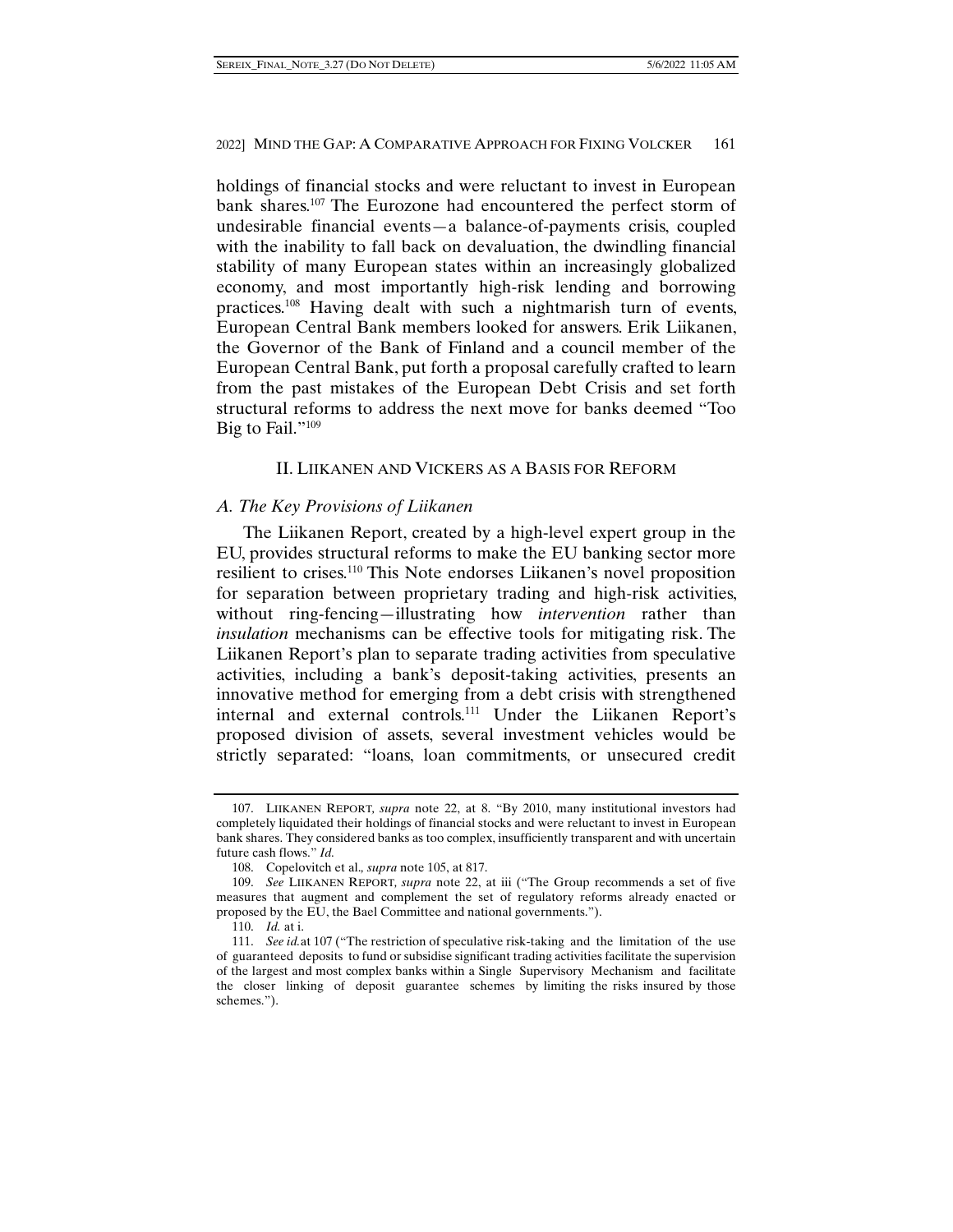exposures to hedge funds, . . . SIVs and other such entities of comparable nature, as well as private equity investments" would be "assigned to the trading entity."112 Essentially, Liikanen prohibits global systemically important institutions, or any financial institution that maintains a balance sheet with robust assets or significant proprietary trading activities that cross a predetermined threshold, from carrying on proprietary trading.<sup>113</sup>

The United States banking regulatory structure is ripe for change. Adopting the Liikanen proposal's core measures to restrict proprietary trading and other high-risk lending activities could greatly mitigate rogue traders' ability to manipulate both investment and retail activities. The Liikanen Report proposes that:

> "proprietary trading and all assets or derivative positions incurred in the process of market-making, other than the activities exempted below, must be assigned to a separate legal entity, which can be an investment firm or a bank (henceforth the 'trading entity') within the banking group."<sup>114</sup>

To best explain the foundational elements of Liikanen and how key provisions of Liikanen can be applied to the United States banking system, several forms of separation must be employed. First, the Liikanen Group proposed that, to address proprietary trading, speculative trades must be wholly separated from commercial activities. The Group put forth a threshold-based approach which this Note endorses.115 This separation would only apply to "big banks"—as big banks are the only financial institutions with a large enough volume of trading activities to wield a significant impact on national economies.116 The Liikanen group suggested that the mandatory separation proceed in two stages. This Note endorses the two-step approach with only slight modifications. In the first stage, regulators must determine whether a bank's assets qualify for separation based on their asset volume.<sup>117</sup> The threshold endorsed by Liikanen articulates that "if a bank's assets held for trading and available for sale, as currently defined, exceed (1) a relative examination threshold of 15-25 percent of the bank's total

117. *Id.* 

 <sup>112.</sup> *Id.* at 101.

 <sup>113.</sup> *Id.*at v.

 <sup>114.</sup> *Id.*

 <sup>115.</sup> *Id.* 

 <sup>116.</sup> *See id.* (providing that "mandatory separation applies to all banks for which the activities to be separated are significant, as compared to the total balance sheet" and that "the smallest banks" are exempt).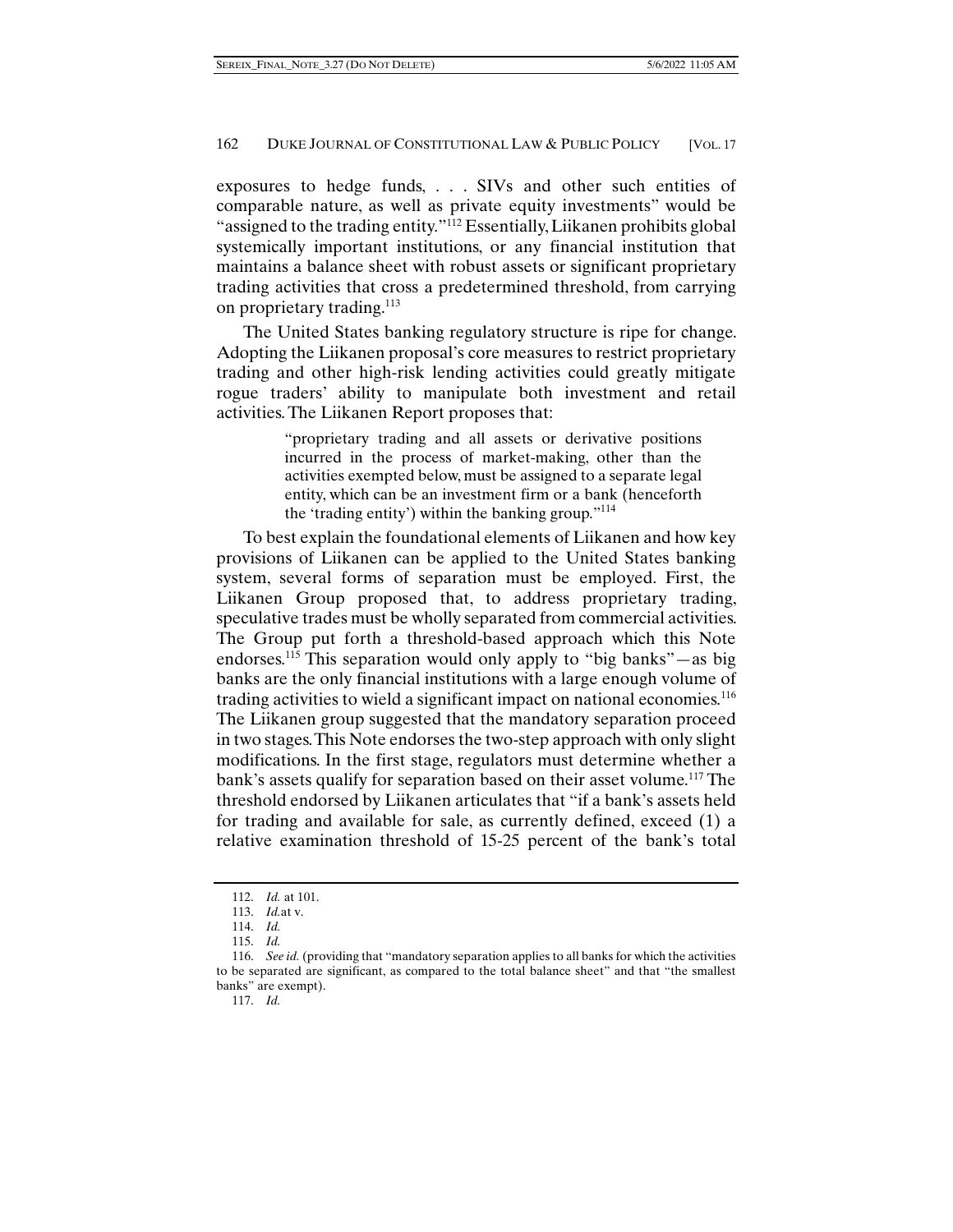assets or (2) an absolute examination threshold of  $\epsilon$ 100 billion, the banks would advance to the second stage examination."118 Applied to the United States, the same threshold—  $€100$  billion in trading assets or \$120 billion—could be used to evaluate whether the bank qualifies as a "big bank."119 Though the responsibility of determining whether banks meet the threshold is vested in the European Banking Commission, the United States' counterpart, the Securities and Exchange Commission, would be responsible for determining whether that particular bank qualifies for separation. The Liikanen proposal recommends that once a bank exceeds the threshold, all trading activities should be transferred to a "legally-separate trading entity."120

Second, in line with the Liikanen proposal, the legally-separate deposit bank and trading entity can survive within a bank holding company structure, but the deposit bank itself must be "sufficiently insulated"<sup>121</sup> from the risks of the trading entity.<sup>122</sup> The European Banking Commission's threshold-level inquiry can be directly applied to the United States' banking infrastructure with the proper oversight of the Securities and Exchange Commission—doing so will greatly reduce the burden on regulators to decipher whether speculative trades are occurring while mitigating risk among small and large banks.

#### *B. Liikanen's Threshold Level Inquiry for Separation*

Liikanen recognizes the significance of maintaining both high net capital and high liquidity—a challenge for most financial institutions. Banks, distinctive in that they carry little equity compared to other institutions, maintain special capital structures that can expose them to

 <sup>118.</sup> *Id.*

 <sup>119.</sup> *See Structural Reforms in Banking, supra* note 45, at 14 (discussing the threshold *de minimis rule* relating to the absolute size of the bank in terms of assets in its trading book under the Volcker Rule). The threshold established by Liikanen also establishes 15-25 percent of total assets as a baseline. LIIKANEN REPORT*, supra* note 17, at v. For the purposes of this note, and because volume-based thresholds would be more challenging to apply to US bank regulations, the trading threshold in dollars is endorsed.

 <sup>120.</sup> LIIKANEN REPORT*, supra* note 22, at v.

 <sup>121.</sup> *Id.* By "sufficiently insulated," Liikanen does not propose that banks be insulated by ring-fencing. *See id.* (proposing the insulation revolve around strategic limitations on banks which meet a high net capital threshold). Even with insulation, the deposit bank and trading entity would be permitted to operate within the same banking group. *See id.* ("The legally-separate deposit bank and trading entity can operate within a bank holding company

structure. However, the deposit bank must be sufficiently insulated from the risks of the trading entity.") (emphasis omitted).

 <sup>122.</sup> *Id.*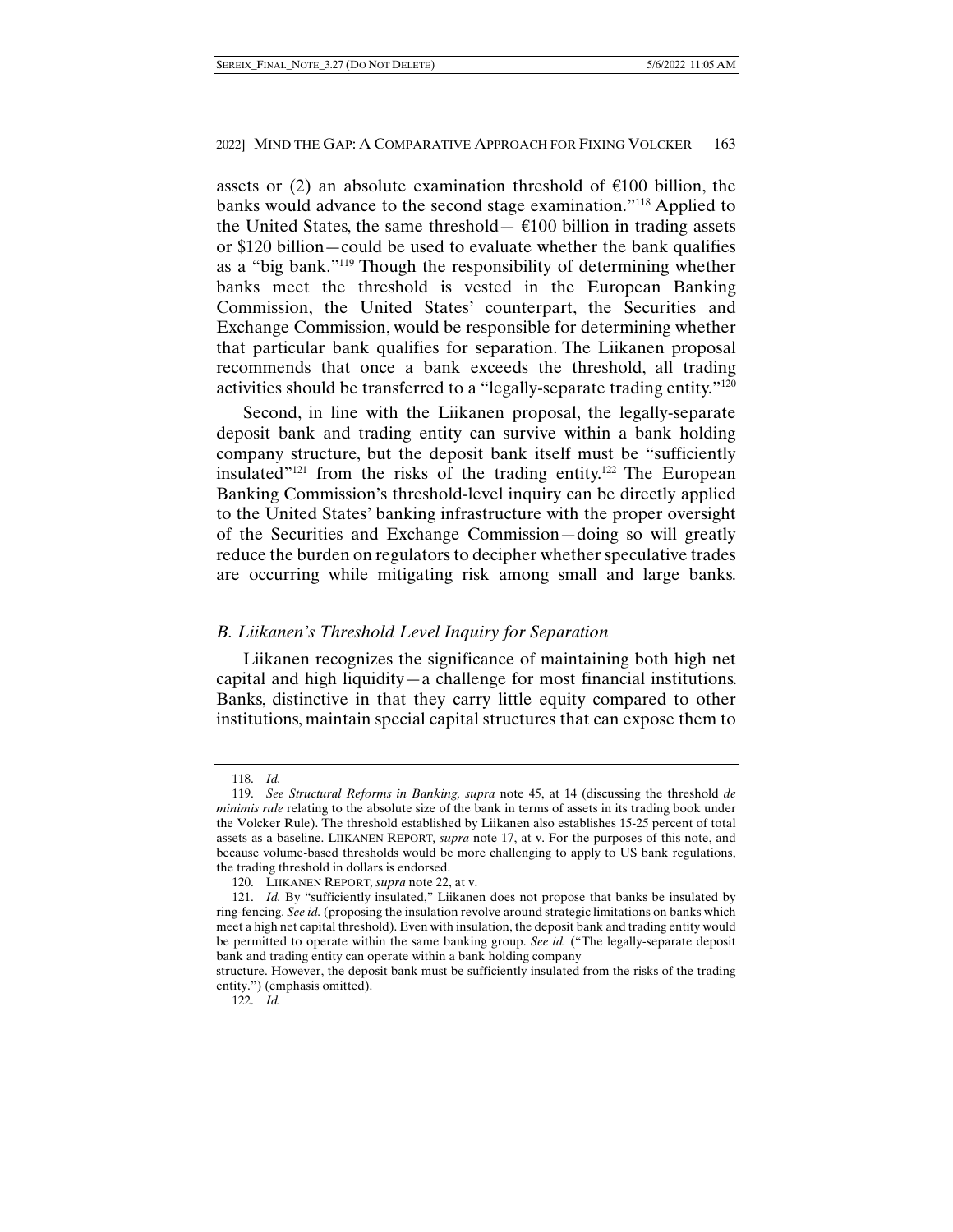failure.<sup>123</sup> Receiving 90 percent of their capital funding from debt, banking institutions in the United States hold debt "in the form of transaction accounts, which are payable on demand at par and are readily transferable by the accountholder to third parties."124 Thus, readily transferable accounts create a toxic concoction of highly liquid liabilities and illiquid assets.<sup>125</sup>

During the second stage of separation, both the trading entity and the deposit bank would have to be separately capitalized—requiring capital buffers could effectively eliminate any risk of bank failure. By requiring that these two entities be partitioned clearly from one another, three key advantages emerge. First, separation eliminates banking groups incentive to engage in risk-taking behavior.<sup>126</sup> Historically, banks had "gamed the system" to manipulate the amount of capital<sup>127</sup> they held measured against their risk-weighted

 <sup>123.</sup> *See* Tim Harford, *More equity, less risk*, FIN. TIMES (July 1, 2011), https://www.ft.com/content/5038a3de-a1f3-11e0-b485-00144feabdc0 ("The simplest way to reduce the risk of a future banking crisis is to force banks to hold more equity.").

 <sup>124.</sup> Mark Van Der Weide & Satish M. Kini, *Subordinated Debt: A Capital Markets Approach to Bank Regulation,* 41 B.C. L. REV. 195, 200 (2000).

 <sup>125.</sup> *Id.* at 201. Professor Charles Goodhart further draws on the perils of this toxic concoction, noting that "[l]iquidity and solvency are the heavenly twins of banking, frequently indistinguishable. An illiquid bank can rapidly become insolvent, and an insolvent bank illiquid." Matt Johnston, *Revisiting the Lehman Brothers Collapse*, MEDIUM (Feb. 1, 2018), https://medium.com/coinmonks/revisiting-the-lehman-brothers-collapse-fb18769d6cf8.

 <sup>126.</sup> *See* FINANCIAL STABILITY BOARD, STRUCTURAL BANKING REFORMS: CROSS-BORDER CONSISTENCIES AND GLOBAL FINANCIAL STABILITY IMPLICATIONS; REPORT TO G20 LEADERS FOR THE NOVEMBER 2014 SUMMIT 1, 10 (2014), https://www.fsb.org/wpcontent/uploads/r\_141027.pdf?page\_moved=1 ("Hence the separation measure in German and French law is motivated by the authorities' aims of preserving financial stability, protecting deposits and retail banking against risks arising from certain trading activities, removing conflicts of interest, and encouraging lending to the real economy. Belgium (not currently home to a G-SIB) has undertaken similar reforms.").

 <sup>127.</sup> *See* Pam Martens & Russ Martens, *Treasury Reveals What JPMorgan Was Really Doing with London Whale Trades*, WALL ST. ON PARADE (Jun. 15, 2015), https://wallstreetonparade.com/2015/06/treasury-reveals-what-jpmorgan-was-really-doing-withlondon-whale-trades/ (reporting that regulators turned their attention to opaque capital relief and undisclosed transactions after the London Whale, which increased showing of net capital holdings). The U.S. Treasury Office of Financial Research reported:

To see how a bank can structure regulatory capital relief, let's look at a hypothetical bank required to hold capital equal to 8 percent of its total risk-weighted assets. A relatively safe asset held by a bank might be assigned a 100 percent risk weight, requiring 8 cents of capital for every dollar of the asset. A riskier loan is assigned a 750 percent risk weight, requiring 60 cents of capital for every dollar of the asset. A bank's riskiest assets are assigned a 1,250 percent risk weight, requiring one dollar of capital to back every dollar of the asset (8 percent times 1,250 percent = 100 percent).

JILL CETINA ET AL., OFF. OF FIN. RSCH., BRIEF SER. NO. 15-04, MORE TRANSPARENCY NEEDED FOR CAPITAL RELIEF TRADES 2 (2015), https://www.financialresearch.gov/briefs/files/OFRbr-2015-04-bank-capital-reflief-trades.pdf.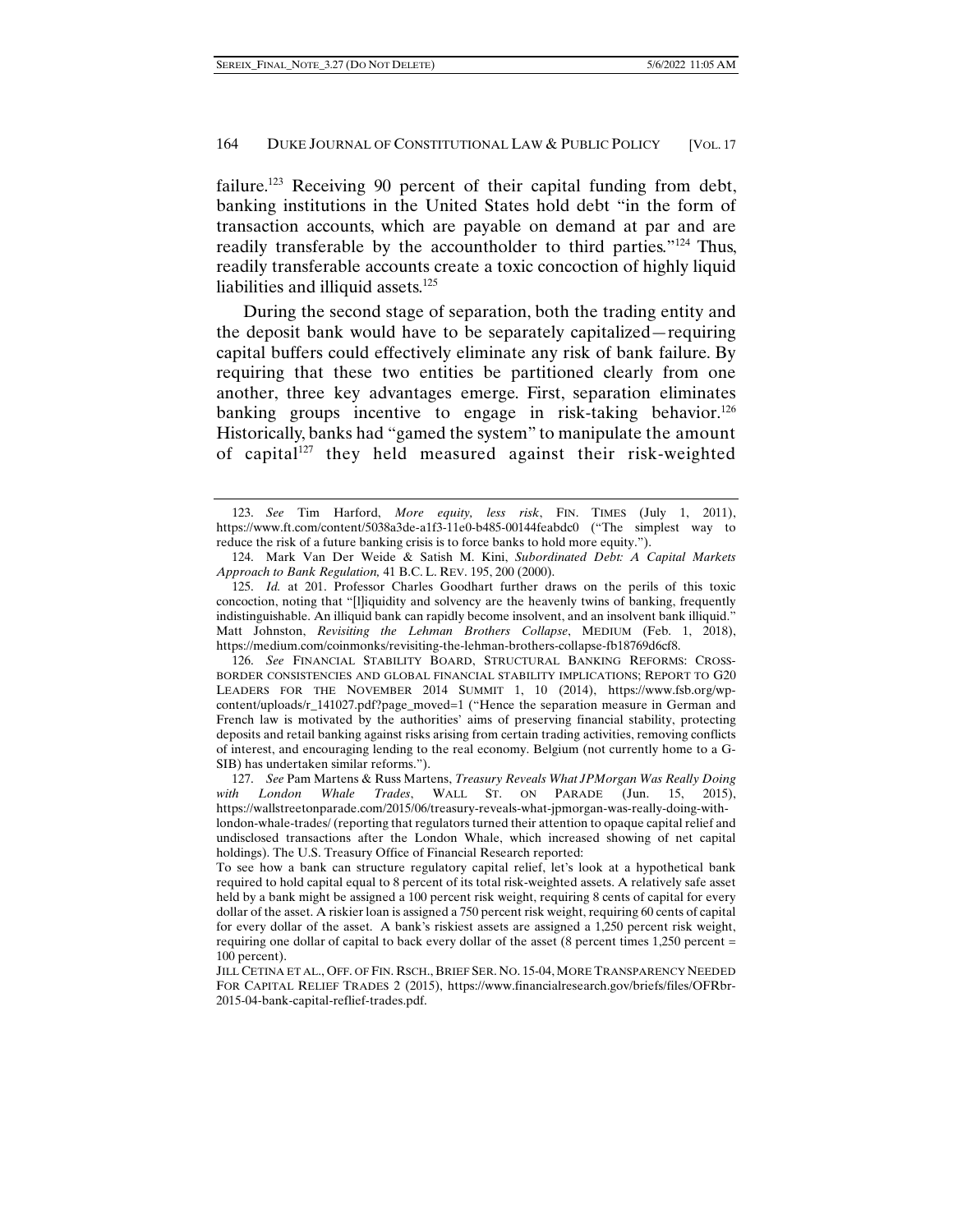assets.128 Returning to the London Whale trading scandal, J.P. Morgan's Iksil and Martin-Artajo opted to engage in a series of illegal trades that technically satisfied the CIO's internal risk model test for a balanced portfolio, yet it failed due to the long positions the traders took in a highly illiquid market.<sup>129</sup> Although the firm's management task force concluded that the internal oversight mechanisms were inadequate— such highly complex derivatives swaps, trades, and investments would be substantially more challenging with a separate trading entity required by the Liikanen approach.

Second, separation of the trading entity from the banking entity prevents losses incurred by the trading entity from trickling down to the taxpayer and the deposit insurance system. Liikanen endorses this proposition—noting that "[t]he Group proposes that proprietary trading and all assets or derivative positions incurred in the process of market-making, other than the activities exempted below, must be assigned to a separate legal entity, which can be an investment firm or a bank (henceforth the 'trading entity') within the banking group."130 This eliminates the primary concern that banks that are "Too Big to Fail" will result in corporate debts becoming consumer debts. Taxpayer liability is curtailed by clearly separating the two entities. Third, the separation stifles any attempt at misallocating lending from deposit banks to other financial activities.<sup>131</sup>

# *C. Separation in Practice*

"Separation," however, can be an amorphous term. Separation has been used to denote a separation between banking and commerce activities, a separation between investment and commercial banking,

 <sup>128.</sup> *See* Carey L. Biron, *U.S. Regulators Facing Deadline On Key Rule To Rein In Wall Street*, MINTPRESS NEWS (Dec. 2, 2013), http://www.demos.org/news/us-regulators-facing-deadline-keyrule-rein-wall-street (taking a historical approach to evaluate both failed and successful regulatory reforms aimed at speculative trades).

 <sup>129.</sup> DERIVATIVES RISKS AND ABUSES, *supra* note 2, at 9.

 <sup>130.</sup> LIIKANEN REPORT*, supra* note 22, at v (emphasis omitted).

 <sup>131.</sup> The Federal Reserve Board has described the intended scope and purpose of its own authority to approve certain activities as complementary to a financial holding company's financial activity in relatively cautious terms, as allowing individual FHCs "to engage . . . in activities that appear to be commercial if a meaningful connection exists between the proposed commercial activity and the FHC's financial activities and the proposed commercial activity would not pose undue risks to the safety and soundness of the FHC's affiliated depository institutions or the financial system." H.R. 10, 106th Cong. § 102 (as reported by H. Comm. on Banking & Fin. Servs., Jun. 15, 1999) (internal citations omitted). An earlier House Committee Report included a similar provision. *See* H.R. Rep. No. 106-74, pt. 1, at 5 (Mar. 23, 1999) (proposing various eligibility requirements for financial holding companies).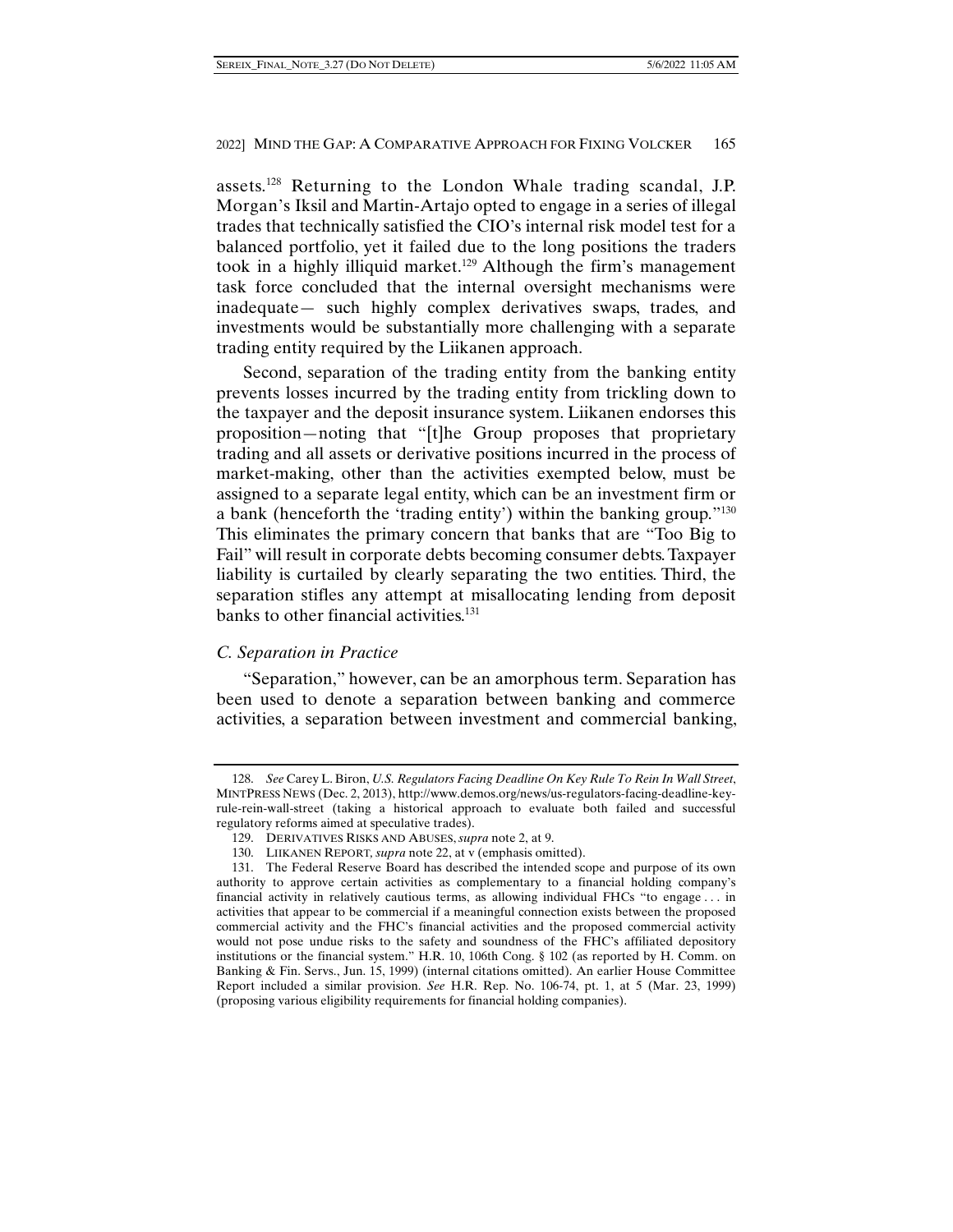and a separation of banking from nonfinancial activities. This Note endorses a separation between specific investment activities (speculative trades) and nonbanking or commercial banking activities based upon a threshold valuation of a bank's assets and a weighted valuation of risk and liquidity. Separate investment activities can be divided into four categories: accounting separation, functional separation, legal separation, and economic separation—each of which would involve a distinct degree of separation from commercial banking activities.132 Accounting separation, the lightest degree of intervention, would require that financial institutions create publicly available reports about the performance of their various business units.133 Yet, this form of separation alone fails to resolve the issue; there would still be an incentive for banks to involve themselves in risky trading and over-leverage themselves.134 Accounting separation would have no meaningful impact on intragroup transfers of subsidies by large banks; however, it would be one step closer to increased accountability of rogue traders.<sup>135</sup>

Functional separation, a second intermediate form of intervention, would allow banking groups to continue to provide services within one group with some of these activities relegated to "functional" subsidiaries.136 Creating such a firewall is imperative. Though functional separation in the context of the European system presents more challenges than it does when applied to the US banking system, it is nevertheless an essential step.<sup>137</sup> Under no circumstance should a deposit-taking entity economically support a trading entity.

The passage of the Gramm Leach Bliley Act amended the Bank Holding Company Act to permit Bank Holding Companies (BHCs) to register as financial holding companies (FHCs)—a change in classification that broadened the scope of activities that the Bank could

 <sup>132.</sup> *See European Commission Consultation Paper on Reforming the structure of the EU banking sector*, at 7 (May 16, 2013), https://ec.europa.eu/finance/consultations/2013/bankingstructural-reform/docs/consultation-document\_en.pdf (outlining divisions originally proposed by the European Commission; this Note elects to employ four of the six original forms of separation).

 <sup>133.</sup> *Id.*

 <sup>134.</sup> *Id.*

 <sup>135.</sup> *Id.*

 <sup>136.</sup> *Id.* 

 <sup>137.</sup> *See id*. at 85 (proposing functional separation as a means of prudential regulation and defining the bounds of this separation: stating that such situation requires that "banking groups continue to provide a universal set of banking services within one group but [that] some of these activities would need to be provided by separate 'functional' subsidiaries.").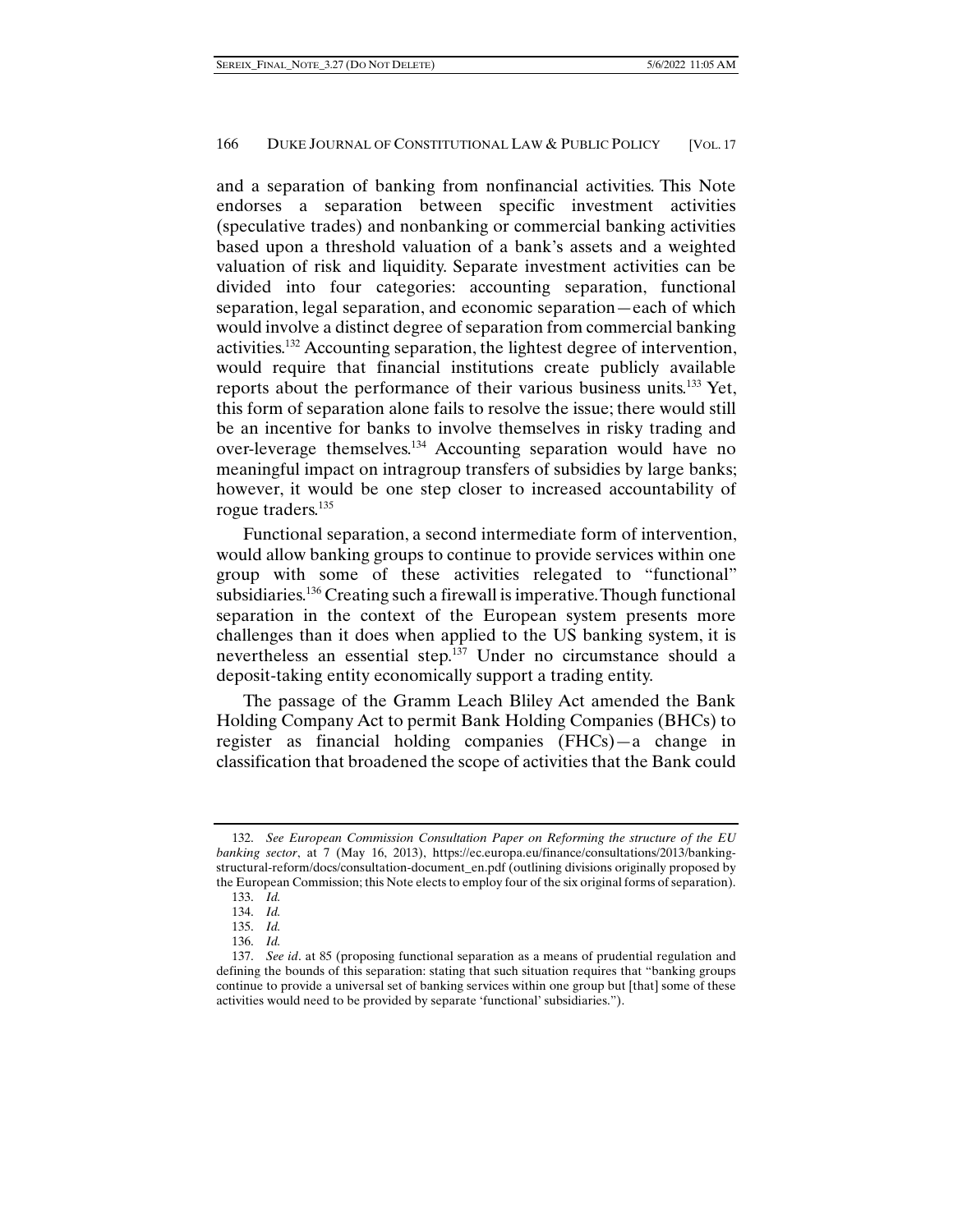engage in with minimal oversight.138As a result, banks—now classified as FHCs—could engage in securities underwriting and dealing, insurance underwriting, and merchant banking activities.<sup>139</sup> In contrast, the European Commission's 2016 attempt at revamping the regulatory mechanisms resulted in a requirement that large non-EU banks establish an intermediate parent company, often referred to as the EU Intermediate Holding Company.140 The Federal Reserve Board's foreign bank organization rules require non-US banks with US nonbranch or agency assets of \$50 billion to establish an intermediate holding company.<sup>141</sup>

The United States foreign bank organization's rules are considerably more rigid than the European Union's rules regulating corporate form. The European Union allows the parent company to be an operating company whereas the Foreign Bank Organization requires a series of measures to ensure the Bank meets liquidity and capital requirements.142 It must be acknowledged that due to the European banking structure's flexibility, it may be easier to install a system similar to the Liikanen proposal throughout Europe compared to instituting such a system throughout the United States. Despite the hurdles posed by the US banking structure, deposit banks can still be successfully insulated from the risks of the trading entity if they were to be re-separated. Liikanen stipulates that:

> "transfers of risks or funds from the deposit bank to the trading entity . . . would not be allowed to the extent that capital adequacy, including additional capital buffer requirements on top of the minimum capital requirements, would be

 <sup>138.</sup> Arthur E. Wilmarth, *The Dodd-Frank Act: A Flawed and Inadequate Response to the Too-Big-to-Fail Problem*, 89 OR. L. REV. 951, 1006 (2011).

 <sup>139.</sup> *Id*. at 1035. While the Federal Reserve is the regulatory body overseeing Financial Holding Companies, the SEC regulates the problematic broker-dealer subsidiaries behind crises like the residential mortgage-backed securities crisis. Therefore, the SEC is the appropriate regulatory body to oversee the stages of separation. *See generally* U.S. SECURITIES AND EXCHANGE COMMISSION: DIVISION OF TRADING AND MARKETS, GUIDE TO BROKER-DEALER REGISTRATION (2008) **(**discussing the Exchange Act's special provisions relating to brokerage and dealing activities of banks and purview over broker-dealers' activities).

 <sup>140.</sup> *See The New EU Law on Intermediate Holding Companies for Third-Country Banking Groups*, SHEARMAN & STERLING (Mar. 26, 2019), https://www.shearman.com/perspectives/2019/03/the-new-eu-law-on-intermediate-holdingcompanies-for-third-country-banking-groups.

 <sup>141.</sup> David H. Carpenter & M. Maureen Murphy, CONG. RESEARCH. SERV., R41298, THE "VOLCKER RULE": PROPOSALS TO LIMIT "SPECULATIVE" PROPRIETARY TRADING BY BANKS 9, (2010).

 <sup>142.</sup> *Id.* at 2.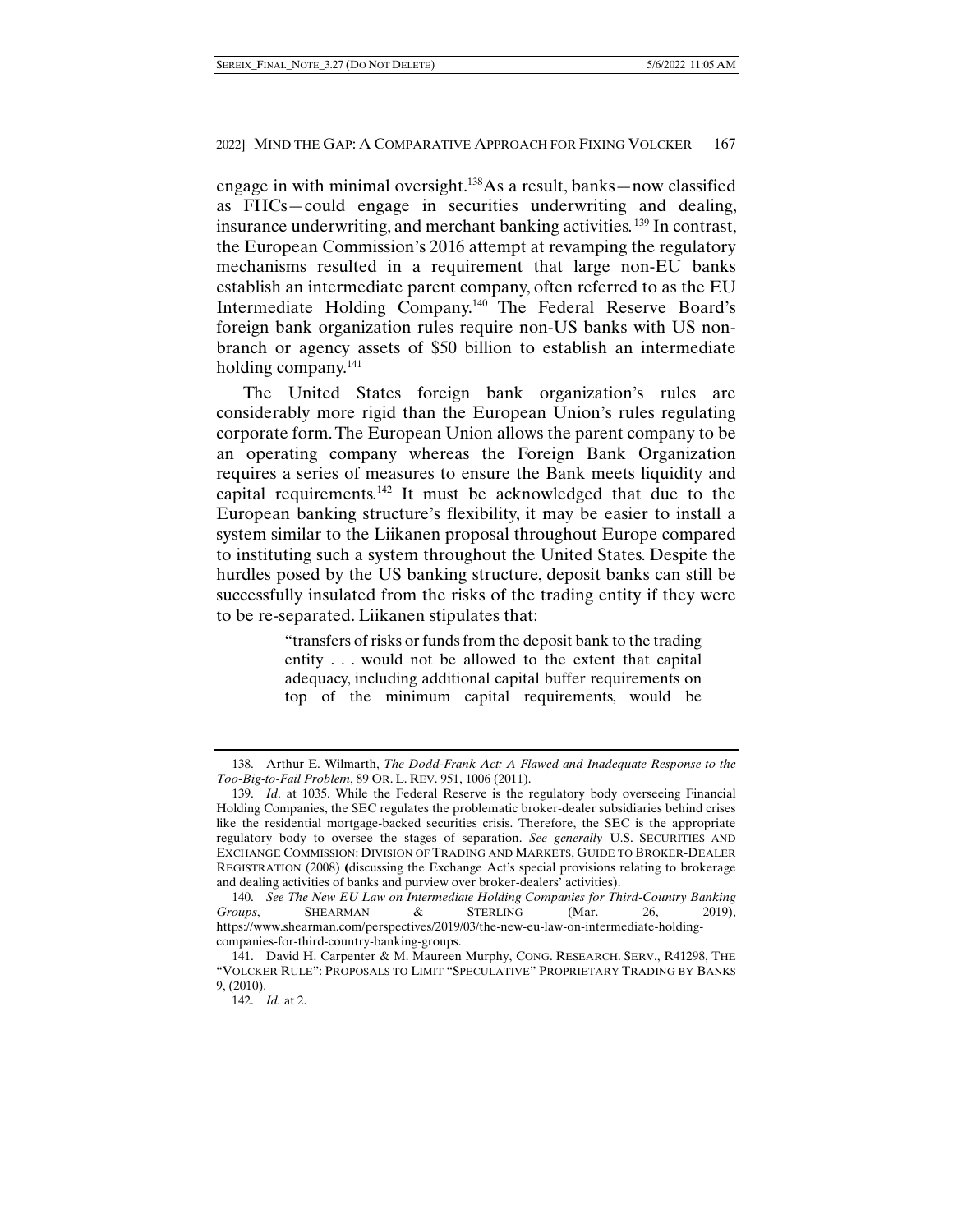#### endangered."<sup>143</sup>

Such a requirement is imperative for revamping Volcker. The root of the banking crisis that Volcker sought to purge lies in the indistinct boundaries between deposit banks and trading entities. With a distinct separation between these two banking entities, Liikanen and his colleagues found that regulating the deposit bank and the trading entity could be easier for federal regulators and would permit "consolidated supervision."<sup>144</sup>

# *D. Dispensing with Ring-fencing as a Method for Isolation*

Retail ring-fencing does not adequately prevent proprietary trading. Although the conceptual underpinnings of the Vickers report—involving distinct separation between banking and trading entities—should be directly applied to the United States banking structure, the specific ring-fencing measures would likely prove impossible to implement. Ring-fencing requires a UK bank to establish a separate legal entity within its corporate group to provide retail and commercial banking services in the UK.<sup>145</sup> Through subsidiarization, retail banking operations that pose minimal risk are insulated from riskier financial activities.<sup>146</sup> If these banks fail, as they did after the European Sovereign Debt Crisis and Residential Mortgage-Backed Securities Crisis, ring-fencing would at least ensure that retail banking services can be continuously provided by ring-fenced banks, with reduced bail-out costs for taxpayers since only investment banks would require bail-outs, and lay the groundwork for bail-ins as an effective resolution tool.<sup>147</sup>

This Note agrees that capital requirements are necessary to ensure that banks have enough liquid capital to repay their debts to consumers. Ring-fencing is another articulation of the *separation* doctrine set forth in Liikanen—providing a separate legal entity to carry out retail and commercial banking services. The United Kingdom's iteration focuses on insulating investment activities by creating a separate legal entity

 <sup>143.</sup> LIIKANEN REPORT*, supra* note 22, at 102.

 <sup>144.</sup> LIIKANEN REPORT*, supra* note 22, at 102.

 <sup>145.</sup> *See* Lehmann*, supra* note 26, at 11 (arguing ring-fencing causes banking groups to be "broken up into retail and wholesale/investment banking entities.").

 <sup>146.</sup> VICKERS REPORT, *supra* note 24, at 10.

 <sup>147.</sup> *See* Jianping Zhou et al., *From Bail-out to Bail-in: Mandatory Debt Restructuring of Systemic Financial Institutions*, at 6-10, SDN/12/03 (Apr. 24, 2012) (setting forth a clear formula for when bail-ins should be employed to "save" SIFIs).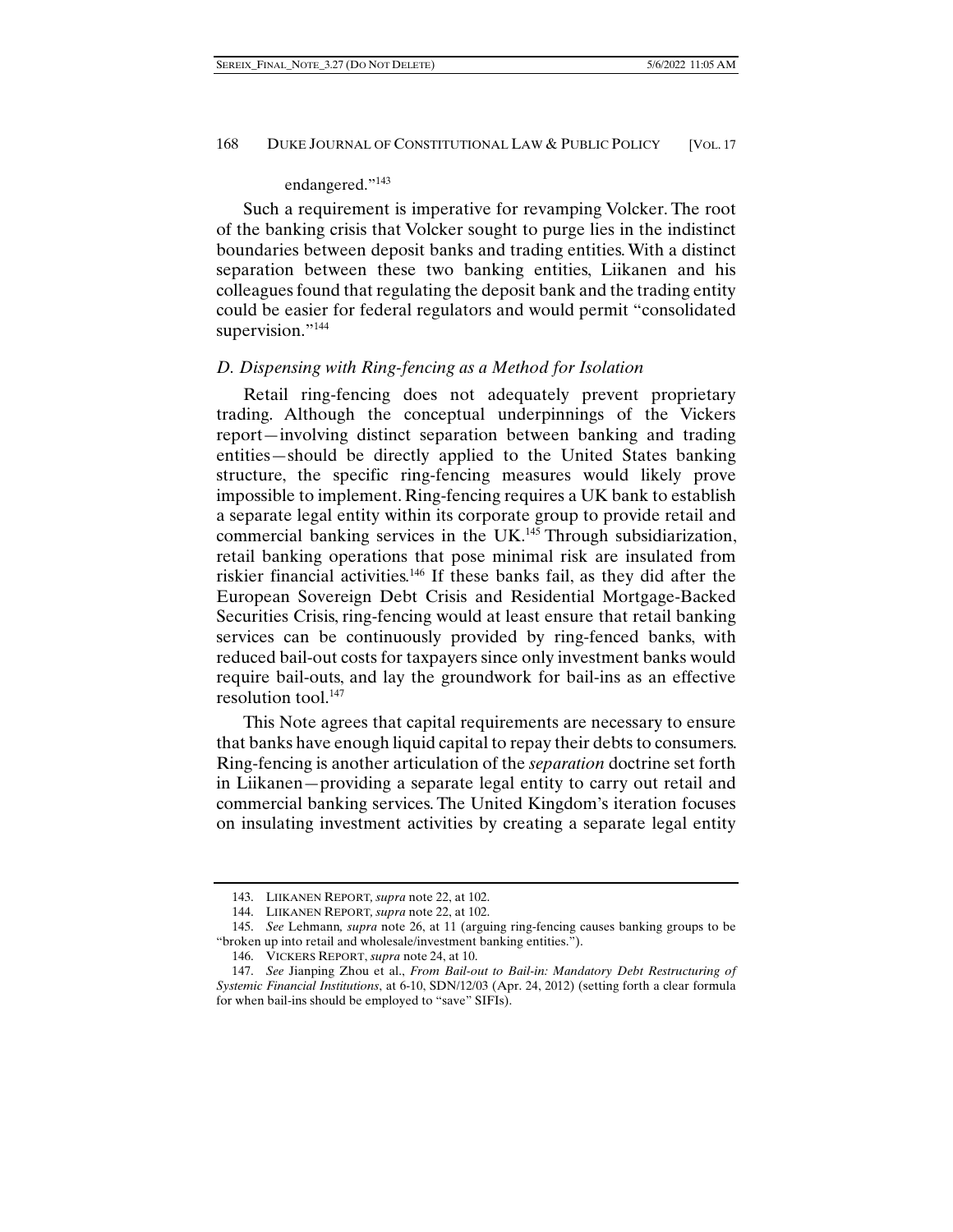that provides both retail and financial services.<sup>148</sup>

The Vickers Report expressly notes that banks cannot, "structure, arrange, or execute derivatives transactions, engage in proprietary trading, originate, trade, lend or make markets in securities, underwrite the sale of debt or equity securities or provide services to non-EEA customers."149 Yet, this is a mere "suggestion" that banks maintain their autonomy over investment and wholesale divisions. The concept of ring-fencing parallels the United States' "swaps push out" requirement, wherein derivatives trading must be completely squared off from banking activities.150

The Vickers Report, proposed by the UK's Independent Commission on Banking,suggests that there should be secured exposure within every banking group of up to 50 percent of capital.<sup>151</sup> This Note proposes that the remodeled Volcker Rule adopt Vickers' capital requirements and specific language about risky activities with only the slight modification that these risky trading activities would be housed within the separate trading entity that is not necessarily ringfenced. These activities include:

> b) any service which results in an exposure to a non-ringfenced bank or a non-bank financial organisation, except those associated with the provision of payments services where the regulator has deemed this appropriate; c) any service which would result in a trading book asset; d) any service which would result in a requirement to hold regulatory capital against market risk; e) the purchase or origination of derivatives or other contracts which would result in a requirement to hold regulatory capital against counterparty credit risk; and f) services relating to secondary markets activity including the purchase of loans or securities.<sup>152</sup>

Vickers sets forth several safeguards to ensure that ring-fenced banks are truly distinct entities. Ring-fenced banks are prohibited from engaging in deposit-taking, a practice of providing overdraft facilities to individuals and small and medium-sized organizations in the UK.153

 <sup>148.</sup> VICKERS REPORT, *supra* note 24, at 11.

 <sup>149.</sup> Barnabas Reynolds, *The Vickers Report: What the Recommendations Mean for the Future of Banking in the UK*, HARV. L. SCH. F. ON CORP. GOVERNANCE, (Oct. 5, 2011) [hereinafter *Reynolds*], https://corpgov.law.harvard.edu/2011/10/25/the-vickers-report-what-therecommendations-mean-for-the-future-of-banking-in-the-uk/.

 <sup>150.</sup> *Id.*

 <sup>151.</sup> *Id.*

 <sup>152.</sup> VICKERS REPORT, *supra* note 24, at 52.

 <sup>153.</sup> *Structural Reforms in Banking, supra* note 45, at 77.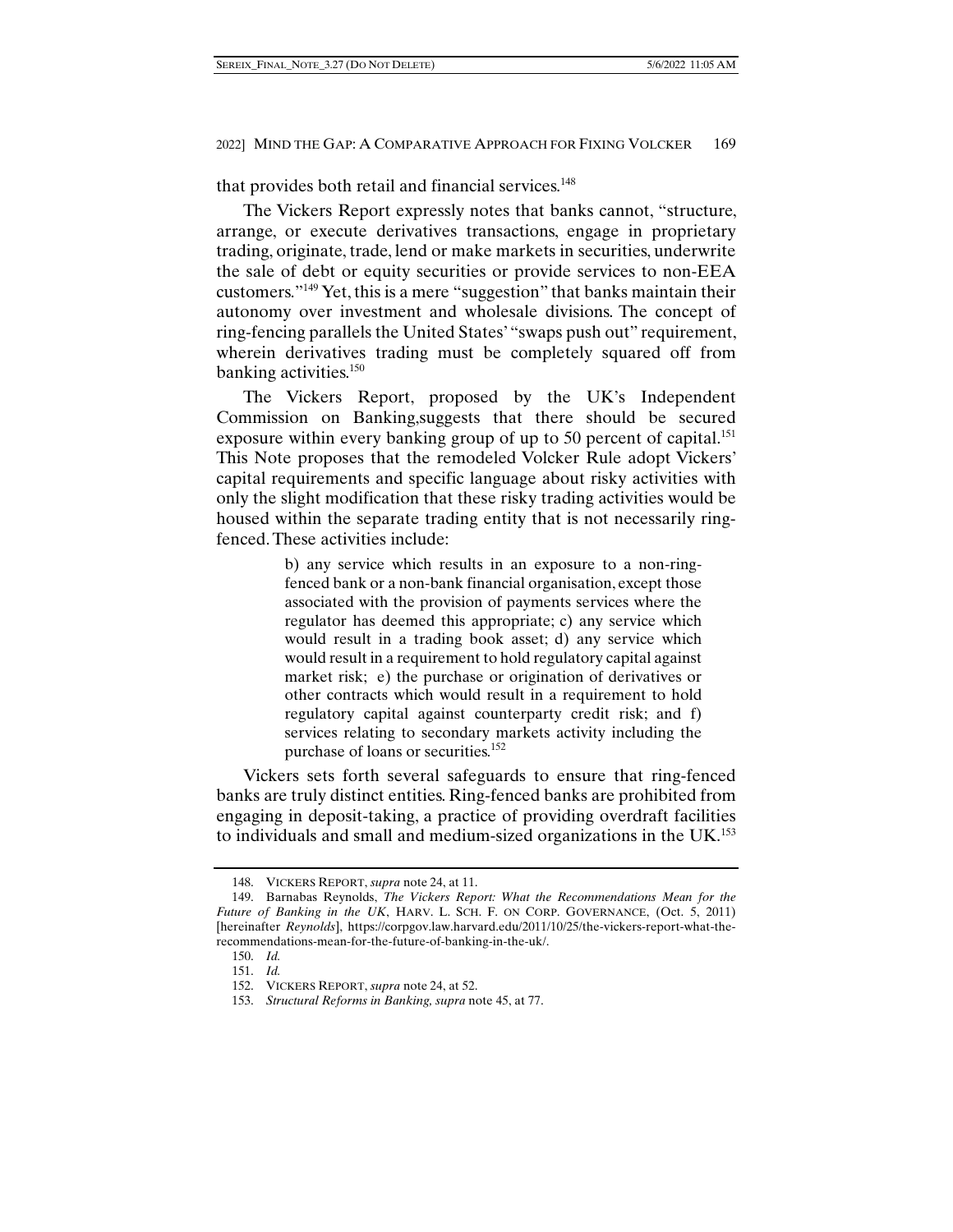These ring-fenced banks would be allowed to provide minimal credit services such as lending to small banks with little market power.<sup>154</sup> Ring-fenced banks are prevented from structuring, arranging, or executing derivatives transactions or engaging in "proprietary trading, [as to] originate, trade, lend or make markets in securities, underwrite the sale of debt or equity securities, or provide services to non-EEA customers."155 Vickers does speak to aggregate exposure which takes an *ex-post* approach to regulating capital of banks that is deemed risky.156 Vickers establishes that once ring-fenced, banks must maintain a standard aggregate unsecured exposure.157 This exposure consists of the outstanding credit that has been extended to other entities.158 The greater the credit extended, the higher the risk posed to the ring-fenced entity.159 Vickers dictates that these ring-fenced banks not extend more than 25 percent of capital resources after certain deductions (the same limit that currently applies for third parties under the large exposures regime).160 The *ex-post* approach fails to put banks on notice about the trades themselves.

Although Vickers' prohibitions are not characteristically different from those of Liikanen, Vickers retail ring-fencing provides a blanket prohibition on interactions between these two distinct types of banks.<sup>161</sup> In contrast, Liikanen focuses on specific resolution tools to mitigate risky financial behaviors—and chiefly separates speculative trading activities from investment activities.162 Vickers does not advocate for

 <sup>154.</sup> *See id.* at 77*.* Ring-fencing affects market behavior of small banks. The non-Morgan Stanley's and Goldman Sachs of the world have responded quite negatively. Even though ringfencing does not actually separate small banks since they do not illustrate excessive risk exposure, they do feel spillover effects from large banks' response to ring-fencing. Large ring-fenced banks often acquire large market shares in mortgage markets by offering cheap mortgage. To keep up, small banks must increase the riskiness of their lending. In geographic areas wherein large banks exert considerable market power, smaller banks reduce their rates on high loan-to-value mortgages. These imprudent financial decisions have the potential to rekindle the circumstances leading to the financial crisis.

 <sup>155.</sup> *See id*. (describing the types of activities that ring-fenced banks are prohibited from engaging in).

 <sup>156.</sup> *Id.*

 <sup>157.</sup> *Id.*

 <sup>158.</sup> *Id.* 

 <sup>159.</sup> *Id.*

 <sup>160.</sup> *Id.*

 <sup>161.</sup> VICKERS REPORT, *supra* note 24 at 10–11; see also LIIKANEN REPORT*,supra* note 22, at 85 (noting that the UK Government proposed that smaller institutions be exempt from the ringfencing requirement as part of a de minimis exemption. These smaller institutions are comprised of banks with less than £25bn in mandated deposits).

 <sup>162.</sup> *See* LIIKANEN REPORT*, supra* note 22, at 107 ("Notably, the restriction of speculative risk-taking and the limitation of the use of guaranteed deposits to fund or subsidise significant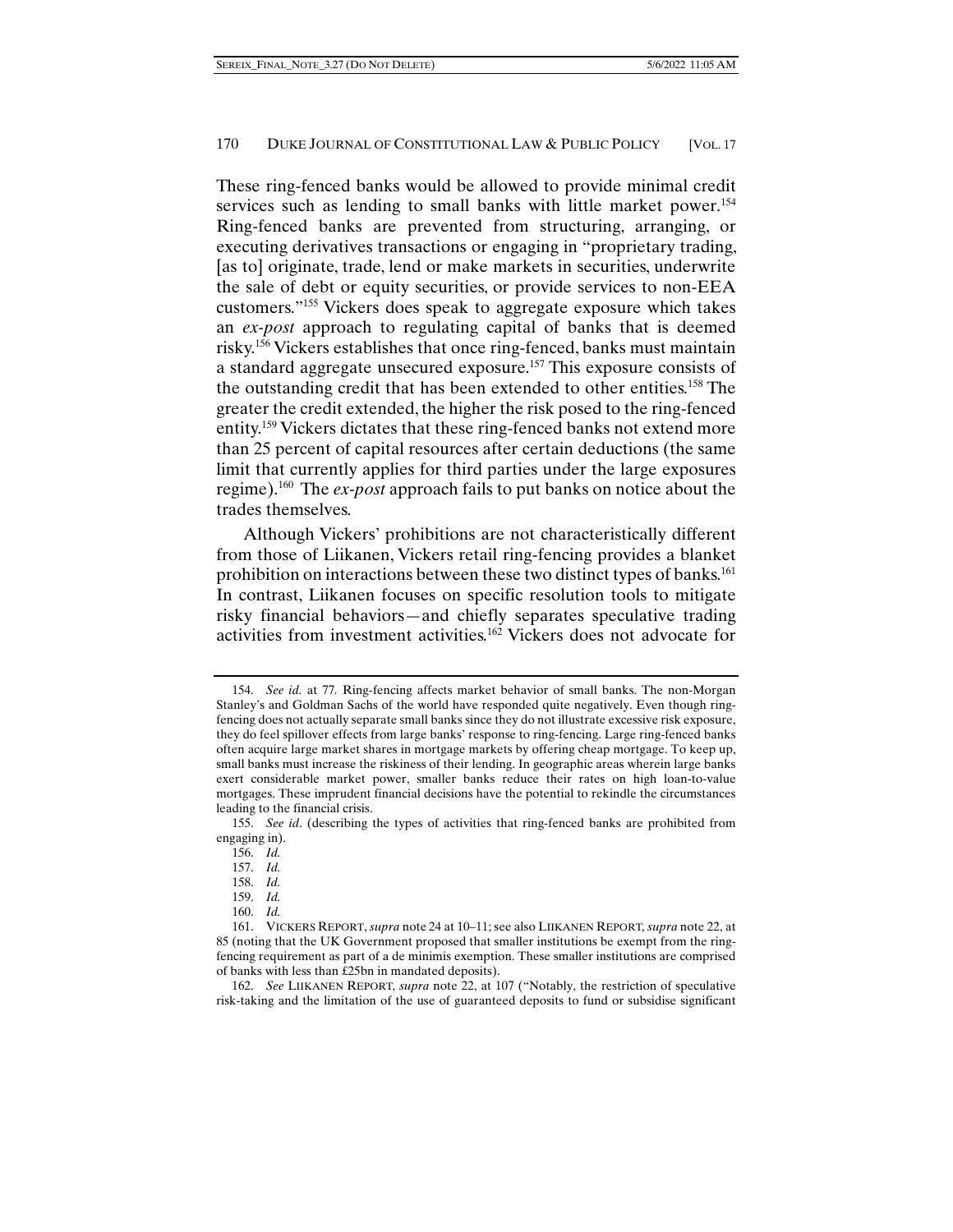the separation of proprietary trading and other trading activities based upon the percent of assets for sale.<sup>163</sup> Therefore, Vickers' focus on *insulation* rather than *intervention* goes beyond the necessary scope for restraining speculative activities.164

The UK Government implicitly rejected one of the few *intervention*  measures stipulated in Vickers.<sup>165</sup> UK ring-fenced retail banks are prohibited from lending to financial companies; this notion of "separation," reminiscent of the stages of separation proposed in Liikanen, was met with hesitancy by the UK Government. The UK Government Response noted that no suitable definition of "financial companies" existed, and therefore a definition would need to be created. Adopting Liikanen's clearly defined capital requirements and stated leverage ratios for what is and is not a "financial institution" mitigates any concern that the same issue would arise if Congress were to adopt a measure separating trading entities from deposit banks. Such a *de minimis* limit is clearly specified in Liikanen.166

If adopted, Vickers' ring-fencing would also apply to a wider scope of banks because capital requirements would not necessarily dictate which banks qualify as large enough to be insulated.<sup>167</sup> The absence of

trading activities facilitate the supervision of the largest and most complex banks within a Single Supervisory Mechanism and facilitate the closer linking of deposit guarantee schemes by limiting the risks insured by those schemes.").

 <sup>163.</sup> VICKERS REPORT, *supra* note 24 at 11.

 <sup>164.</sup> *See* Reynolds, *supra* note 149 (noting that for "insulation," of ring-fenced banks, the Pensions Act 1995 would likely need to be amended—as ring-fenced banks would need to be shielded from responsibility for deficits in group pension schemes).

<sup>165</sup>*. See* Neil Baker, *Breaking the Banks*, INT'L BAR ASS'N (Sept. 8, 2016) (arguing that Vickers deemed complete insulation of these banks as an optimal solution to ensure that banks did not get a free ride and characterized Liikanen's intervening mechanisms as too permissive); *see also* Sudip Kar-Gupta & Steve Slater, *Banks told to boost capital and shield taxpayers,* REUTERS (April 11, 2011), https://www.reuters.com/article/uk-britain-banks/banks-told-toboost-capital-and-shield-taxpayers-idUKTRE7377OY20110411. Bank share prices certainly strengthened on news that Vickers was not calling for a forced break-up of banks that were deemed too big to fail. But Vickers himself believes that the reforms outlined in his committee's report are "far-reaching" and "could be transformative." At the press launch of his findings, Vickers dismissed suggestions that banks were getting an easy ride. "I absolutely reject any notion that we bottled it," he said.

 <sup>166.</sup> LIIKANEN REPORT*, supra* note 17, at 85.

 <sup>167.</sup> *See* Barnabas Reynolds, *The Vickers Report and the Future of UK Banking*, HARV. L. SCH. F. ON CORP. GOVERNANCE, (Mar 29, 2012), https://corpgov.law.harvard.edu/2012/03/29/the-vickers-report-and-the-future-of-uk-banking/ ("The Vickers Commission had proposed that such banks would need to have primary loss absorbing capital equal to at least 17 percent across all their global operations. However, the UK government has stated that so long as such a bank can show that any non-UK operations do not pose a risk to UK financial stability, the requirement will not apply to those non-UK operations.").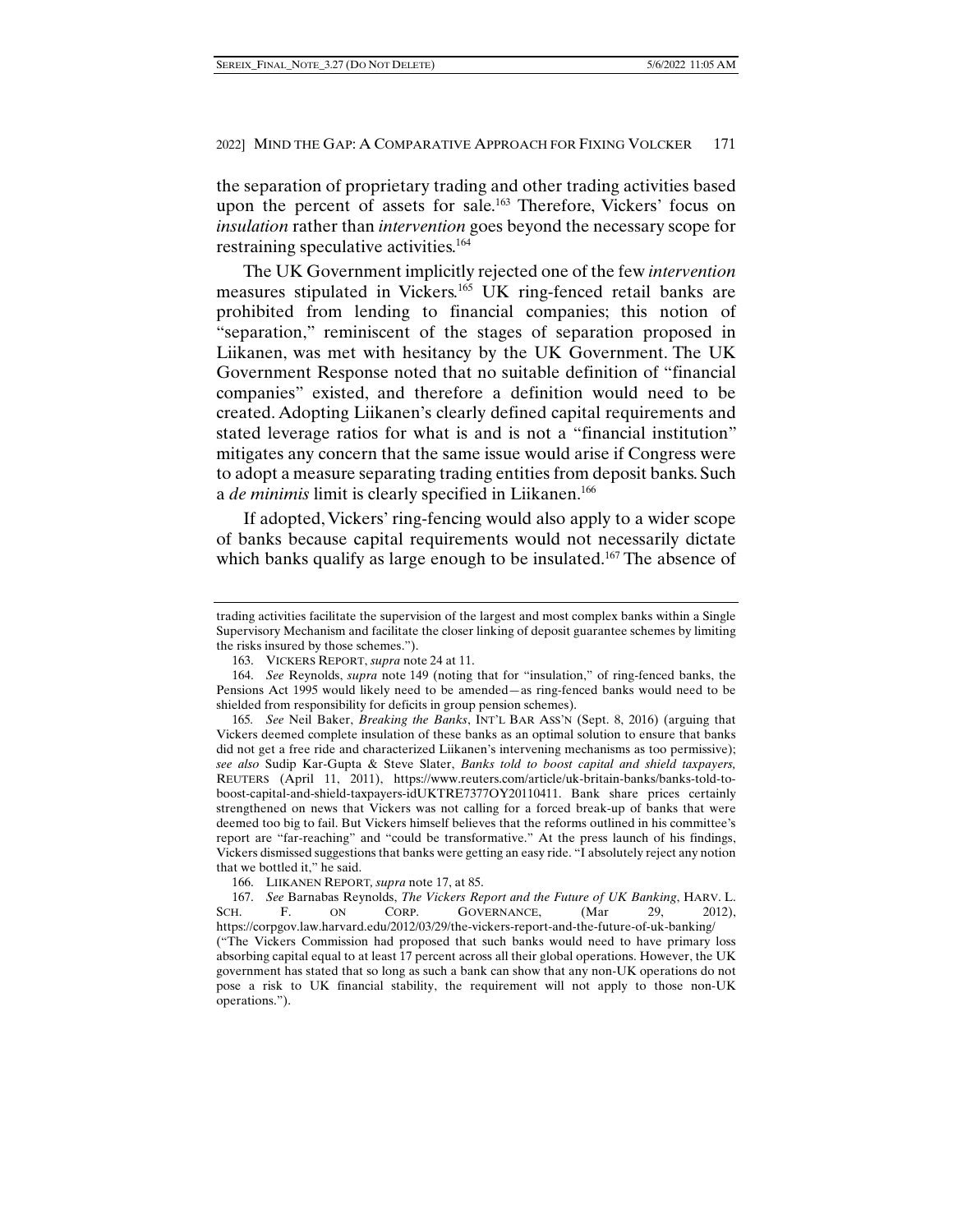such a *de minimis* standard is especially concerning.<sup>168</sup> Liikanen's threshold approach combined with its capital requirements on trading assets, bail-in mechanisms rather than bail-out mechanisms, and plans for strengthening banks' governance and control make it the ideal platform for US banking reform.

# III. BAIL-INS BEFORE BAIL-OUT

Turning unsecured debt into bail-inable debt, bail-ins constitute a form of reorganization—reorganization, as opposed to liquidation. This failsafe leaves the institutions' assets alone while converting debt into alternative, more dilutable forms.169 A bank bail-in requires a bank to use the money of its unsecured creditors to restructure their capital.<sup>170</sup> The bank then converts debt into equity to meet capital requirements.171 Resolution proceedings can immediately provide relief to the bank during a bail-in, meaning expedience is not an issue during bail-ins.172 Bail-outs require the government—rather than the bank—to bear the burden. $173$ 

Within days, the financial institution's value will be evaluated as it responds to the inquiries of foreign regulators.174 Overnight, debt is converted to equity, subsidiary debt swaps take place, and a receiver takes over.175 Within days to weeks, the government provides liquidity support and the bank institutes new governance.<sup>176</sup> Throughout the

170. *Id.* at 227.

 <sup>168.</sup> Risky assets, more formally known as risk-weighted assets, determine the minimum amount of capital that must be held by banks or other financial institutions to reduce the risk of insolvency. *Id.* Systematically important banks and "large UK ring-fenced banks" are required to hold capital of core equity and bail-in subordinated debt of at least 17 percent of their risky assets, with a lower percent for smaller UK banks. *Id.*

 <sup>169.</sup> *See* Joseph H. Sommer, *Why Bail-In? And How!*, 20 ECON. POL'Y REV. 207, 213 (2014) [hereinafter *Sommer*]. (describing the merits of reorganization processes as opposed to liquidation processes).

 <sup>171.</sup> Edoardo Martino, *Subordinated Debt Under Bail-In Threat*, 2 UNIV. OF BOLOGNA L. REV. 252, 289 (2017) [hereinafter *Subordinated Debt*].

 <sup>172.</sup> *See* Sommer, *supra* note 171, at 214 ("To preserve liquidity and confidence, megabank resolutions must be very fast. Certain parts of them are over with almost before they start.").

 <sup>173.</sup> *See Subordinated Debt*, *supra* note 171, at 267 (discussing how the government currently bears the burden in bail-out regimes. Yet, in the Italian banking system, the bail-in system "shift[s] a part of the resolution burden from bank insiders to the banking system as a whole, via the National Resolution Fund, realizing a sort of 'private bail-out' intervention.").

 <sup>174.</sup> *See* Sommer, *supra* note 171, at 217 (outlining how government regulators and clearinghouses, intermediaries between the reorganizing institution and the bank, will evaluate bank liquidity to ensure the potential for long-term stability after the bail-in proceeding terminates).

 <sup>175.</sup> *Id.* at 219 tbl.1.

 <sup>176.</sup> *Id.*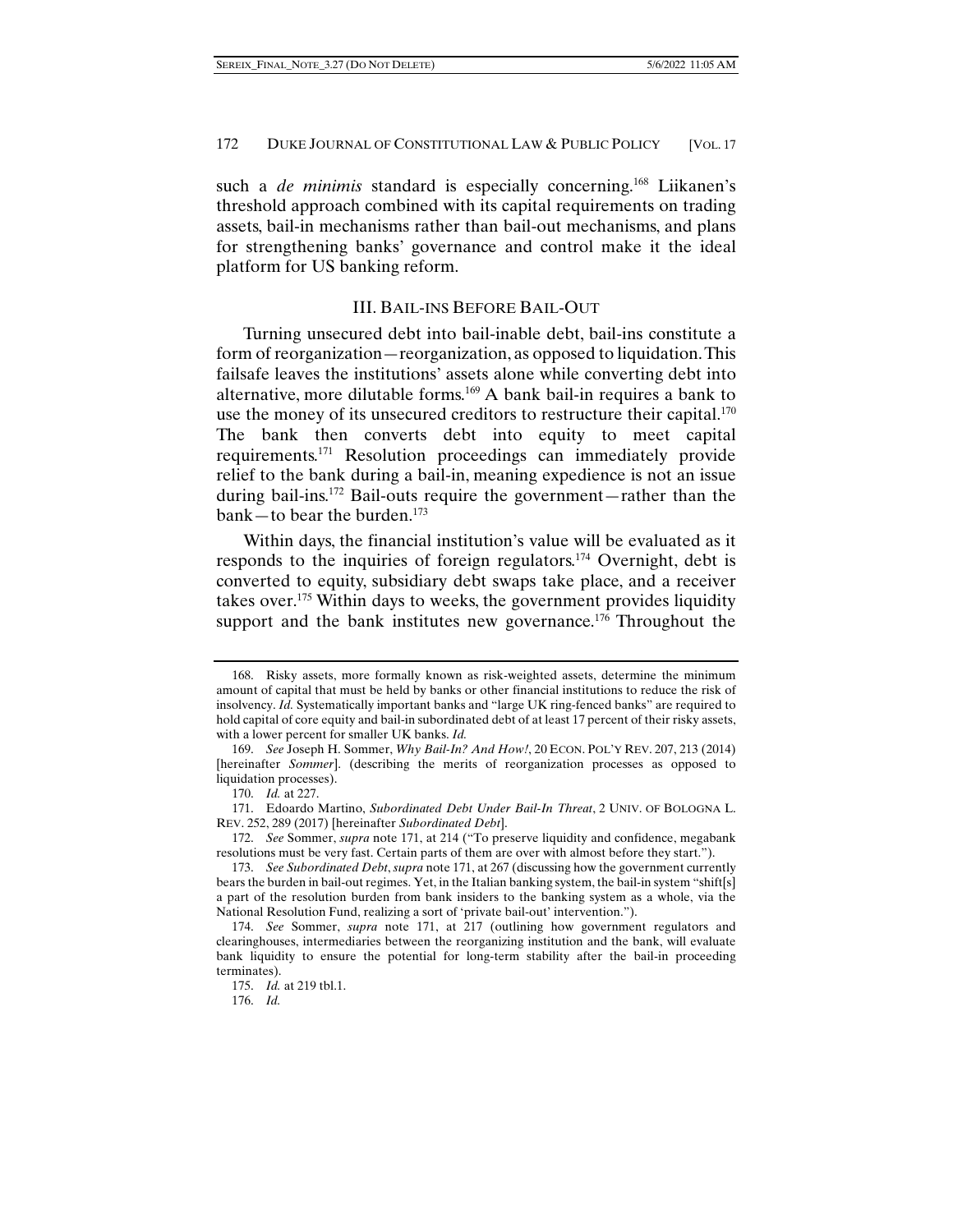course of several months, the financial institution is restructured to position the bank to pay off its secured creditors, while simultaneously gaining access to public liquidity.<sup>177</sup> The financial institution also undergoes new securities registration and distribution.178 At this point, the receivership ends.179 The end of the receivership signals the end of the bail-in process. After the process concludes, restructuring continues. Liikanen suggests that a layer of subordinate bank debt be created wherein banks are prohibited from holding subordinated bonds from other banks.180 As a result, banks would be forced to issue these bonds, which transfers risk outside of the banking system.<sup>181</sup> Termed a "strict" bail-in system," Liikanen's bail-in capital requirements would extend the bail-in process by staggering the maturity dates of these bonds.<sup>182</sup> This strategy ensures that there are no significant one-time refinancing costs that could lead to a bank run.<sup>183</sup> Because banks will not be permitted to hold their subordinated debt, non-SIBs are well-suited to assume the responsibility.184 Specialized hedge funds, sovereign wealth funds, and life insurance companies can be effective administrators.<sup>185</sup>

In order to meet the enhanced capital ratios required to satisfy Liikanen's thresholds, it is suggested that "bail-in" subordinated debt be provided to these banks to help them meet their increased capital requirements.186 Banks should be incentivized to avoid the quandary

185. *Id.*

 <sup>177.</sup> *Id.*

 <sup>178.</sup> *Id.* 

 <sup>179.</sup> *See id.*at 218 ("[The receiver] may replace management (if necessary), do some early transactions, and possibly alter the governance of the firm. The active part of the receivership could be over as soon as reliable private governance is in place: a few weeks. Or it could persist longer.").

 <sup>180.</sup> Jan P. Krahnen, *Rescue by Regulation? Key Points of the Liikanen Report*, SAFE POL. CTR., at 1, 11 (White Paper Ser. No. 9, 2013) [hereinafter *Rescue by Regulation*].

 <sup>181.</sup> *Id.* at 12.

 <sup>182.</sup> *Id.* at 15.

 <sup>183.</sup> *Id.*

 <sup>184.</sup> *Id.* ("Life insurance companies, as well as sovereign wealth funds, pension funds, highnet-worth individuals and specialized hedge funds seem to fit this profile in particular."). This Note does not agree that high-net worth individuals would be well positioned within the US banking system to oversee the receivership or bail-in process as a whole. This Note does concur that Italian and French dignitaries may be satisfactorily responsible to monitor European banks' bail-ins. It, however, does *not* impute such faith in wealthy, relatively unrestrained individuals within the US system.

 <sup>186.</sup> *See* Sommer, *supra* note 171, at 219 ("Bail-ins requires two things to succeed in full. First, there must be enough debt at the parent to credibly fill the consolidated capital shortfall, and the receiver must be willing to haircut it accordingly. This requires regulation, as discussed below. Second, bail-in must inspire confidence. For this, adequate capital is necessary, but not sufficient. A sufficient liquidity backstop is also necessary, as is the cooperation of foreign regulators. But even these are not sufficient.").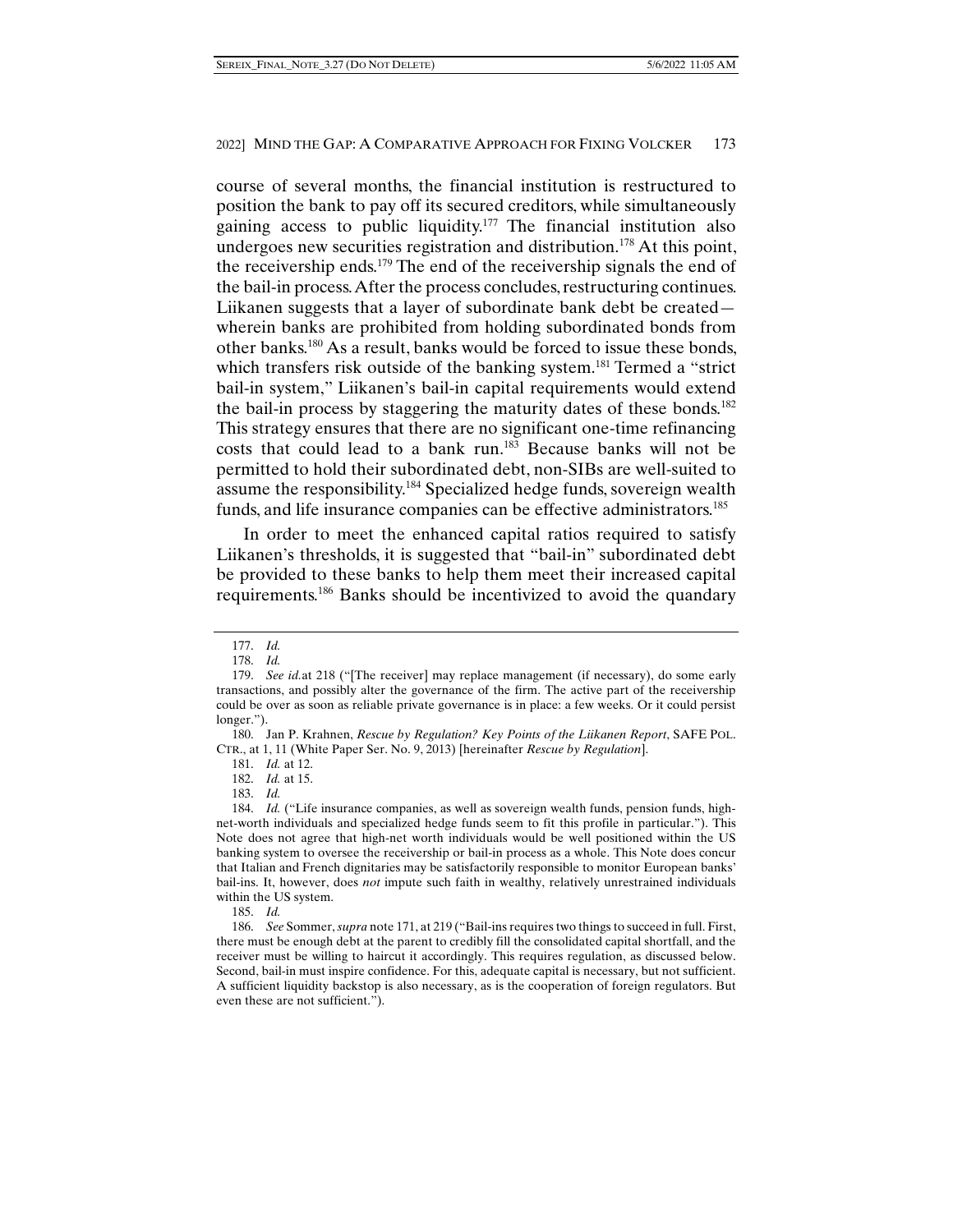that Lehman Brothers had found itself in—being comprised of two thousand separate legally incorporated entities.187 Discussing the Lehman Brothers' collapse, the most notable instance of when a bank that is "Too Big to Fail" fails itself, Senators questioned a series of financial and regulatory experts during a Senate Banking, Housing, and Urban Development hearing. One expert noted that the infamous bank's collapse highlighted the need for "an exploration of mechanisms such as so-called debt bail-in proposals that would help maintain firms as going concerns without requiring either governmental assistance or a formal resolution process."188 Terming the imposition of "bail-in debt" as a "work [] in progress," the advisors noted that adopting bail-in debt instruments can "maximize cooperation and planning before a possible insolvency and, thus, [] maximize the chances that a distressed firm can be satisfactorily dealt with internationally."<sup>189</sup> Instituting measures for bail-in debts will permit standardized methods of ensuring that banks meet capital standards and do not overleverage. Senator Warner, addressing members of the Federal Reserve Board, noted politicians' frustration that there has been little traction to implement stricter restrictions on leverage:

We have spoken quite a bit here about capital standards. Another piece—at least in my process of getting educated about the crisis—was the leverage rates. If I have heard once, I have heard dozens of times, you know, Canada made comments about the fact that their lack of problems because of their rates on—their restrictions on leverage. There was a proposal in the House bill to put a restriction on leverage. I believe the blended rate left it—or the conference report left it to you all.190

Bail-ins have the power to transfer the responsibility from taxpayers to depositors.191 In other words, neither the government nor

 <sup>187.</sup> Adam Davidson, *Lehman Brothers Thought You Were Dead*, N.Y. TIMES MAG. (Sept. 11, 2012), https://www.nytimes.com/2012/09/16/magazine/lehman-brothers-we-heard-you-weredead.html.

 <sup>188.</sup> *Continuing Oversight on International Cooperation to Modernize Financial Regulation: Hearing on S.111-720 Before the S. Subcomm. on Sec. & Int'l Trade & Fin. of the S. Comm. of Banking, Hous., & Urb. Affs.*, 111th Cong. 11 (2010) (statement of Daniel K. Tarullo, Member, Board of Governors of the Federal Reserve System).

 <sup>189.</sup> *Id.*

 <sup>190.</sup> *Id.* at 18 (statement of Sen. Mark Warner, Member, S. Subcomm. on Sec. & Int'l Trade & Fin.).

 <sup>191.</sup> Randall D. Guynn & Patrick S. Kenadjian*, Structural Solutions: Blinded by Volcker, Vickers, Liikanen, Glass Steagall and Narrow Banking*, *in* TOO BIG TO FAIL III: STRUCTURAL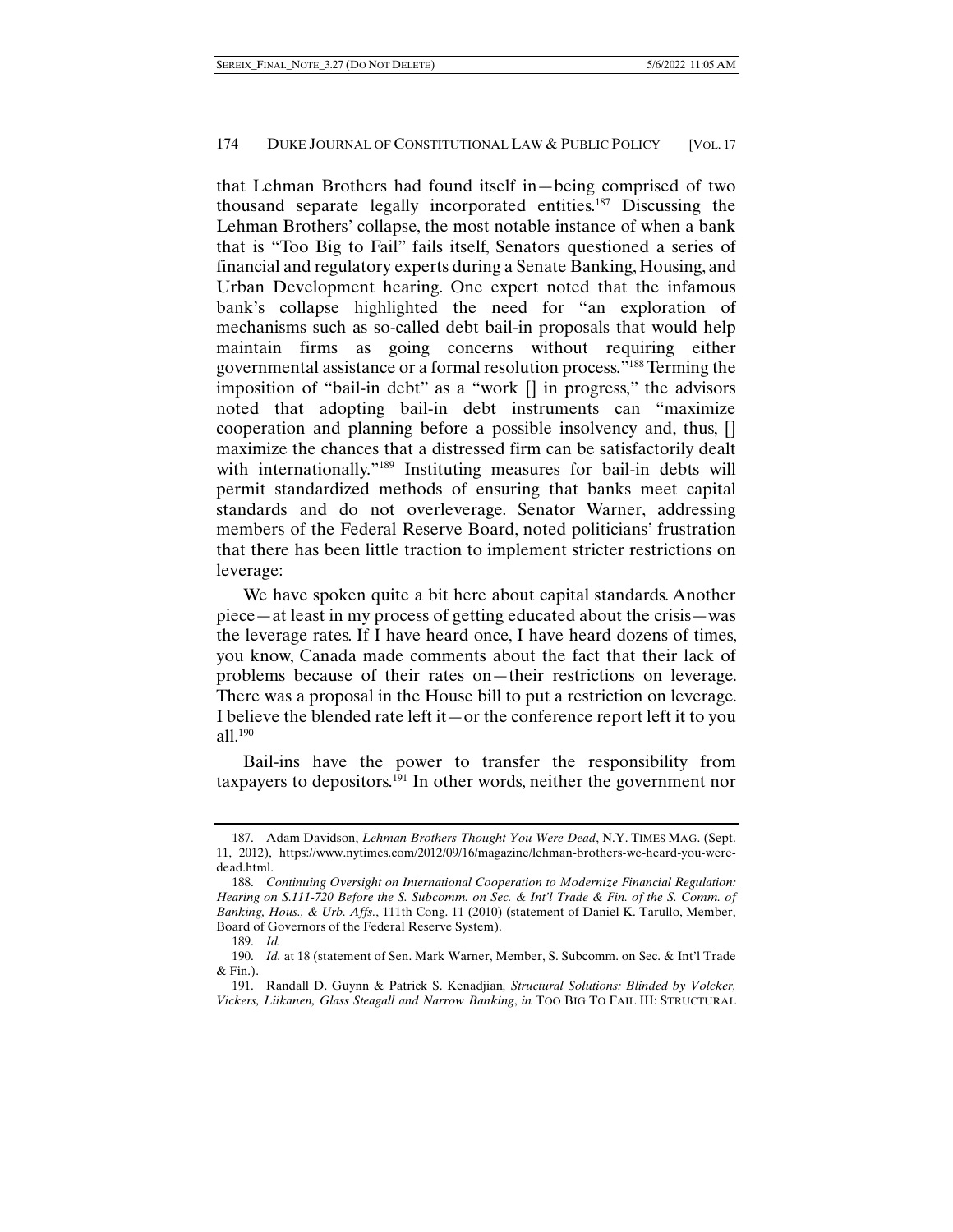the failed institutions will bear the risk; Rather, the depositors—whose debts are protected by the Federal Deposit Insurance Corporation will absorb the losses collectively.<sup>192</sup> On a macro-scale, distributing this risk among the general population will invariably prevent banks and financial institutions from increasing the government's deficit and will allow banks and financial institutions who face bankruptcy to withdraw their deposits. Bail-outs must be wholly extinguished from any statutory framework for "rescuing" the big banks.<sup>193</sup> Bail-ins provide banks with an opportunity to rescue *themselves*, rather than rely on outside intervention.

Dodd-Frank prohibits bail-outs by requiring orderly liquidation instead of government intervention—while minimally advocating for bail-ins.194 The Act's bail-in mechanisms are partly modeled after the European bail-in system set forth during the Basel III international reforms.195 Bail-ins, however, as they stand now, only apply to the parent company.196 They must apply more broadly—as Liikanen's strict bail-in requirements instruct. Vickers provides that bail-ins should involve a layer of subordinate debt, "from which there can be no contagion amongst banks, [which] represents, by its very nature, a form of nonsystemic risk."197 All bail-in mechanisms specified in Dodd-Frank,

195. Sommer, *supra* note 171, at 224.

 196. *See id.* at 207 (addressing how bail-ins "impair[] only the nonfinancial liabilities in the parent and preserve[] the financial liabilities in the subsidiaries. It therefore preserves the firm's liquidity and risk- shifting abilities.").

197. *Rescue by Regulation*, *supra* note 180, at 15.

REFORM PROPOSALS SHOULD WE BREAK UP THE BANKS? 126, 134 (2014).

 <sup>192.</sup> *See* ALLEN N. BERGER ET AL., BANK BAIL-OUTS, BAIL-INS, OR NO REGULATORY INTERVENTION? A DYNAMIC MODEL AND EMPIRICAL TESTS OF OPTIMAL REGULATION*,* at 3 (2018) (using many complex mathematical models to illustrate that bail-ins sufficiently spread risk).

 <sup>193.</sup> *See id.* ("However, bail-outs produce somewhat lower social welfare values than bail-ins if the costs of using and risking taxpayers' funds and transaction costs of raising and distributing these funds are incorporated in the social welfare function.")

 <sup>194.</sup> *See id.* (creating statutory bail-ins that authorize the Federal Reserve, the FDIC and the Securities and Exchange Commission (SEC) to place bank holding companies and large non-bank holding companies in receivership in the event of bank failure)*; see also* David Branaccio & Janet Nguyen, *No more bail-outs: The lawmakers behind Dodd-Frank say that taxpayers won't foot the bill the next time a bank fails*, MARKETPLACE (Sept. 19, 2018) [hereinafter Dodd & Frank Remarks], https://www.marketplace.org/2018/09/19/no-more-bail-outs-lawmakers-behind-doddfrank-say-taxpayers-won-t-foot-bill-next/ (quoting Sen. Chris Dodd and Rep. Barney Frank remarks on Dodd-Frank Act). The co-authors of the Dodd-Frank act clarify that while there is no exacting language within the Act itself that says bail-outs are banned, they are completely incompatible with the provisions included in the Volcker Rule. *Id.* When asked about whether another bank bail-out would be possible, Dodd noted, "[n]ot only politically could you not get away with what we were able to do in 2008, but legally you cannot do it." *Id.* Rather the Act requires that there be "orderly dismantling," instead of a bail-out. *Id.*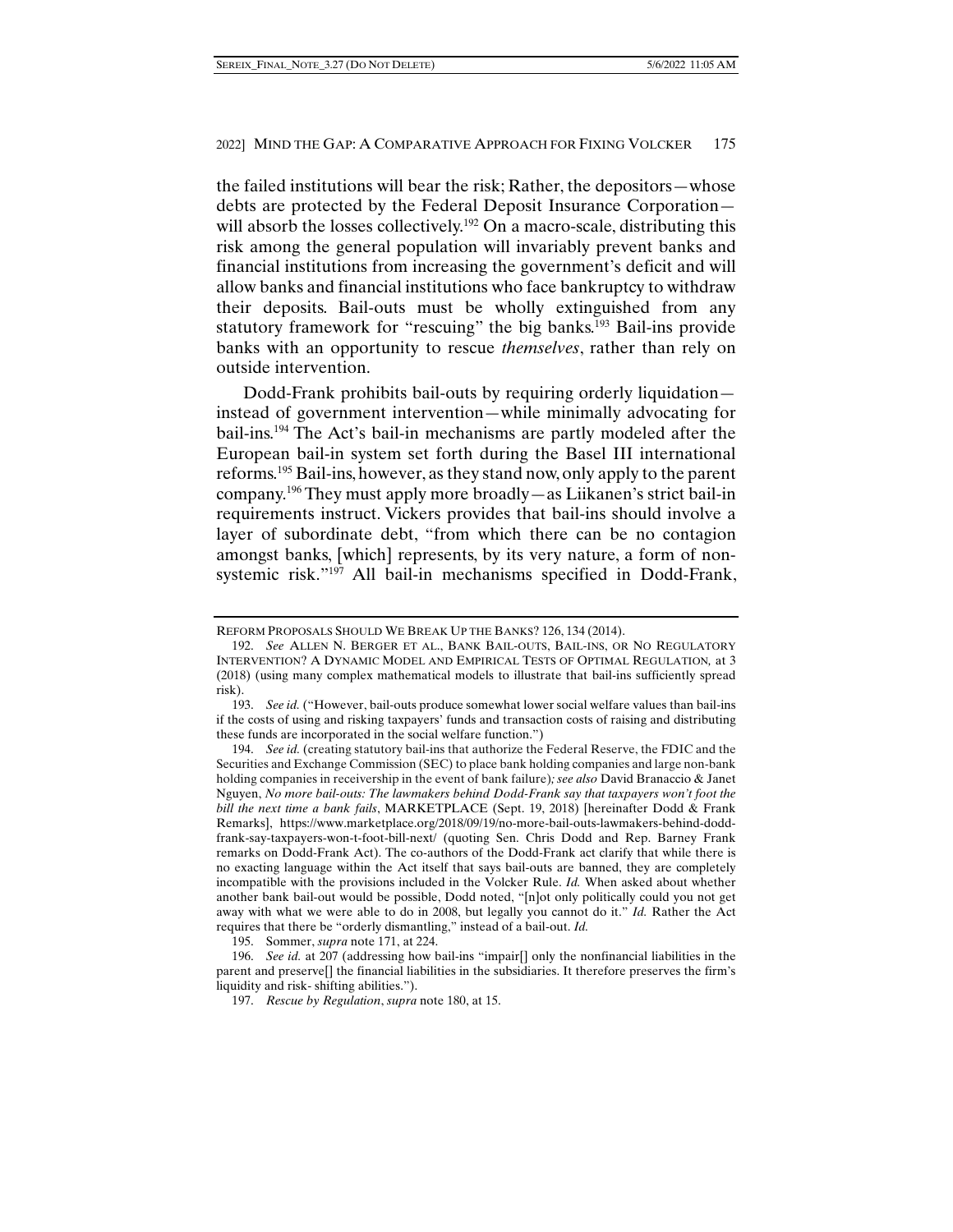including the FDIC's Single-Point-of-Entry approach,<sup>198</sup> or Chapter 11 bankruptcy, wield protection only if the parent company is deemed insolvent.199 With the current bail-in provisions, the insolvent subsidiary still remains particularly vulnerable. This is easy if the subsidiary is solvent. Every dollar that flows from the parent's creditors to the solvent subsidiary will increase the value of the subsidiary by at least a dollar."200

The Act and this Note are both more concerned with the situation if a bank is rendered insolvent. Structural subordination, which Dodd-Frank provides for, only protects creditors if the insolvent parent recapitalizes the subsidiary.201 Operating within the boundaries of the Bankruptcy Code, the Dodd-Frank bail-in resolution would require that the parent first pay creditors of the insolvent subsidiary, rather than recapitalize the subsidiary itself.202 While it is understandable that creditors demand they be left in the same or better position than they would be in the event of bank liquidation,<sup>203</sup> the subsidiary may still be left unable to meet net-capital requirements, rendering the entire intervention-based approach futile.

There are two principal means of administering bail-in bonds. The first principle—the hierarchy principle—involves claims with "high seniority," which will incur lower losses.<sup>204</sup> The second principle—the equitable treatment principle—allocates expected losses to bail-inable creditors in a staggered manner wherein creditors of the same seniority incur the same  $loss^{205}$  Either approach will provide a valuable means for issuing bail-in bonds and particular selection of a method is beyond the scope of this Note. Yet, they must apply to both parent and subsidiary for the aforementioned reason—the subsidiary's default is still a potential outcome even after intervention.206 Bail-in insolvency

 <sup>198.</sup> *See* THE CLEARING HOUSE ASSN., ENDING TOO-BIG-TO-FAIL": TITLE II OF THE DODD-FRANK ACT AND THE APPROACH OF "SINGLE POINT OF ENTRY" PRIVATE SECTOR RECAPITALIZATION OF A FAILED FINANCIAL COMPANY, 8–9, 34–38 (2013) (noting that supports of the SPOE approach argue that the FDIC will no longer have to heavily borrow from the Treasury if bail-ins were to be installed among SIFIs).

 <sup>199.</sup> Sommer, *supra* note 171, at 227.

 <sup>200.</sup> *Id.*

 <sup>201.</sup> *Id.* 

 <sup>202.</sup> *Id.* 

 <sup>203.</sup> *Id.* 

 <sup>204.</sup> *See* Edoardo Martino, *The Bail-In Beyond Unpredictability: Creditors' Incentives and Market Discipline*, 21 EUR. BUS. ORG. L. R. 789, 814 (2020) (discussing the varied methods of administering bonds and their associated risk levels) [hereinafter *Bail-In Unpredictability*].

 <sup>205.</sup> *Id.* 

 <sup>206.</sup> *Id.*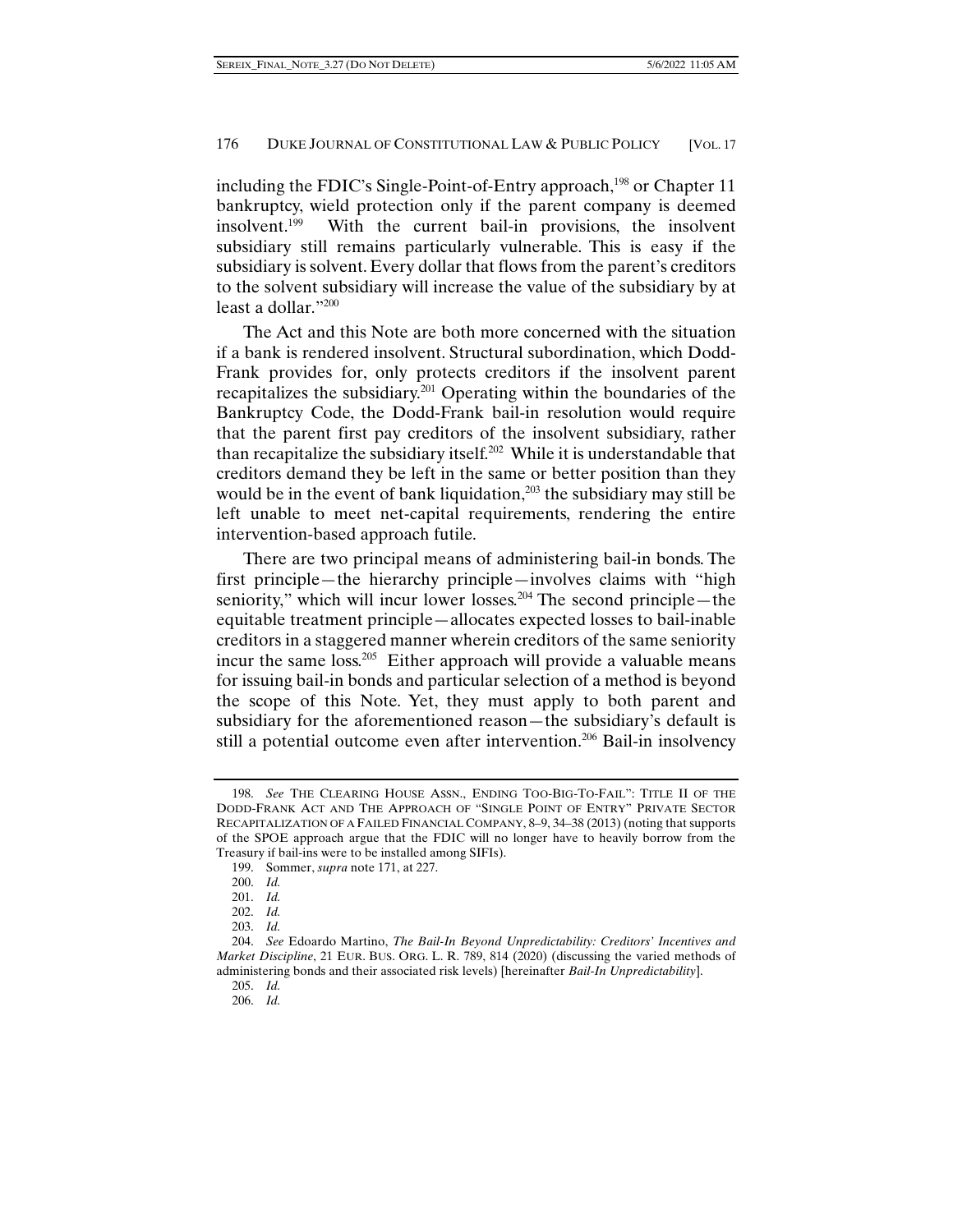should not be merely a first step before bail-outs. Rather, Liikanen's express prohibition on bail-outs should be embraced<sup>207</sup> $-$ doing away with the implied language inherent in Volcker's orderly liquidation process.208 Likewise, Liikanen endorses bail-in instruments that apply to both parent and subsidiary, primarily concerned with maintaining the retail bank that is operating as the subsidiary and houses most individuals' assets.209 The report suggests that "[b]anks should build up a sufficiently large layer of bail-inable debt that should be clearly defined, so that its position within the hierarchy of debt commitments in a bank's balance sheet is clear and investors understand the eventual treatment in case of resolution."210

Liikanen also suggests that bail-ins can be used as a compliance tool. If a bail-in debt instrument must be deployed, executives would receive lower bonuses or face individual financial consequences. It is suggested that "[b]ail-in instruments should also be used in remuneration schemes for top management so as best to align decisionmaking with longer-term performance in banks."<sup>211</sup> A regulatory structure akin to that of Liikanen must exist so that banks have a means of reckoning with the burden left by hefty financial liabilities—often ones created through rogue actors' proprietary trades. Under Liikanen's strict bail-in terms, only SIFIs with the resources to collect from creditors can avoid redistributing risk to unwitting consumers.

 <sup>207.</sup> *See* Erikki Liikanen, Governor, Bank of Fin, Chairman, High-level Expert Grp. on reforming the structure of the EU banking sector, seminar at the Bank of Italy: Too-Big-To-Fail and a reform of banking structures (Jun. 27, 2014) ("The regulatory initiative, which to date most directly *addresses the too-big-to-fail problem* and the assumption that systemically important banks will be bailed-out by the government, is the *recovery and resolution* regime. When successfully implemented, the new tools enable an orderly 'failure' of banks. The main tool will be the possibility to 'bail-in' bank debt holders to absorb losses. Substantial social costs can thus be avoided. Moreover, the new recovery and resolution tools, provided that they are credible, will *reduce the implicit government guarantee* and the *distortive risk-taking incentives* created by public bail-out expectations and artificially low funding costs.").

 <sup>208.</sup> *See generally* Dodd-Frank Wall Street Reform and Consumer Protection Act, Pub. L. No. 111-203, 124 Stat. 1376 (2010) (codified as amended in scattered sections of 12 U.S.C.). *See also*, Wex, *Dodd-Frank: Title II - Orderly Liquidation Authority*, LEGAL INFO. INST., https://www.law.cornell.edu/wex/dodd-frank\_title\_ii\_-\_orderly\_liquidation\_authority ("Title II, the Orderly Liquidation provision of the Dodd-Frank Act, provides a process to quickly and efficiently liquidate a large, complex financial company that is close to failing. Title II provides an alternative to bankruptcy, in which the Federal Deposit Insurance Corporation (FDIC) is appointed as a receiver to carry out the liquidation and wind-up of the company.").

 <sup>209.</sup> David G. Mayes, *Bank Resolutions in New Zealand and its Implications for Europe*, *in* CENTRAL BANKING AT A CROSSROADS: EUROPE AND BEYOND, 123, 130 (Charles Goodhart et al. eds., 2014).

 <sup>210.</sup> Tom Burgis, *The Liikanen Report Decoded,* FIN. TIMES (Oct. 2, 2012), https://www.ft.com/content/0ff0b3a4-0c8a-11e2-a73c-00144feabdc0.

 <sup>211.</sup> *Id.*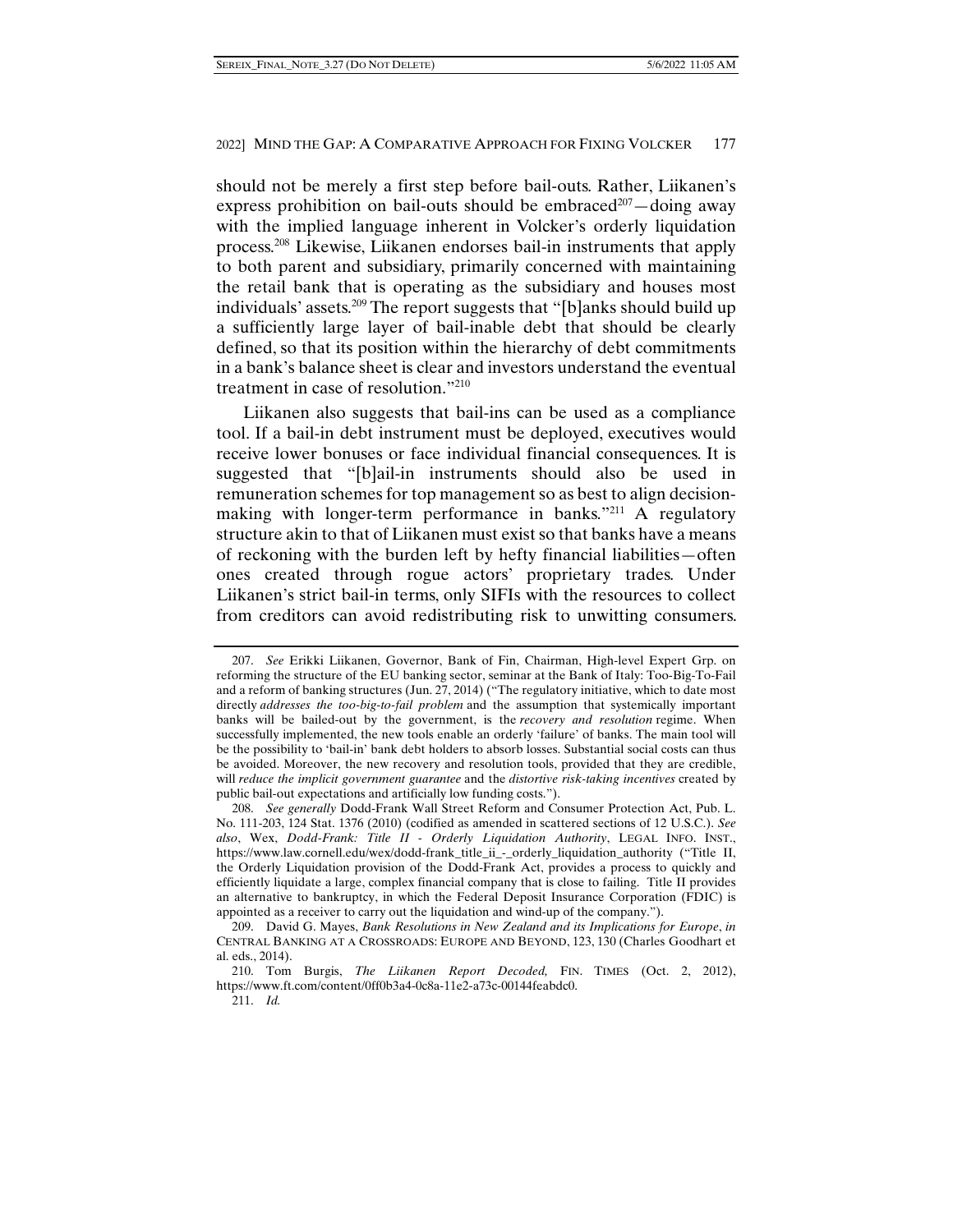Under the current Volcker Rule, rogue traders will maintain the perverse incentive to pay back creditors before consumers. Conversely, the Liikanen framework puts an end to the ability for traders to set priorities for payment. Regulators will instead.212

Many countries have modified their banking laws to separate investment and commercial banking activities while maintaining a market-making exemption.<sup>213</sup> The Liikanen Report acknowledges that separating market-making from proprietary trading would not be a fruitful course of action, concluding that prohibition on such activities is imprudent.<sup>214</sup> This Note concurs with Liikanen's judgment. By requiring mandatory separation of high-risk trading activities including proprietary trading, market-making, and undertaking unsecured exposures to hedge funds, SIVs and private equity investments—and permitting these activities to take place in a separately capitalized and ring-fenced legal entity, the US regulatory structure can ensure that market-making will not pose substantial risk.215 Liikanen goes so far as to classify market-making as a trading activity, rather than as a proprietary trading activity—a classification that can only be made when globally significant institutions maintain an infrastructure for separating core banking activities from risky financial activities.<sup>216</sup> As seen in Figure 1, market-making is permitted under Volcker and Liikanen, but prohibited under Vickers. Ringfenced entities, by their nature, are overly-limiting.<sup>217</sup> Liikanen's separation is compatible with the market-making exemption and would be the easiest to implement into the current legal framework for monitoring speculative trading.

 <sup>212.</sup> *Structural Reforms in Banking*, *supra* note 45, at 79.

 <sup>213.</sup> *Id.* at 80.

 <sup>214.</sup> *Id.* at 78.

 <sup>215.</sup> *Id.*

 <sup>216.</sup> *Id.* 

 <sup>217.</sup> *See* Lehmann, *supra* note 26, at 12.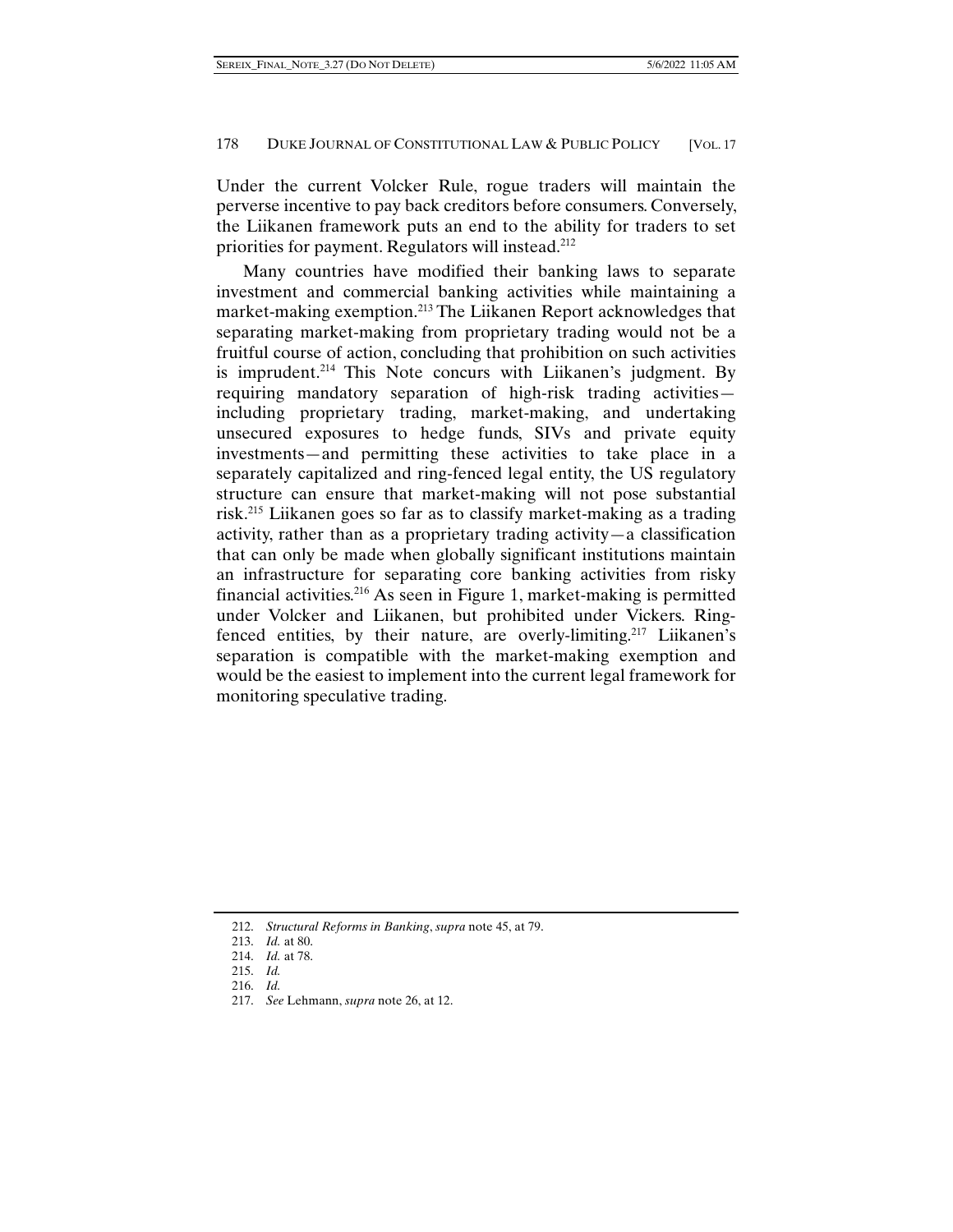

# FIGURE 1

European countries with separate retail and investment entities have different interpretations of Liikanen's reticence to conclusively prohibit market-making, most requiring internal risk limits that are quantified into "tiers."218 Vickers also evaluated whether the Volcker Rule's prohibition of proprietary trading is needed in a system in which there are ring-fenced entities.<sup>219</sup> Under Vickers, agencies would not have the authority to bail-out the banks. Ring-fenced entities, the entities that would ostensibly bail-out the banks would be prevented from doing so due to their separation. Bail-ins rather than bail-outs within ring-fenced entities have the potential to render the marketmaking discussion moot. This Note proposes that these bail-in instruments be deployed in the event of bank-failure. While this failure would be unlikely in the proposed *separated* system, it should nonetheless be an intervention mechanism that is readily available for banks to implement (see Figure 2).

 <sup>218.</sup> *Id.* at 13.

 <sup>219.</sup> *Id.* at 11.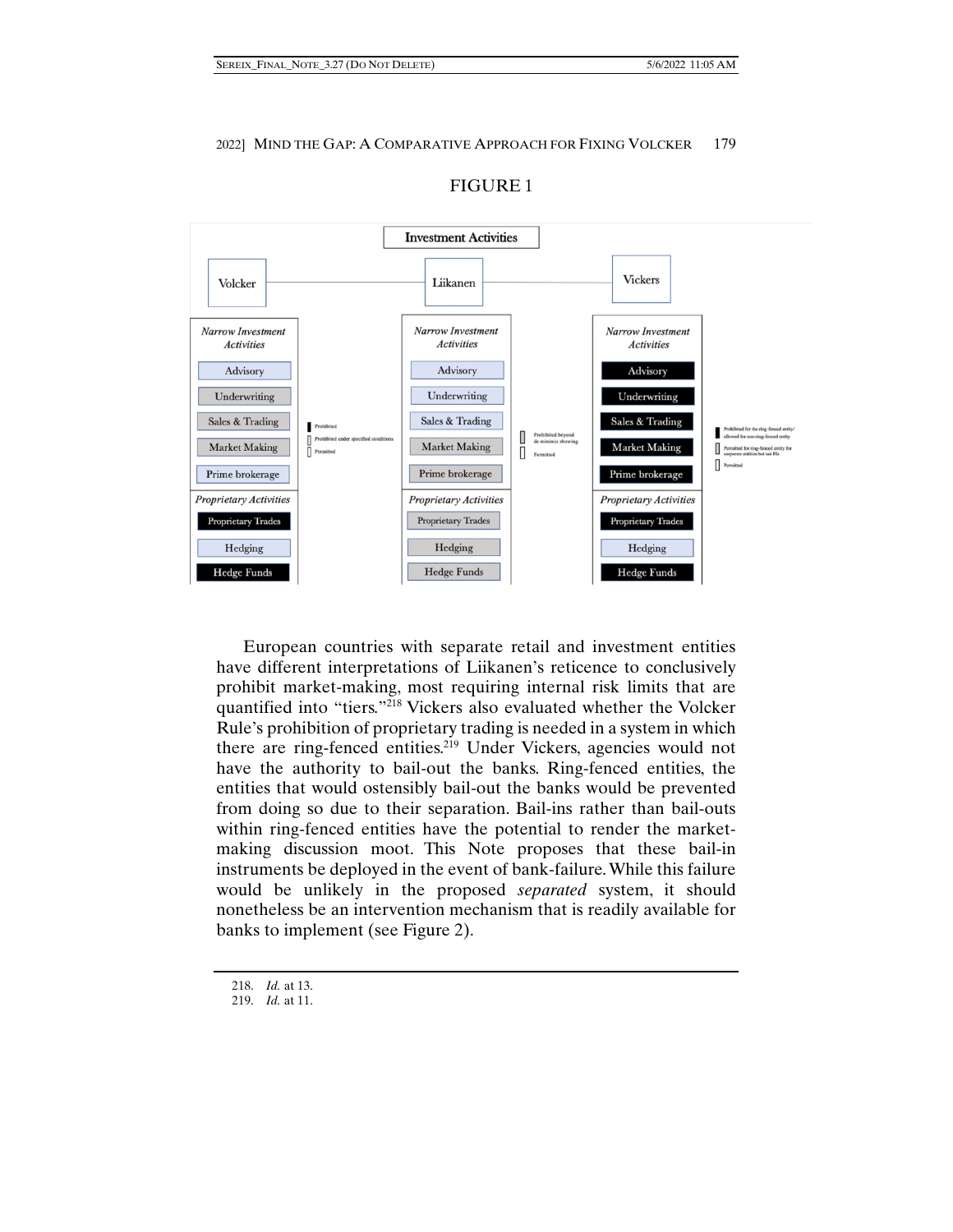#### FIGURE 2



#### IV. CONTROLLING FOR ROGUE TRADERS

Solely regulating banks via external processes is not enough. In addition, internal controls must also be heightened to mitigate the types of rogue trading activities that led to crises like the London Whale. If separation of trading activities from deposit banking does not come to fruition, this Note endorses two primary means of coursecorrection. First, the Federal Deposit Insurance Corporation should reevaluate whether the stock market can actually serve as a source of discipline for traders. Federal proposals isolating the stock market as the principal means of reigning in illicit bank behaviors emphasize the ability of shareholders to pressure bad bank managers to improve share price and lower cost of capital in the event of an illiquidity crisis.<sup>220</sup>

Second, banks carry minimal equity compared to other institutions due to the asymmetric structure of banks' assets and liabilities; $221$ 

 <sup>220.</sup> Simon Kwan, *Testing the Strong-Form of Market Discipline: The Effects of Public Market Signals on Bank Risk* 2-4 (Fed. Reserve Bank of S.F., Working Paper No. 2004-19).

 <sup>221.</sup> *Basel III Capital and Liquidity Standards - FAQs, Moody's Analytics* (2013), https://www.moodysanalytics.com/-/media/article/2013/2013-18-10-basel-iii-capital-and-liquiditystandards-faq.pdf (noting that the Basel III accord raised the minimum Basel III capital requirements for banks from 2 percent in Basel II to 4.5 percent of common equity, calculated as a percentage of the bank's risk-weighted assets. An extra 2.5 percent buffer capital requirement also is embedded in Basel III's capital requirements—including 4.5 percent common equity requirement, plus 2.5 percent capital conservation buffer, plus 2.5 percentcountercyclical capital buffer).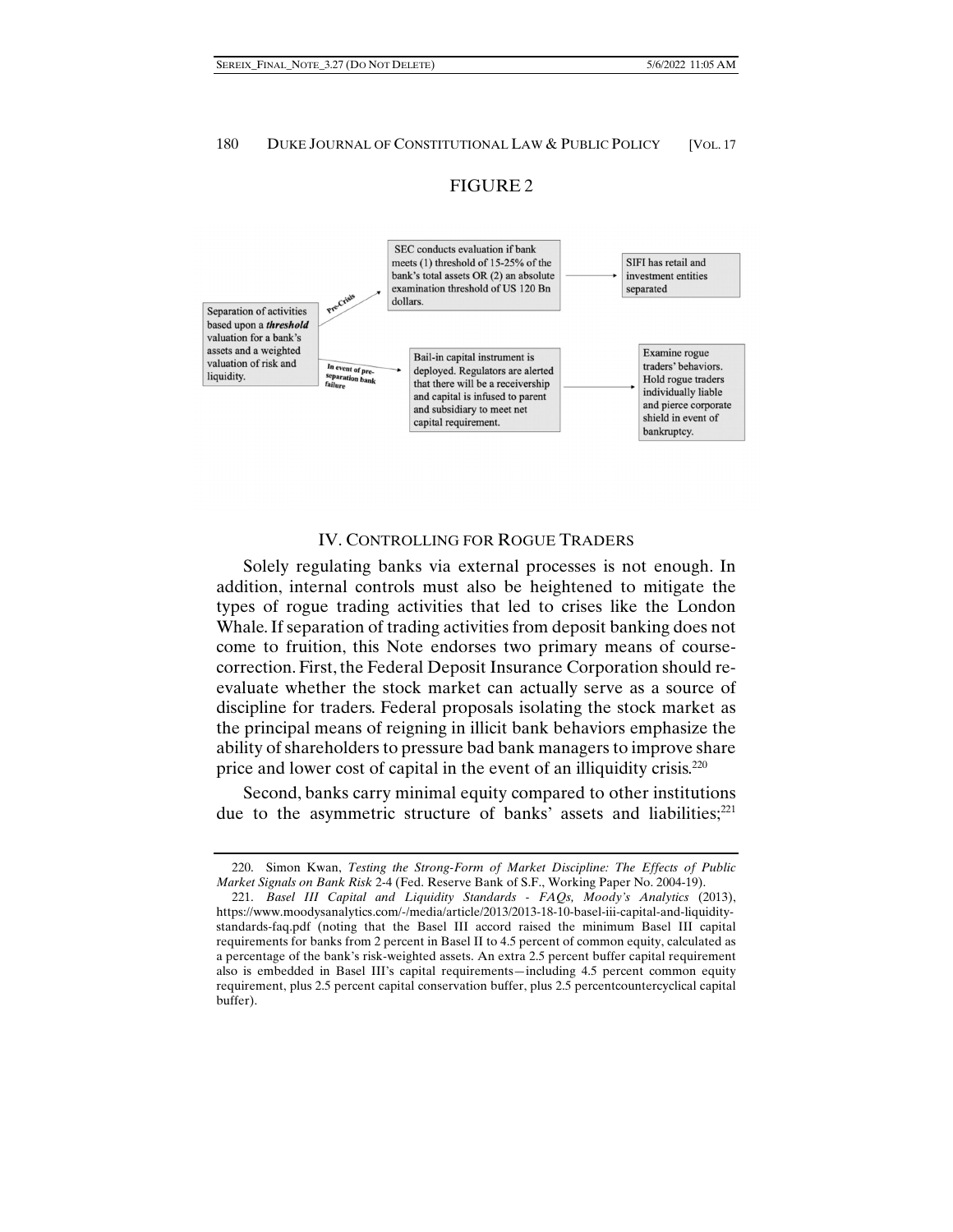therefore, a lapse in judgment or purposeful evasion of standard trading practices can lead to a severe liquidity crisis. The continued reliance on the stock market as a source of market discipline may yield unintended effects on the behavior of depositors. As seen in *Brickner v. Federal Deposit Insurance Corp.*, 222 the Eighth Circuit noted that in the case of such a crisis, it is likely that a bank's depositors will want to withdraw their money, leading to a bank run.223

If banks remain relatively deregulated,<sup>224</sup> with no distinct separation between investment and commercial activities, the responsibility for managing risk must be spread between bank regulators, bank management, and bank shareholders. While many academics and banking professionals alike traditionally consider corporate officers to be fiduciaries, holding corporate officers responsible does not serve as much of a deterrence function as a regulator would hope. Additionally, corporate officers typically are not involved in rogue trades. The Board's investigation into the illegal trade or loss after the fact may not deter the behavior in the first place. In *Espinoza v. Dimon*, the Plaintiff shareholder alleged that J.P. Morgan adequately investigated only one of the two incidents in the London Whale fiasco.<sup>225</sup> The Board investigated (1) the underlying trading losses, which cost J.P. Morgan billions but allegedly did not examine (2) the misleading statements by Dimon and others.<sup>226</sup>

This Note finds that risk managers, who oversee these proprietary trades, should have their compensation deflated to typical investment banking salaries. A Senate report found that Marcis, Martin-Artajo, and Iksil were all compensated as investment bankers rather than as risk managers.227 The Report observed that "not only were the SCP employees compensated like Investment Bank employees, but they were compensated at levels that were at the top range of, or better than, the best Investment Bank employees."228 Therefore, incentive-based

 <sup>222.</sup> *See* Brickner v. Fed. Deposit Ins. Corp., 747 F.2d 1198, 1202 (8th Cir. 1984) (discussing bank depositors' chance to withdraw their deposits simultaneously in the event of a prospective market failure).

 <sup>223.</sup> *See generally id.* 

 <sup>224.</sup> Deregulation describes the general reduction in government oversight over the banking industry and increased self-authority over internal policing within banks.**]** 

 <sup>225.</sup> Espinoza *ex rel.* JPMorgan Chase & Co. v. Dimon, 797 F.3d 229, 231 (2d Cir. 2015).**]** 

 <sup>226.</sup> *Id.* at 236.

 <sup>227.</sup> *Id.* 

 <sup>228.</sup> STAFF OF THE PERMANENT S. SUBCOMM. ON INVESTIGATIONS, 113TH CONG., REP. ON J.P. MORGAN CHASE WHALE TRADES: A CASE HISTORY OF DERIVATIVES RISKS AND ABUSES 59 (Comm. Print 2013), http://www.hsgac.senate.gov/download/report-jpmorgan-chase-whale-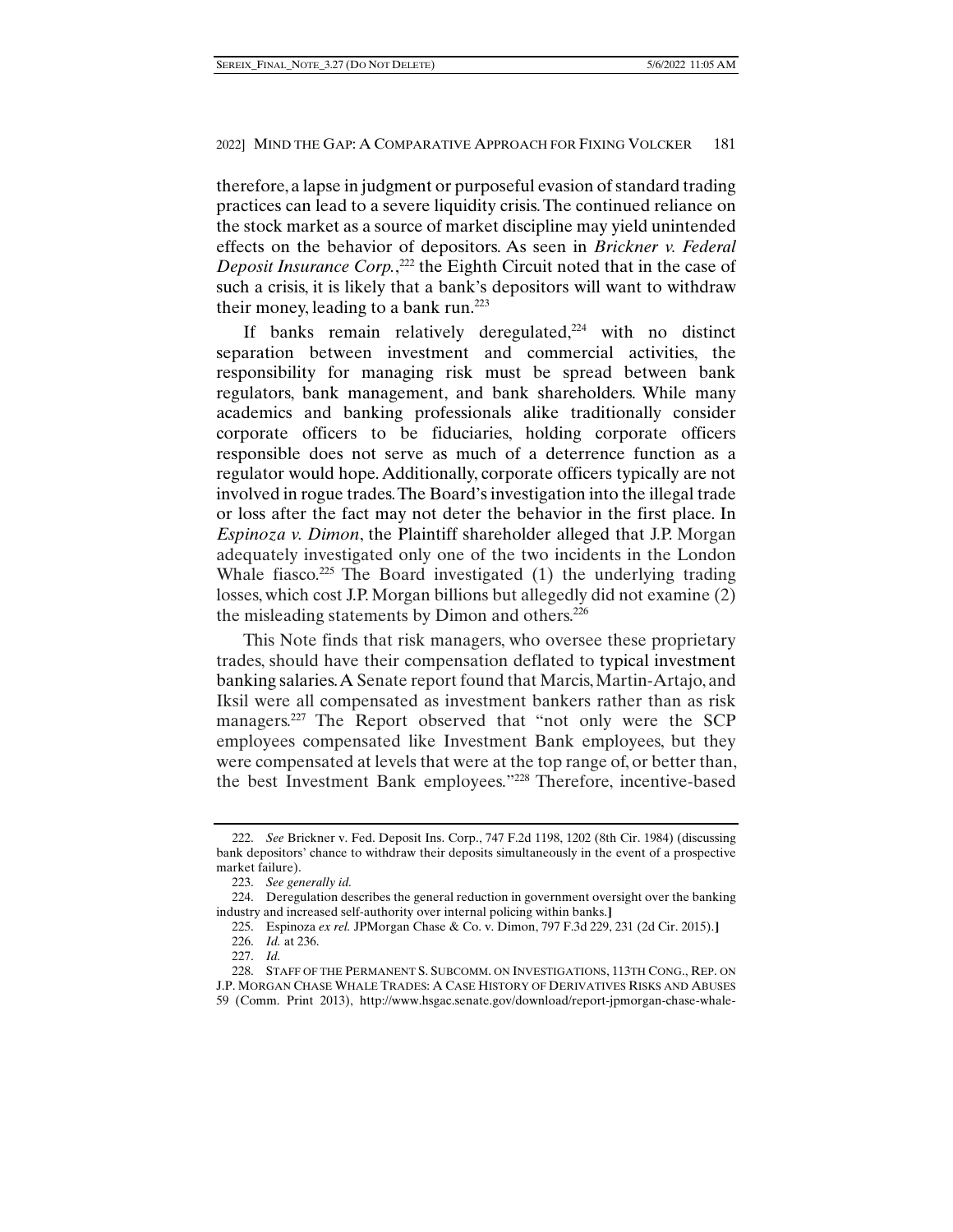compensation for risk managers who handle risky derivatives must be eliminated, destroying any desire for one of the factors that would lead to financial reward from influencing these individuals.229 In *In re JPMorgan Chase & Co. Securities Litigation*, another case rifling with the London Whale trades, the Court noted that J.P Morgan had misrepresented the risk management activities of the Chief Investment Office and that "Dimon had 'secretly transformed the CIO from a risk management unit into a proprietary trading desk whose principal purpose was to engage in speculative, high-risk bets designed to generate profits."230 Risk-taking is exactly what this proposed structural form seeks to limit. Rogue trades will be severely curtailed when the management required to execute these trades is incentivized to respond and report rather than to turn a blind eye.

# V. ELIMINATING THE AMBIGUITIES

The Volcker Rule's ambiguities can be effectively eliminated through this proposal. The separation of proprietary trading from deposit banks makes distinguishing between 'proprietary trading' and 'trading account[s]' virtually pointless. The Volcker Rule expresses that, "proprietary trading under the Rule concerns 'engaging as a principal for the trading account of [a] banking entity,' and trading accounts refer to 'any account used for … taking positions in the securities and instruments described in the Act's definition of proprietary trading.'"231

This "purpose test" distinguishes between what is and is not a "trading account." Yet, the purpose test has been found to be extremely complex. For example, what constitutes "taking positions" and what are the "instruments" for selling that are prohibited? In contrast, Liikanen's threshold-based inquiry navigates around such ambiguities by initially determining whether separation between proprietary trading activities and other activities is necessary. When discussing the Volcker Rule's intrinsic complexity, Democratic Senator Heidi Heitkamp stated, "it is my experience that when a rule's too complicated, there isn't much compliance, so it doesn't really get you what you need."<sup>232</sup> As evidenced by a considerable amount of

trades-a-case-history-of-derivatives-risks-and-abuses-march-15-; *see id.* at 9 (observing that the public first learned about the whale trades on April 6, 2012).

 <sup>229.</sup> *See* Jill E. Fisch, *The Mess at Morgan: Risk, Incentives and Shareholder Empowerment*, 83 U. CIN. L. REV. 651, 677 (2015).

 <sup>230.</sup> In re JP Morgan Chase & Co. Sec. Litig., 12 Civ. 3852, 2014 U.S. Dist. LEXIS 44050 at \*8 (S.D.N.Y. Mar. 31, 2014) (citing Compl. ¶ 5).

 <sup>231. 17</sup> CFR § 255.3.

 <sup>232.</sup> Rob Tricchinelli, *Volcker Rule Changes Likely as Focus Shifts to Regulators*,